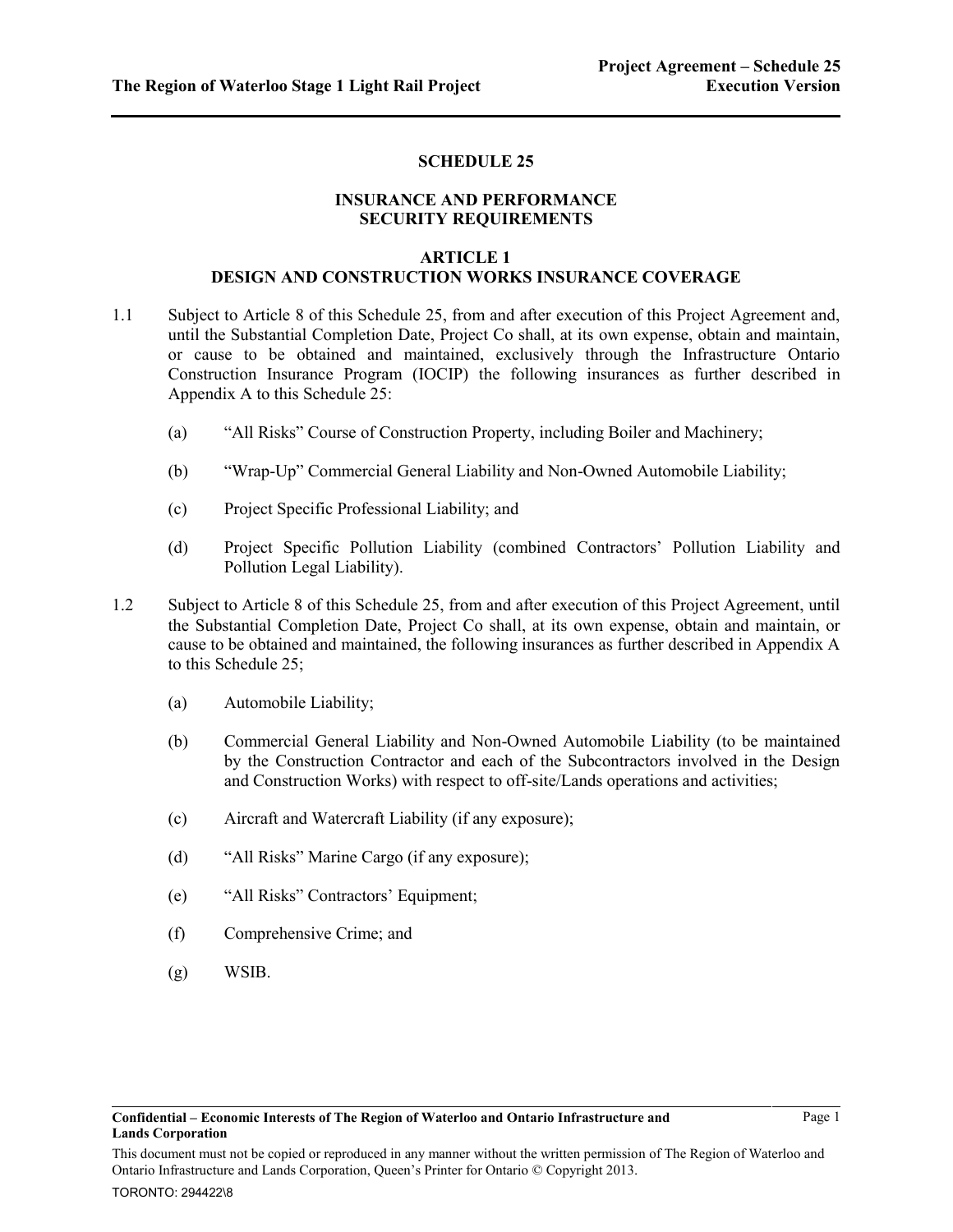## **ARTICLE 2 MAINTENANCE TERM INSURANCE COVERAGE**

- <span id="page-1-4"></span><span id="page-1-3"></span><span id="page-1-2"></span><span id="page-1-1"></span><span id="page-1-0"></span>2.1 Subject to Article [8](#page-4-0) of this Schedule 25, from and after the Substantial Completion Date and until the Termination Date, in respect of coverage for the Maintenance and Rehabilitation Services and during the Operations Term, in respect of coverage for Operations Services, Project Co shall, at its own expense, obtain and maintain, or cause to be obtained and maintained, the following insurances as further described in Appendix A to this Schedule 25:
	- (a) "All Risks" Property;
	- (b) Boiler and Machinery;
	- (c) Commercial General Liability and Non-Owned Automobile Liability;
	- (d) Environmental Impairment (Pollution) Liability;
	- (e) Automobile Liability;
	- (f) Comprehensive Crime; and
	- (g) WSIB.

## **ARTICLE 3 NO LIMIT ON RECOVERY**

<span id="page-1-5"></span>3.1 Notwithstanding any other provision of this Project Agreement, it is hereby agreed that the limits of liability specified in this Schedule 25 for insurance policies, whether such policies are required to be obtained (or caused to be obtained) by the Region or by Project Co, shall in no way limit Project Co's liability or obligations to the Region or the Region's liability or obligations to Project Co, as applicable.

## **ARTICLE 4 ADDITIONAL COVER**

- 4.1 Without prejudice to the other provisions of this Schedule 25, the Region and Project Co shall, at all relevant times and at their own expense, obtain and maintain, or cause to be obtained and maintained, those insurances which they are required to obtain and maintain, or cause to be obtained and maintained, by Applicable Law, or that they consider necessary.
- 4.2 The Region reserves the right to require Project Co to purchase such additional insurance coverage as the Region may reasonably require. The Region also reserves the right to request such higher or lower limits of insurance or otherwise alter the types of coverage requirements, their minimum amounts and deductibles (taking into consideration such matters as the nature of the Design and Construction Works, the Public Infrastructure Works, the Maintenance and Rehabilitation Services, and the Operations Services, contract value, industry standards, and

This document must not be copied or reproduced in any manner without the written permission of The Region of Waterloo and Ontario Infrastructure and Lands Corporation, Queen's Printer for Ontario © Copyright 2013.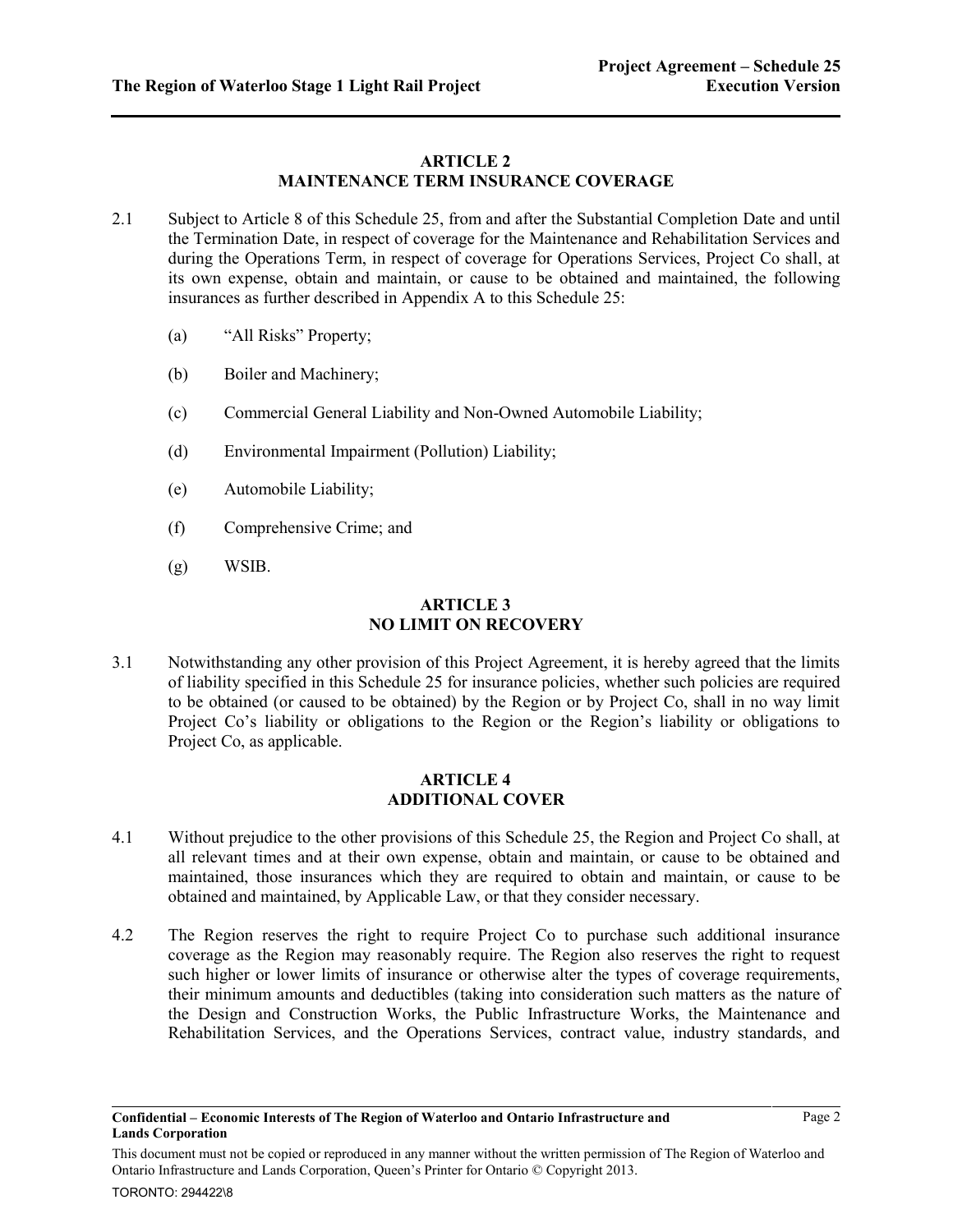availability of insurance) as the Region may reasonably require from time to time. Any additional costs of such additional and/or amended insurance shall be borne by the Region and any cost savings resulting from the implementation of such additional and/or amended insurance shall be for the account of the Region.

### **ARTICLE 5 RESPONSIBILITY FOR DEDUCTIBLES**

5.1 The Party responsible for the matter giving rise to a claim, to the extent responsible therefor, shall be responsible and liable for the payment of deductibles under any policy of insurance under which it is an insured party or under any policy of insurance Project Co is required to maintain (or cause to be maintained) under this Schedule 25. In the event that responsibility for the matter giving rise to the claim is indeterminable, the First Named Insured under the policy of insurance is responsible and liable for the payment of deductibles.

### **ARTICLE 6 COOPERATION WITH INSURER'S CONSULTANT**

- 6.1 If an insurer or an insurer's appointed consultant, for underwriting purposes or as a term of an insurance policy, needs to review any part of the performance of this Project Agreement, then the Region and Project Co shall, and shall require the Region Parties and the Project Co Parties, respectively, to:
	- (a) cooperate with the insurer and its consultant, including providing them with such information and documentation as they may reasonably require; and
	- (b) allow the insurer and its consultant to attend meetings between Project Co and the Region (or, as applicable, and if reasonably required by the insurer, between Project Co and those engaged by or through Project Co).

## **ARTICLE 7 BENCHMARKING OF INSURANCE COSTS**

- <span id="page-2-0"></span>7.1 For purposes of this Articl[e 7,](#page-2-0) the following terms shall have the following meanings:
	- (a) "**Actual Relevant Insurance Cost**" means the aggregate of (i) the annual insurance premiums reasonably incurred by Project Co to maintain (or cause to be maintained) the Relevant Insurance at the Relevant Insurance Inception Date and during the Insurance Review Period, but excluding Taxes and all broker's fees and commissions.
	- (b) **"Base Relevant Insurance Cost"** means **APPA Section 11010** at the Relevant Insurance Inception Date and, thereafter, means the aggregate of the annual insurance premiums which were projected (as set out in the Financial Model pursuant to RFP Schedule 3 – Part 2, Section 2.19 – Base Relevant Insurance Cost) to be incurred by Project Co to maintain (or cause

This document must not be copied or reproduced in any manner without the written permission of The Region of Waterloo and Ontario Infrastructure and Lands Corporation, Queen's Printer for Ontario © Copyright 2013.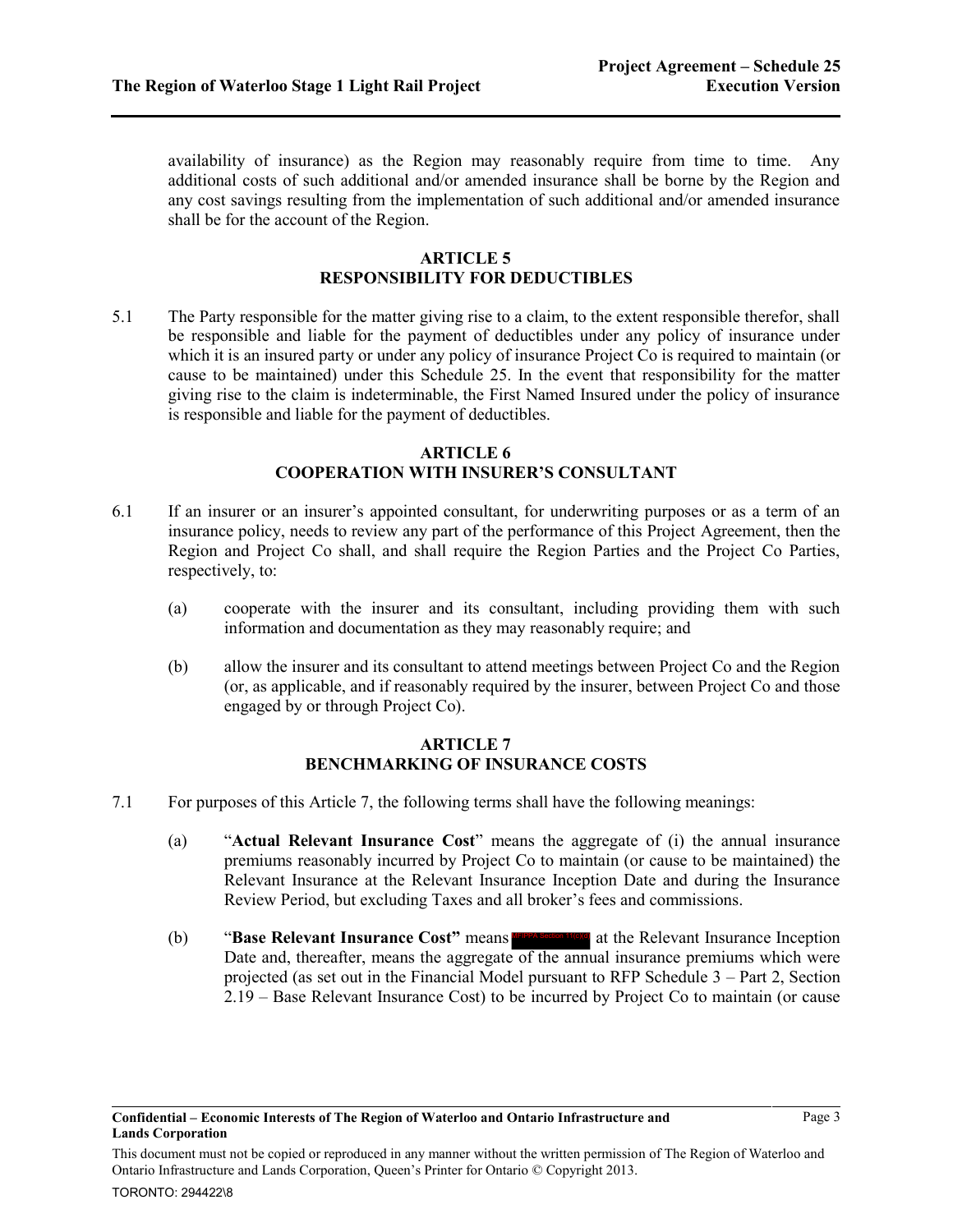to be maintained) the Relevant Insurance during the Insurance Review Period, which amounts exclude Taxes and all broker's fees and commissions.

(c) "**Insurance Cost Differential**" means an amount, based on the Joint Insurance Cost Report, equal to  $(ARIC - BRIC) \pm PIC$  where:

ARIC is the Actual Relevant Insurance Cost;

BRIC is the Base Relevant Insurance Cost; and

PIC is any Project Insurance Change.

For the purpose of determining the Insurance Cost Differential, in the event that there is a net increase in the ARIC relative to the BRIC, the Project Insurance Change shall have a negative value and, in the event that there is a net decrease in the ARIC relative to the BRIC, the Project Insurance Change shall have a positive value.

- (d) "**Insurance Review Date**" means the Relevant Insurance Inception Date and thereafter each anniversary of the Relevant Insurance Inception Date, except where such date lies beyond the end of the Project Term, in which case the Insurance Review Date shall be the last renewal date of the Relevant Insurance prior to the Expiry Date.
- (e) "**Insurance Review Period**" means a one year period from the Relevant Insurance Inception Date and each subsequent one year period commencing on the Relevant Insurance Inception Date, except where the end of such period lies beyond the end of the Project Term, in which case the Insurance Review Period shall be the period from the end of the penultimate Insurance Review Period to the last day of the Project Term.
- (f) "**Project Insurance Change**" means any net increase or net decrease in the Actual Relevant Insurance Cost relative to the Base Relevant Insurance Cost, arising from:
	- (i) other than in respect of claims or re-ratings arising out of acts or omissions of the Region, a Region Party or a System User, the claims history or re-rating of Project Co or any Project Co Party;
	- (ii) the effect of any change in deductible unless:
		- (1) such change is attributable to circumstances generally prevailing in the worldwide insurance market; and
		- (2) the deductible, further to such change, is either greater than or equal to the maximum deductibles set out in this Schedule 25; and
		- (3) in respect of the Relevant Insurance, such change is not attributable to claims made as the result of acts or omissions of Project Co or any Project Co Party; and

This document must not be copied or reproduced in any manner without the written permission of The Region of Waterloo and Ontario Infrastructure and Lands Corporation, Queen's Printer for Ontario © Copyright 2013.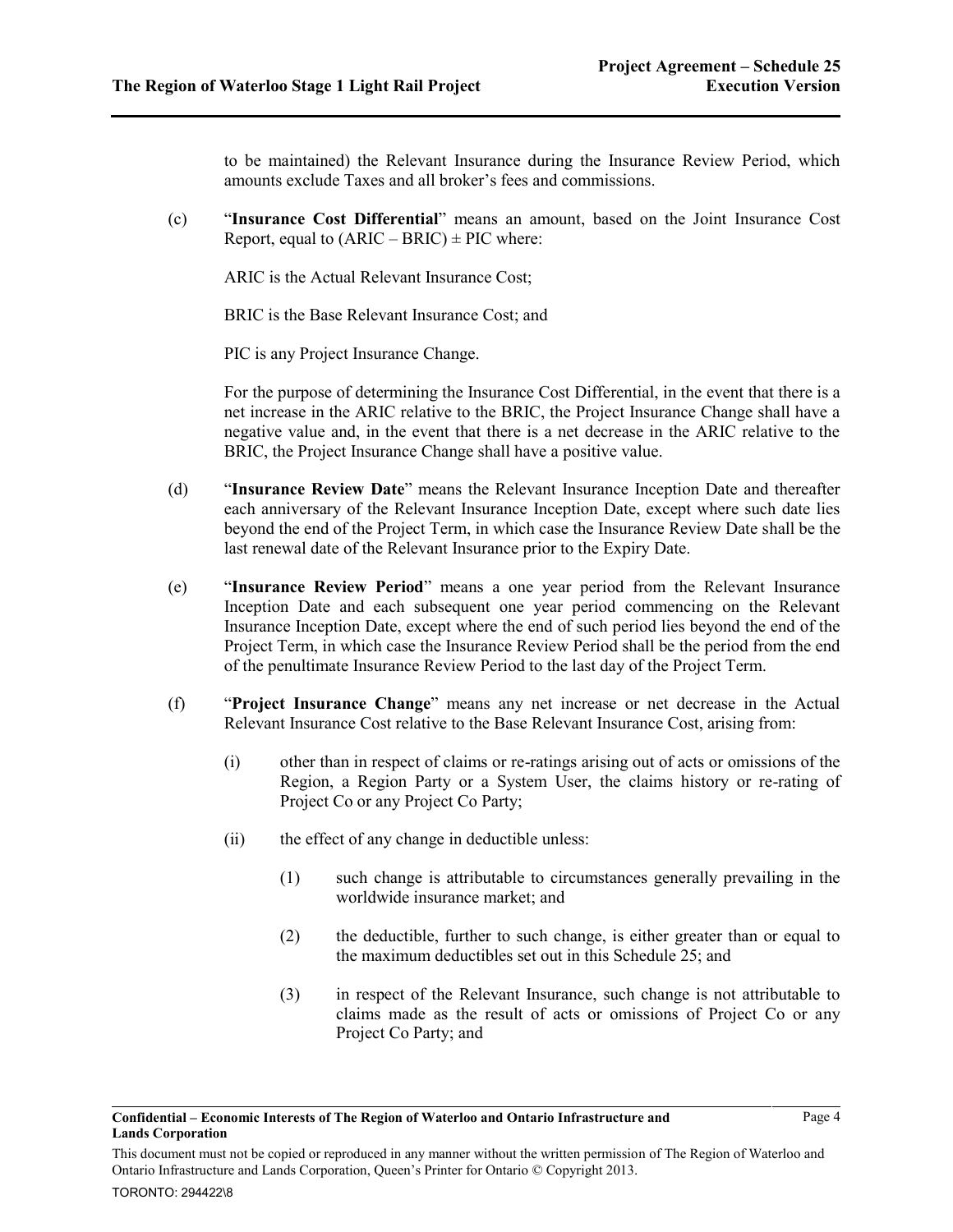- (iii) any other issue or factor other than circumstances generally prevailing in the worldwide insurance market.
- (g) "**Relevant Insurance**" means all policies of insurance to be obtained (or caused to be obtained) by Project Co in accordance with Articl[e 2](#page-1-0) of this Schedule 25.
- (h) "**Relevant Insurance Inception Date**" means the date on which the Relevant Insurance is first providing active insurance cover to Project Co and the Region being a date no earlier than the Substantial Completion Date.
- 7.2 No later than 60 days prior to each Insurance Review Date, Project Co's insurance broker shall, at Project Co's sole cost and expense, prepare a report on behalf of both Project Co and the Region (the "**Joint Insurance Cost Report**"), which contains the following information at the Relevant Insurance Inception Date, and thereafter for the relevant Insurance Review Period:
	- (a) a full breakdown of the Actual Relevant Insurance Cost;
	- (b) a full breakdown of the Base Relevant Insurance Cost;
	- (c) an assessment and quantification of each Project Insurance Change, together with the reasons therefor;
	- (d) the opinion of Project Co's insurance broker as to the reasons why the Actual Relevant Insurance Cost has varied from the Base Relevant Insurance Cost, specifying the impact of each of the factors and quantifying the amount attributable to each factor;
	- (e) the calculation of the Insurance Cost Differential; and
	- (f) evidence satisfactory to the Region, acting reasonably, of any changes to circumstances generally prevailing in the worldwide insurance market that are claimed to account for the Insurance Cost Differential.
- 7.3 The Monthly Service Payment will be subject to an adjustment in the amount of the Insurance Cost Differential (the "**Insurance Adjustment**") in accordance with Schedule 20 – Payment Mechanism.

### **ARTICLE 8 UNINSURABLE RISKS**

- <span id="page-4-0"></span>8.1 The term "**Uninsurable Risk**" means a risk, or any component of a risk, against which Project Co is required to insure pursuant to this Schedule 25 and for which, at any time after the date of this Project Agreement, either:
	- (a) the insurance required pursuant to this Schedule 25 (including the terms and conditions specified for such insurance herein) is not available in relation to that risk:

This document must not be copied or reproduced in any manner without the written permission of The Region of Waterloo and Ontario Infrastructure and Lands Corporation, Queen's Printer for Ontario © Copyright 2013.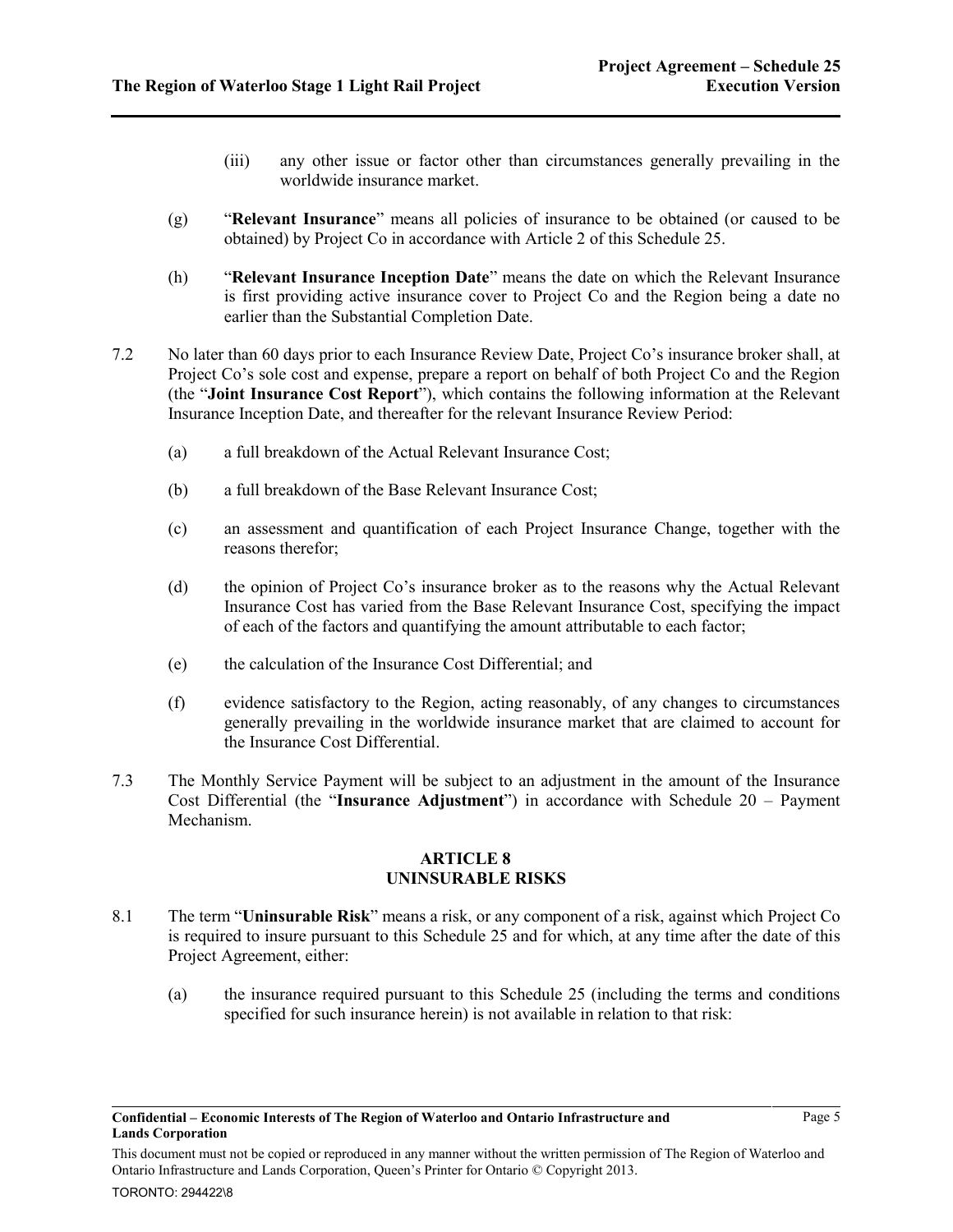- (i) where Applicable Laws require that the insurer must be licensed in the Province of Ontario to insure such a risk, by insurers licensed in the Province of Ontario; or
- (ii) where Applicable Laws do not require that the insurer must be licensed in the Province of Ontario to insure such a risk, by any insurer otherwise permitted under the terms of this Project Agreement; or
- (b) the insurance premium payable or the terms and conditions for insuring that risk are such that the risk is not generally being insured against in the worldwide insurance market.

Project Co has the onus of demonstrating, to the Region's reasonable satisfaction that the foregoing definition applies to a particular risk.

- <span id="page-5-0"></span>8.2 Project Co shall notify the Region as soon as possible and, in any event, within 15 Business Days of becoming aware of same, that a risk, or any component of a risk, has become an Uninsurable Risk, and shall provide the Region with all relevant details in relation to such risk, including a copy of the relevant insurance policy.
- 8.3 Project Co and the Region shall, as soon as possible following the provision of the notice referred to in Section [8.2](#page-5-0) of this Schedule 25, meet to discuss, in good faith, the appropriate means by which the Uninsurable Risk should be managed and, if Project Co and the Region are able to agree to alternative arrangements, the Uninsurable Risk shall be managed in accordance with such alternative arrangements.
- 8.4 In the event that Project Co and the Region, each acting in good faith, are unable to agree to alternative arrangements with respect to the management of an Uninsurable Risk within 15 Business Days of the expiry of the period referred to in Section [8.2](#page-5-0) of this Schedule 25, the Region may, in its absolute discretion, either:
	- (a) elect to assume responsibility for the Uninsurable Risk and, in respect of the year in which the relevant risk becomes an Uninsurable Risk and every year thereafter, withhold, in equal instalments over the course of such year, from the payment or payments otherwise due to Project Co an amount equal to the annual premium (index linked) relating to the Uninsurable Risk as was current on the date immediately prior to the date on which the relevant risk became an Uninsurable Risk, in which case this Project Agreement shall continue in full force and effect; or
	- (b) terminate this Project Agreement in accordance with Section 47.2 of this Project Agreement as if such termination had occurred as a result of the Parties having failed to reach agreement in accordance with Section 47.2 of this Project Agreement following the occurrence of an event of Force Majeure, and, in accordance with the provisions of Schedule 23 – Compensation on Termination, pay to Project Co an amount equal to the Non-Default Termination Sum.

This document must not be copied or reproduced in any manner without the written permission of The Region of Waterloo and Ontario Infrastructure and Lands Corporation, Queen's Printer for Ontario © Copyright 2013.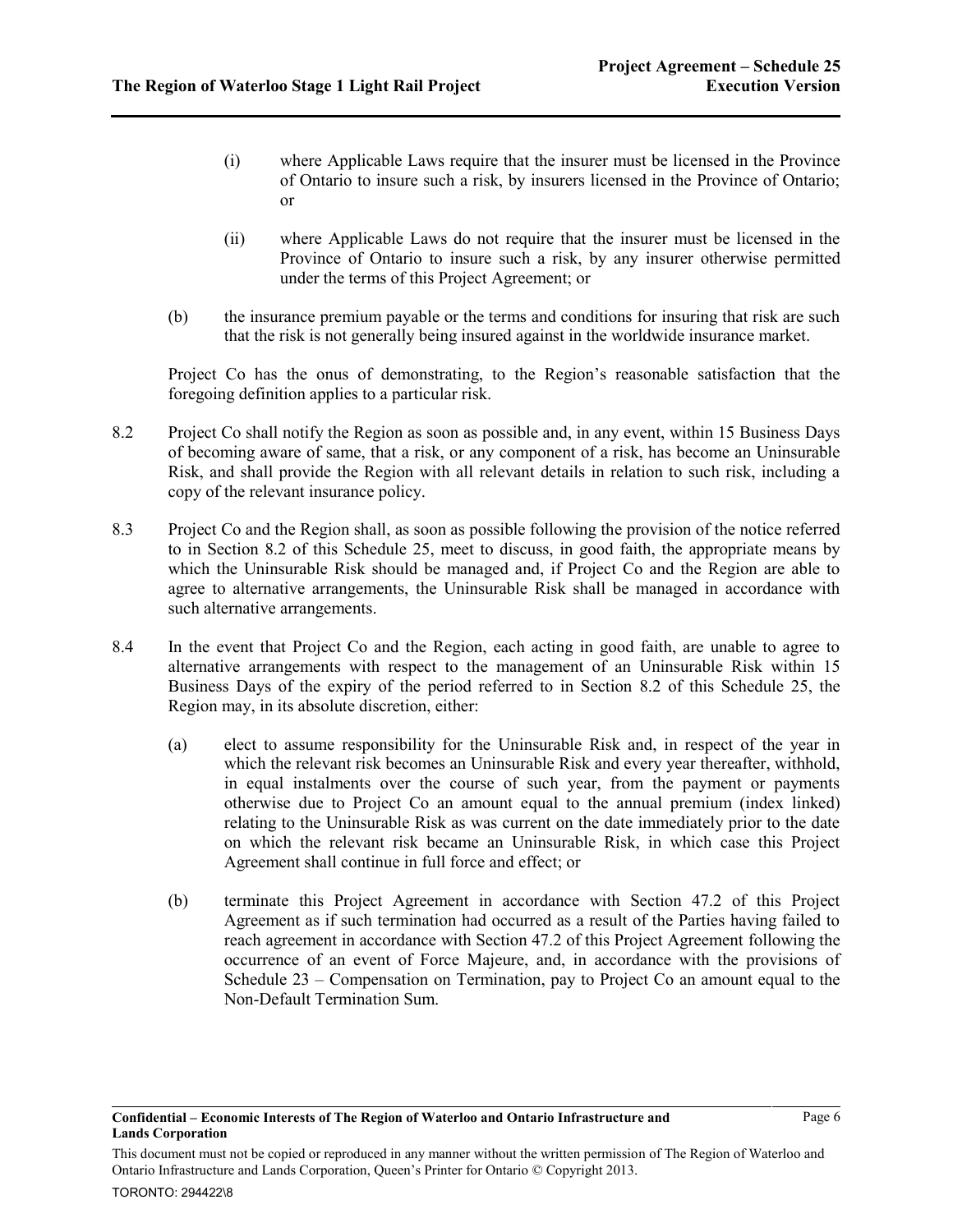- 8.5 On the occurrence of an Uninsurable Risk, the Region may, in its absolute discretion, either:
	- (a) pay to Project Co an amount equal to the insurance proceeds that would have been payable to Project Co in connection with such Uninsurable Risk had the relevant insurance continued to be available, in which case this Project Agreement shall continue in full force and effect; or
	- (b) terminate this Project Agreement in accordance with Section 47.2 of this Project Agreement as if such termination had occurred as a result of the Parties having failed to reach agreement in accordance with Section 47.2 of this Project Agreement following the occurrence of an event of Force Majeure, and, in accordance with the provisions of Schedule 23 – Compensation on Termination, pay to Project Co an amount equal to the Non-Default Termination Sum.
- <span id="page-6-0"></span>8.6 With respect to any Uninsurable Risk:
	- (a) Project Co shall continue to approach the insurance market on a regular basis and, in any event, at intervals of not less than 180 days and use reasonable efforts to obtain (or cause to be obtained) insurance to cover as much or all of the Uninsurable Risk as can be insured in the available insurance market from time to time; and
	- (b) Subject to Section [8.6\(a\)](#page-6-0) of this Schedule 25, Project Co shall be relieved of its obligation to maintain (or cause to be maintained) insurance in respect of the Uninsurable Risk.
- 8.7 Where a risk which was previously an Uninsurable Risk ceases to be so, Project Co shall, at its own expense, obtain and maintain, or cause to be obtained and maintained, insurance in accordance with the requirements of this Schedule 25 in respect of the risk and the provisions of this Section 8 shall no longer apply to such risk.
- 8.8 From and after the Substantial Completion Date, the Parties shall meet on an annual basis to review the scope of insurance coverage and deductibles provided in this Schedule 25, and may make mutually agreed changes thereto.

### **ARTICLE 9 DAMAGE OR DESTRUCTION**

<span id="page-6-1"></span>9.1 In the event of damage to, or destruction of, to all or any part of the System or the Public Infrastructure for which there is coverage under an insurance policy, any insurance proceeds received by Project Co shall first be applied so as to ensure the performance by Project Co of its obligations under this Project Agreement, including, where appropriate, the reinstatement, restoration or replacement of the System and the Public Infrastructure or any other assets, materials or goods necessary or desirable for the carrying out of the Project Operations, all in accordance with the terms of the Insurance Trust Agreement and Section [20.1](#page-12-0) and [20.2,](#page-12-1) provided that: (i) prior to the issuance of a Vehicle Final Acceptance Certificate in respect of a Vehicle, this Section [9.1](#page-6-1) shall not apply, and the provisions of Section [20.1](#page-12-0) shall apply in respect of

This document must not be copied or reproduced in any manner without the written permission of The Region of Waterloo and Ontario Infrastructure and Lands Corporation, Queen's Printer for Ontario © Copyright 2013.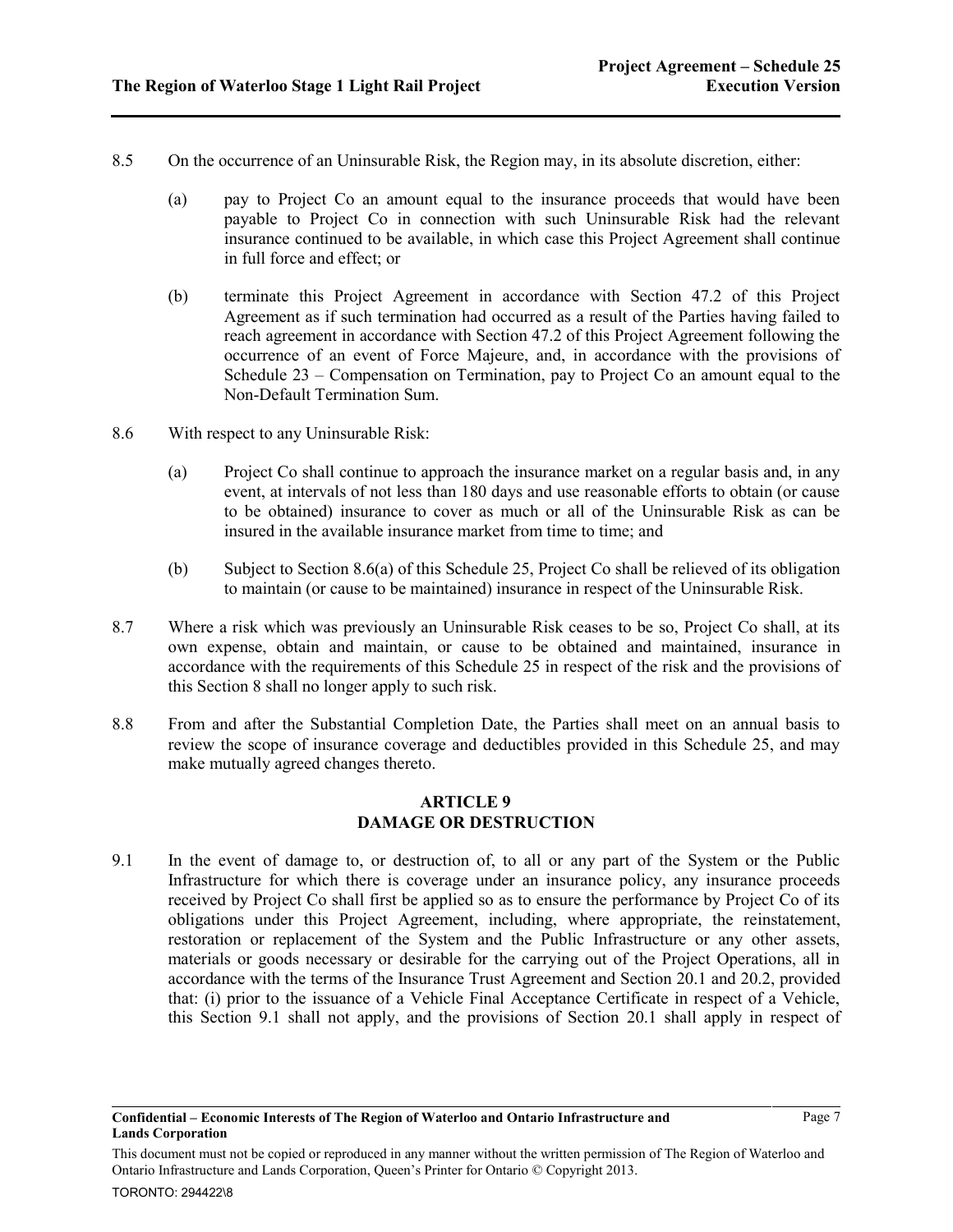insurance proceeds relating to or in connection with each such Vehicle; and (ii) after the issuance of a Vehicle Final Acceptance Certificate in respect of a Vehicle, where each such Vehicle is declared a total loss for the purposes of the insurance policies, this Section [9.1](#page-6-1) shall not apply, and the provisions of Section [20.2,](#page-12-1) shall apply in respect of insurance proceeds relating to or in connection with each such Vehicle.

## **ARTICLE 10 SUBCONTRACTORS**

- 10.1 Project Co shall require that all Subcontractors are covered by, or obtain, the insurance described in this Schedule 25, provided that Project Co shall determine the applicable limits to be obtained for such insurance. Project Co shall be solely responsible and liable for any damages which the Region may suffer as a direct result of Project Co's failure to comply with the foregoing.
- 10.2 If Project Co receives notice that any Subcontractor employed by or through Project Co is not covered by any insurance required by this Schedule 25 to be obtained (or caused to be obtained) by Project Co, Project Co shall:
	- (a) ensure that such insurance coverage is put in place;
	- (b) remove the Subcontractor from the Lands and ensure that such Subcontractor does not perform any further part of the Project Operations until after such insurance coverage is put in place; or
	- (c) if the Subcontractor cannot be covered by a particular policy as required by this Schedule 25, replace the Subcontractor with a new Subcontractor who can be covered by insurance required by this Schedule 25 or who can obtain the required insurance coverage; it being acknowledged by Project Co that the requirements and restrictions set forth in this Project Agreement regarding new and replaced Subcontractors shall be complied with.

### **ARTICLE 11 RENEWAL**

11.1 Project Co shall provide to the Region, at least 5 Business Days prior to the expiry date of any policy of insurance required to be obtained (or caused to be obtained) by Project Co pursuant to this Schedule 25, evidence of the renewal of each such policy satisfactory to the Region, acting reasonably.

## **ARTICLE 12 NAMED AND ADDITIONAL INSUREDS AND WAIVER OF SUBROGATION**

- 12.1 All insurance provided by Project Co, shall:
	- (a) include Project Co, the Region, HMQ, the Vehicle Supplier and any other party specified in Appendix A of this Schedule 25 as Named Insureds to the extent specified in

This document must not be copied or reproduced in any manner without the written permission of The Region of Waterloo and Ontario Infrastructure and Lands Corporation, Queen's Printer for Ontario © Copyright 2013.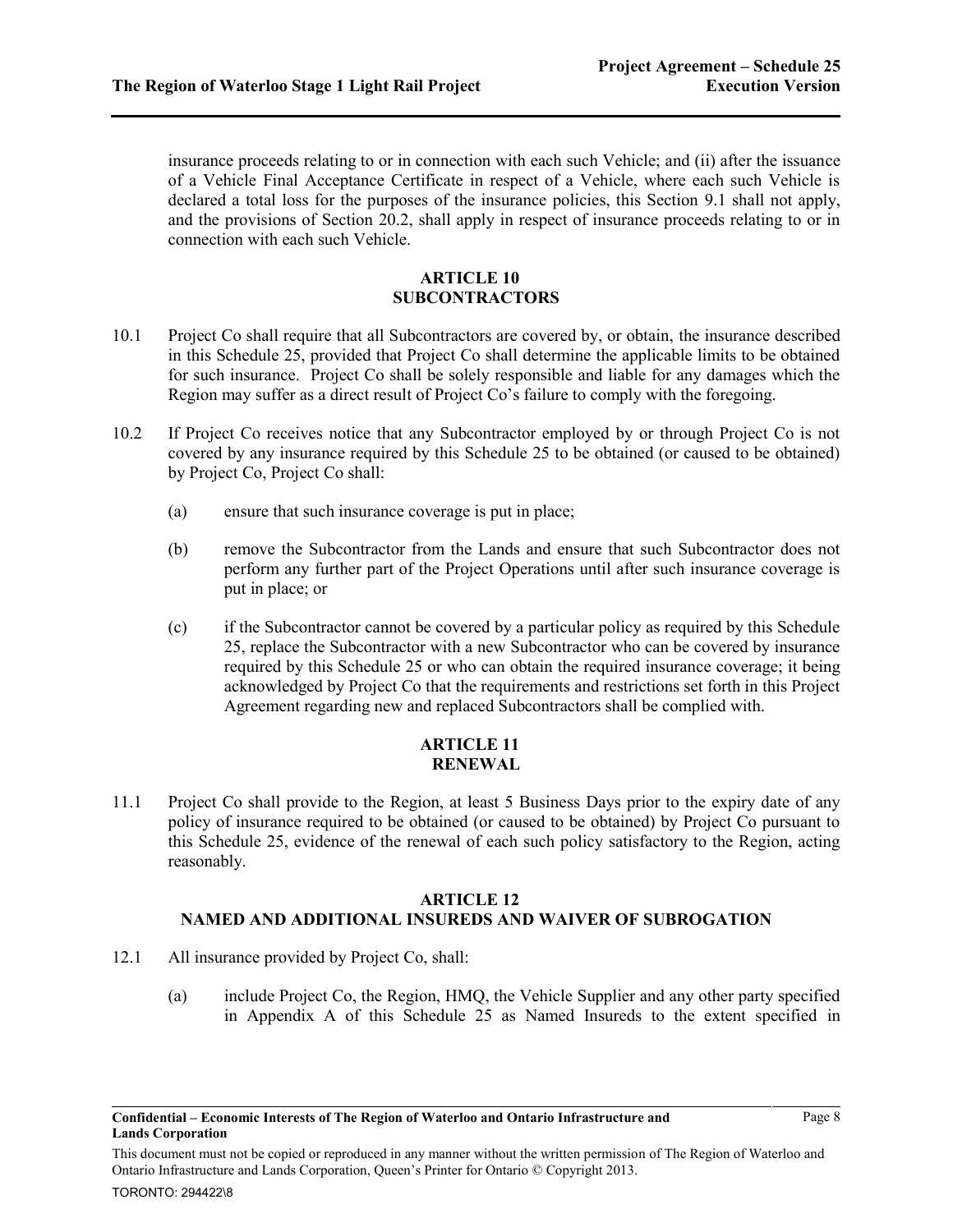Appendix A of this Schedule 25 or as required pursuant to any agreement relating to the Project to which Project Co is a party;

- (b) include the Region, HMQ, the Lenders, the Lenders' Agent, City of Kitchener, City of Waterloo and any other party specified in Appendix A of this Schedule 25 as Additional Insureds, or loss payees to the extent of their respective insurable interests to the extent specified in Appendix A of this Schedule 25 or as required pursuant to any agreement relating to the Project to which Project Co is a party;
- (c) except with respect to the Project Specific Professional Liability specified in Part 1 of Appendix A to this Schedule 25 and Automobile Liability, Comprehensive Crime and WSIB specified in Parts 1 and 2 of Appendix A to this Schedule 25, contain a waiver of subrogation as against the Region, Region Parties, City of Kitchener, City of Waterloo and their respective shareholders, officials, directors, officers, employees, servants, consultants (other than design consultants) and agents;
- (d) with respect to the "All Risk" Course of Construction Property, including Boiler and Machinery and "All Risk" Property, contain a waiver of subrogation as against the Vehicle Supplier, and its shareholders, officers, directors, officers, employees, servants, consultants (other than design consultants and agents);
- (e) contain a breach of warranty provision whereby a breach of a condition by Project Co will not eliminate or reduce coverage for any other insured; and
- (f) be primary insurance with respect to any similar coverage provided by any insurance obtained by or available to the Region and HMQ without any right of contribution of any insurance carried by the Region and HMQ.
- 12.2 Notwithstanding that "Region" includes each ministry, agency, board, commission or other subdivision, department or branch of the Region, for purposes of this Schedule 25, including Appendix A hereto, certain departments of the Region are listed as Named Insureds and/or Additional Insureds for greater certainty and for insurance evidence requirements.

## **ARTICLE 13 CERTIFICATES OF INSURANCE AND CERTIFIED COPIES OF POLICIES**

- 13.1 Prior to the commencement of any part of the Design and Construction Works, Project Co will provide the Region with certified copies of policies, confirming that the insurances specified in Sectio[n 1.1](#page-0-0) have been obtained and are in full force and effect.
- 13.2 Prior to the commencement of any part of the Design and Construction Works, Project Co will provide the Region with certificates of insurance or certified copies of policies, confirming that the insurances specified in Section [1.2](#page-0-1) have been obtained and are in full force and effect. If certificates of insurance are provided, certified copies of the entire contents of all relevant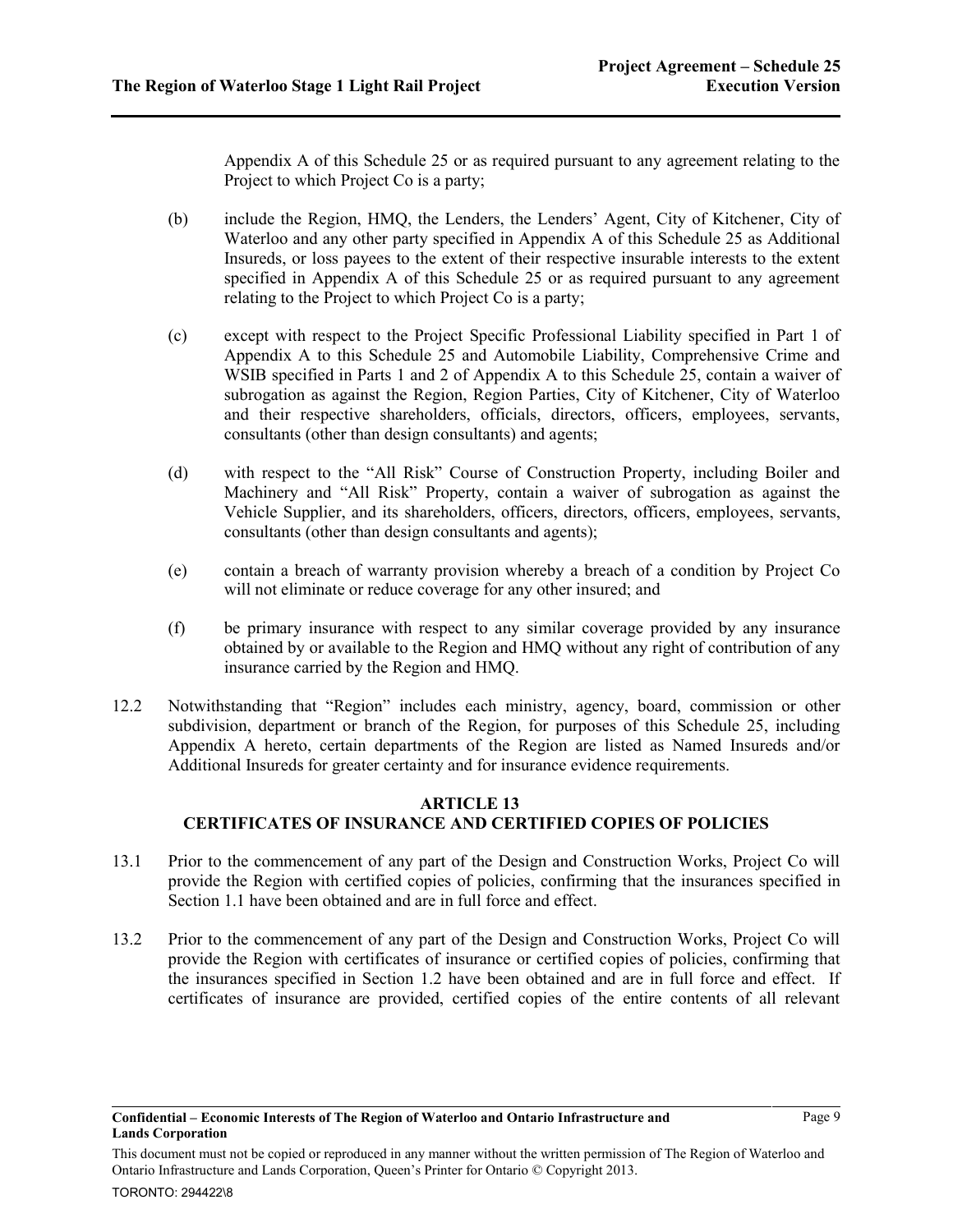insurance policies will be subsequently provided to the Region no later than 90 days after execution of this Project Agreement.

13.3 Prior to the commencement of any part of the Maintenance and Rehabilitation Services and the Operations Services, Project Co will provide the Region with certificates of insurance or certified copies of policies, confirming that the insurances specified in Section [2.1](#page-1-1) have been obtained and are in full force and effect. If certificates of insurance are provided, certified copies of the entire contents of all relevant insurance policies will subsequently be provided to the Region no later than 90 days after the Substantial Completion Date; however specimen wordings of all such insurance policies, along with the corresponding summary of coverage, limits and deductibles, must be provided to the Region no later than 90 days prior to the Substantial Completion Date.

### **ARTICLE 14 FAILURE TO MEET INSURANCE REQUIREMENTS**

- 14.1 If Project Co fails to obtain or maintain, or cause to be obtained and maintained, the insurance required by this Schedule 25, fails to furnish to the Region a certified copy of each policy required to be obtained by this Schedule 25 or if, after furnishing such certified copy, the policy lapses, is cancelled, or is materially altered, then the Region shall have the right, without obligation to do so, to obtain and maintain such insurance itself in the name of Project Co, and the cost thereof shall either, at the Region's option, be payable by Project Co to the Region on demand or be deducted by the Region from the next payment or payments otherwise due to Project Co.
- 14.2 If coverage under any insurance policy required to be obtained (or caused to be obtained) by Project Co should lapse, be terminated or be cancelled, then, if directed by the Region, all work by Project Co shall immediately cease until satisfactory evidence of renewal is produced.

## **ARTICLE 15 MODIFICATION OR CANCELLATION OF POLICIES**

15.1 Except as noted in Appendix A to this Schedule 25, all insurance provided by Project Co shall contain endorsements confirming that the policy will not be cancelled, adversely reduced, adversely materially altered or adversely materially amended without the insurer(s) giving at least ninety (90) days prior written notice by registered mail, at the addresses specified, to the Region, City of Kitchener, City of Waterloo, the Lenders and the Lenders' Agent. For greater certainty, the terms "adversely reduced", "adversely materially altered" and "adversely materially amended" as used in this provision shall mean any decrease or reduction in policy limits, aggregate limits or sub-limits (other than as a result of claims under the policy), any increase in any policy deductible or self-insured retention, any reduction in the policy coverage period, cancellation or suspension of coverage with respect to any insured parties from the time the policy was issued for that policy period, addition of any exclusions or restrictions from the time the policy was issued for that policy period and any reduction or restriction in the scope of coverage provided under the policy, in all cases when such adverse reduction, adverse material alteration or adverse material amendment is initiated by the insurer.

This document must not be copied or reproduced in any manner without the written permission of The Region of Waterloo and Ontario Infrastructure and Lands Corporation, Queen's Printer for Ontario © Copyright 2013.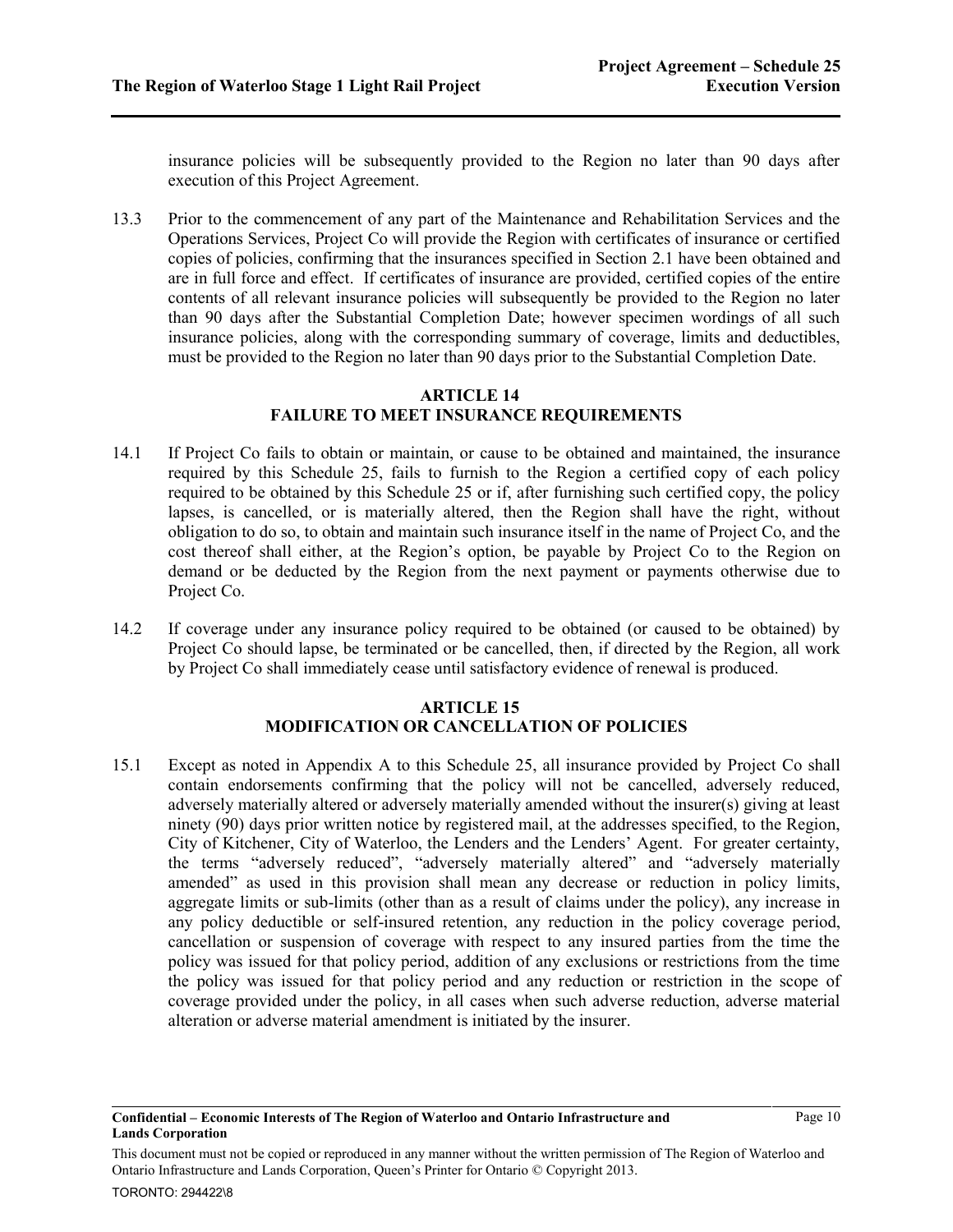- 15.2 All insurance provided by Project Co shall contain endorsements confirming that, in the event of cancellation for non-payment of premium, the insurer(s) will give at least fifteen  $(15)$  days prior written notice by registered mail, at the addresses specified, to the Region, the Lenders and the Lenders' Agent.
- <span id="page-10-0"></span>15.3 With respect to Maintenance Term insurance, only notice of cancellation will be required for the Automobile Liability and Comprehensive Crime described in Part 2 of Appendix A to this Schedule 25.
- 15.4 With respect to insurance described in Section [1.1\(a\),](#page-0-2) [\(b\)](#page-0-3) and [\(d\),](#page-0-4) Section [1.2\(d\)](#page-0-5) and Section  $2.1(a)$ , [\(b\),](#page-1-3) [\(c\)](#page-1-4) and [\(d\),](#page-1-5) breach of any of the terms or conditions of the policies required to be provided by Project Co, or any negligence or wilful act or omission or false representation by an Insured under these policies, shall not invalidate the insurance with respect to the Region, HMQ and the Lenders or any other Insured, but only to the extent that such breach is not known to these parties.

## **ARTICLE 16 INSURERS**

- 16.1 All policies of insurance to be obtained (or caused to be obtained) by Project Co in accordance with this Schedule 25 shall be issued by financially sound insurers acceptable to the Region and the Lenders, acting reasonably, and, where required by statute, be licensed to insure such risk in the Province of Ontario.
- 16.2 To be eligible to provide insurance, an insurer must have the capacity to provide the particular insurance and shall have current ratings from time to time of either:
	- (a) a Financial Strength Rating of not lower than "A-" for three out of the previous five years but not lower than "B" at any time during those five years, and a Financial Size Category not lower than VII, such ratings being those established by A. M. Best Company (Best); or
	- (b) a Long-Term Financial Strength Rating of not lower than "A-" for three out of the past five years but not less than "BBB" at any time during those five years, a Short-Term Financial Strength Rating of not lower than "A-3" for three out of the previous five years and a Financial Enhancement Rating of not lower than "A-" for three out of the previous five years but not less than "BB+" at any time during those five years, such ratings being those established by Standard and Poor's (S&P); or
	- (c) if the insurer is not rated by Best or S&P, an insurer that is acceptable to the Region and Lenders, acting reasonably, with respect to the insurances required by this Schedule 25.

This document must not be copied or reproduced in any manner without the written permission of The Region of Waterloo and Ontario Infrastructure and Lands Corporation, Queen's Printer for Ontario © Copyright 2013.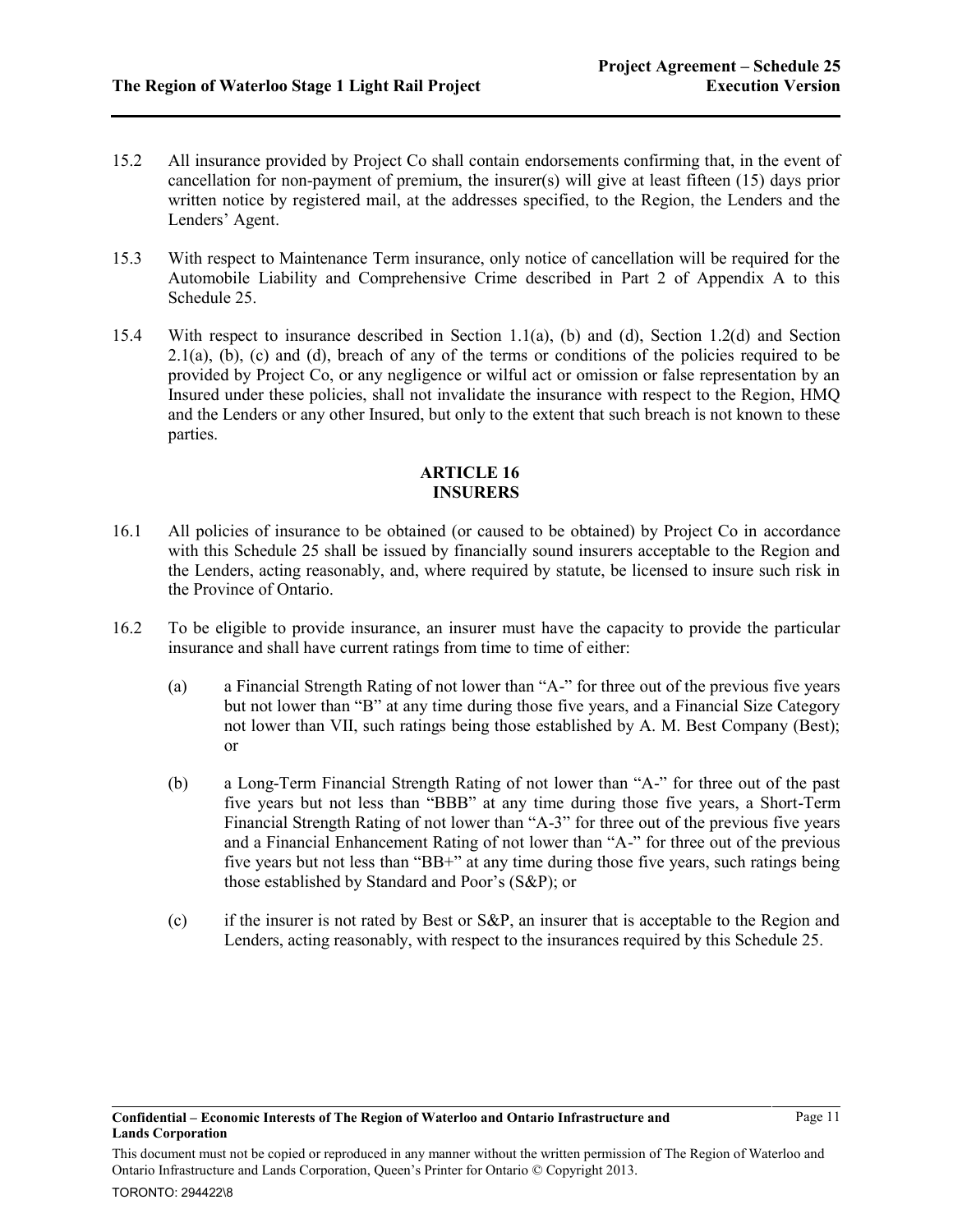### **ARTICLE 17 POLICY TERMS AND CONDITIONS**

- 17.1 All policies of insurance to be obtained (or caused to be obtained) by Project Co in accordance with this Schedule 25 shall be in form and substance satisfactory to the Region and its insurance advisors, acting reasonably.
- 17.2 To achieve the minimum limits for any type of insurance required under Appendix A, it is permissible to arrange the insurance under a single policy, or by a combination of primary, umbrella and/or excess policies.

## **ARTICLE 18 FAILURE TO COMPLY**

18.1 Neither failure to comply nor full compliance by Project Co with the insurance provisions of this Schedule 25 shall relieve Project Co of its liabilities and obligations under this Project Agreement.



**Confidential – Economic Interests of The Region of Waterloo and Ontario Infrastructure and Lands Corporation**

Page 12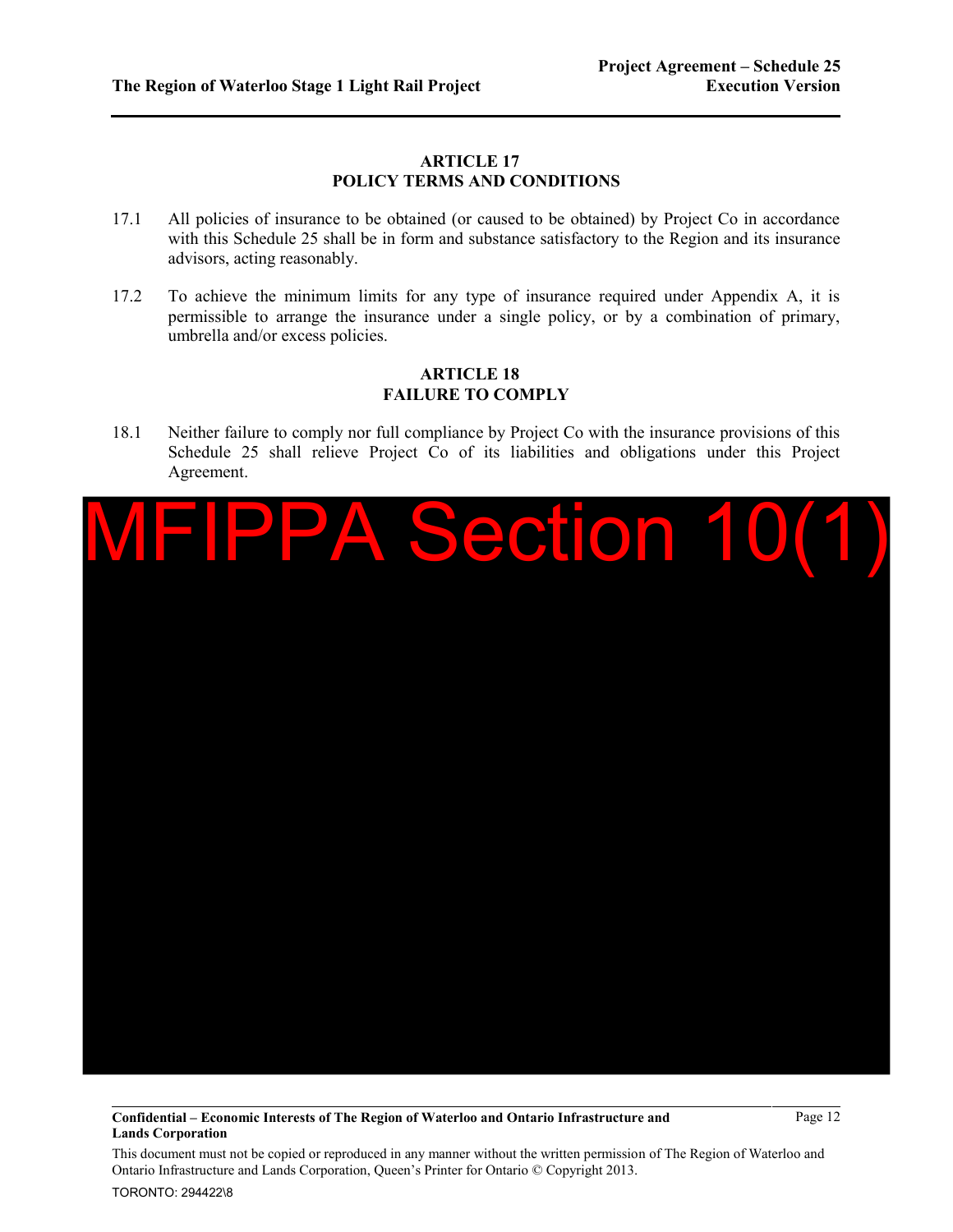

## **ARTICLE 20 INSURANCE TRUST AGREEMENT**

- <span id="page-12-0"></span>20.1 Prior to the issuance of a Vehicle Final Acceptance Certificate in respect of a Vehicle, all losses under the "All Risks" Course of Construction Property Insurance policy, including Boiler & Machinery Insurance carried by Project Co prior to Substantial Completion which, in each case relate to a Vehicle in which a Vehicle Final Acceptance Certificate has not been issued, shall be payable solely to the Vehicle Supplier and the provisions of Section 2.5 of Schedule 35 – Vehicles shall apply, and such losses shall not be payable to the Account Trustee or distributed pursuant to the Insurance Trust Agreement.
- <span id="page-12-1"></span>20.2 After issuance of a Vehicle Final Acceptance Certificate in respect of a Vehicle, losses under (i) the "All Risks" Course of Construction Property Insurance policy, including Boiler  $\&$

**Confidential – Economic Interests of The Region of Waterloo and Ontario Infrastructure and Lands Corporation**

Page 13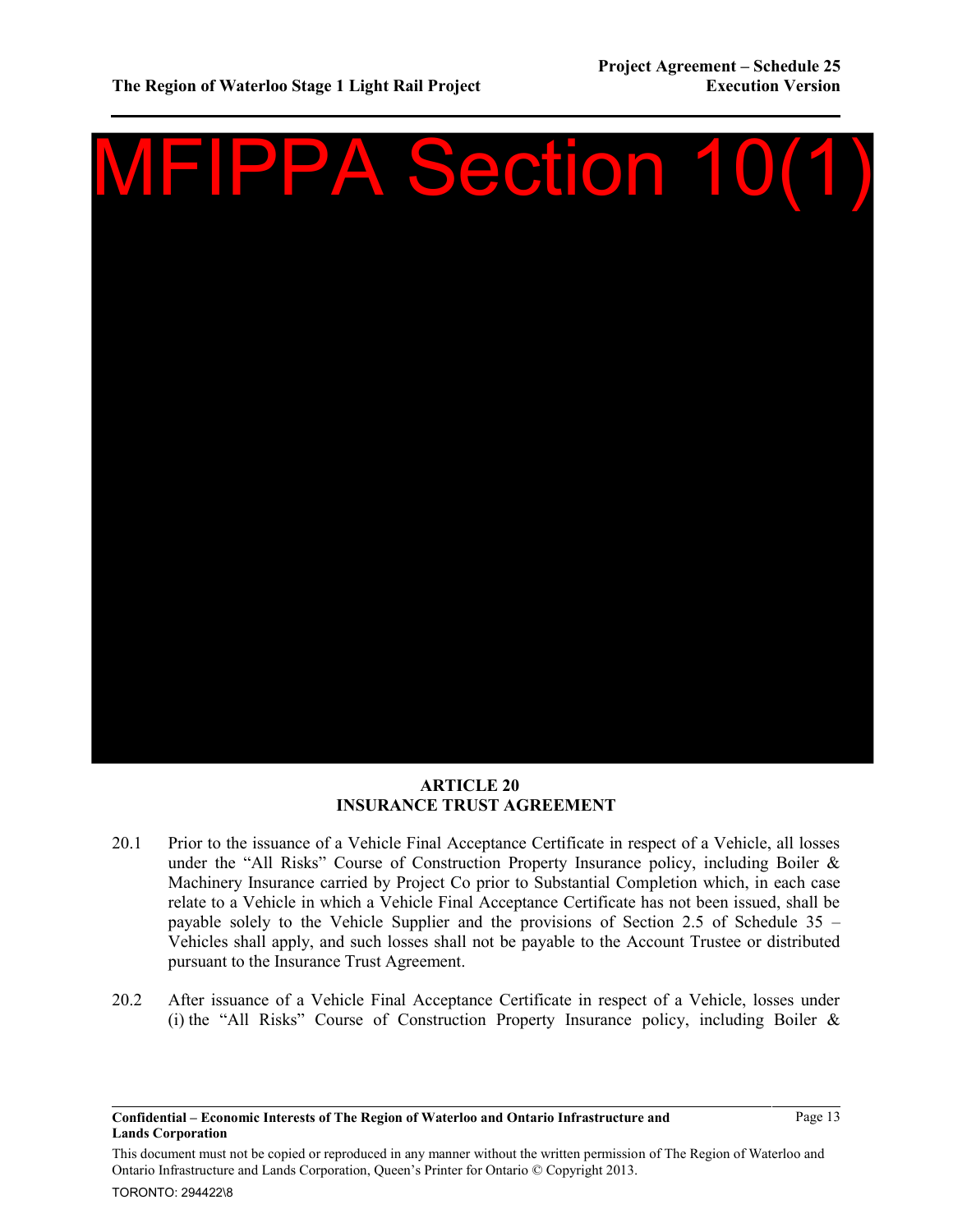Machinery Insurance carried by Project Co prior to Substantial Completion; (ii) the Property Insurance carried by Project Co after Substantial Completion; and (iii) the Boiler and Machinery Insurance carried by Project Co after Substantial Completion, which, in each case, relate to a total loss of such Vehicle for purposes of such insurance policies, and otherwise relate to related equipment, shall be paid solely to the Region and the provisions of Section 2.9 of Schedule 35 – Vehicles shall apply, and the such losses shall not be payable to the Account Trustee or distributed pursuant to the Insurance Trust Agreement

**Confidential – Economic Interests of The Region of Waterloo and Ontario Infrastructure and Lands Corporation**

Page 14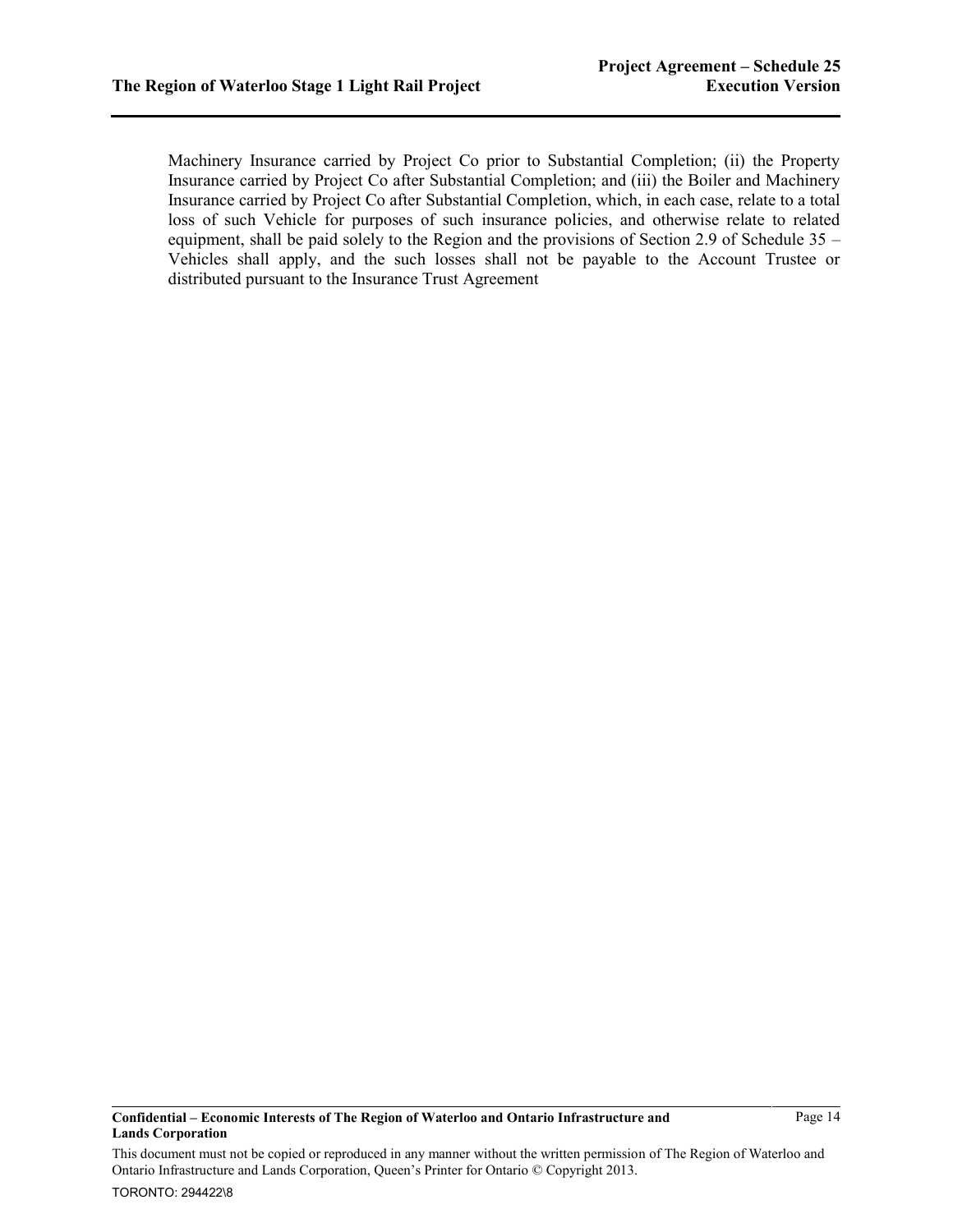**Appendix A – Insurance Requirements** 

#### **Confidential – Economic Interests of The Region of Waterloo and Ontario Infrastructure and Lands Corporation**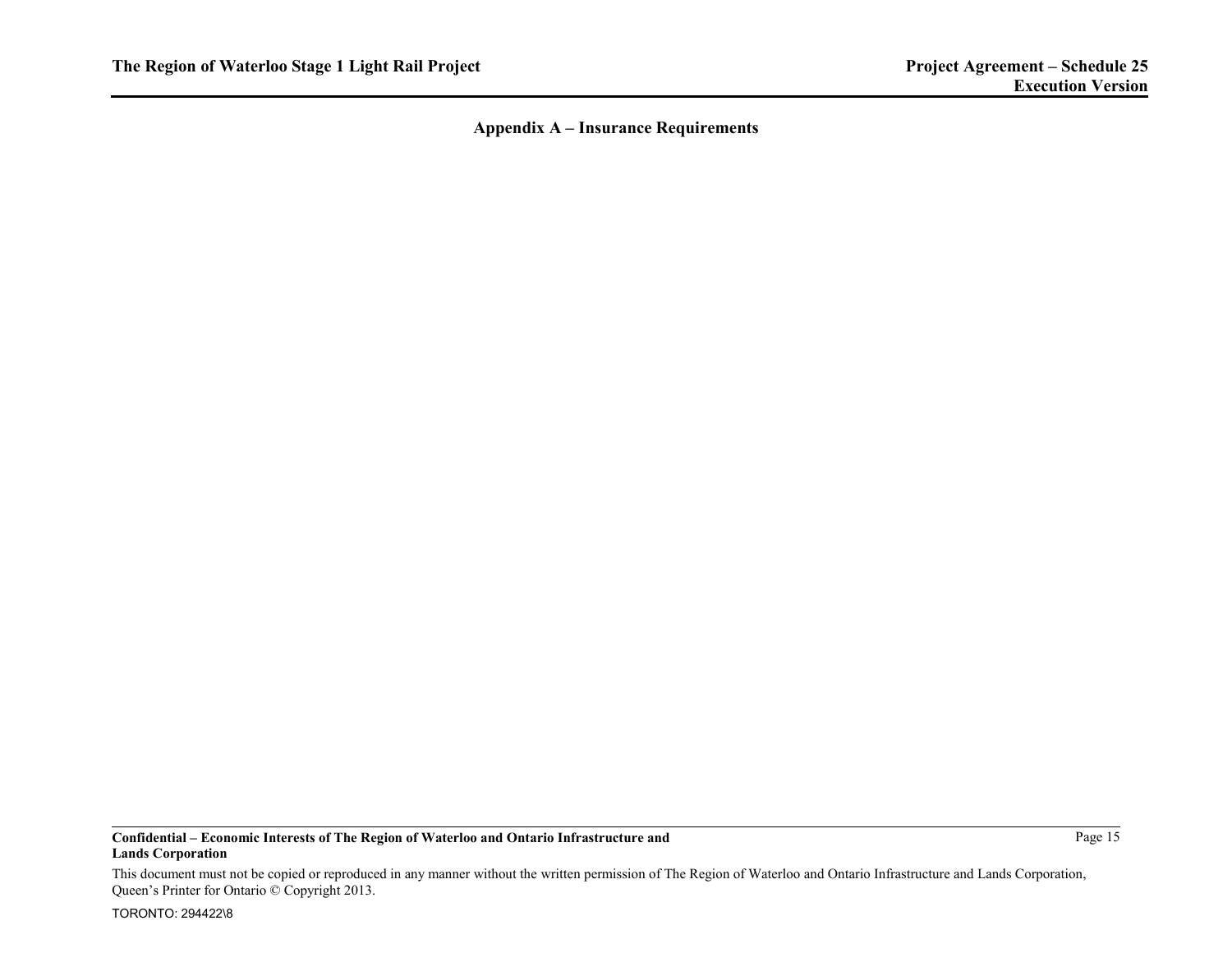# **Design and Construction Works and Public Infrastructure Works Insurance – Part 1 Region of Waterloo Stage 1 Light Rail Project**

**From First Access to the Lands until the Substantial Completion Date (Insurance for Design and Construction Works and Public Infrastructure Works)** 

**Insurances to be provided, or caused to be provided, by Project Co and arranged through the IOCIP program** 

| <b>Type</b>                                                                             | <b>Amount</b>                                                                                                                                                                                                                                                                                                                                                                                                                                                                    | <b>Maximum Deductibles</b>                                                                                                                                                                                                                       | <b>Principal Cover</b>                                                                                                                                                                                                                                                                                                                                                                                                                                                                                                                 |
|-----------------------------------------------------------------------------------------|----------------------------------------------------------------------------------------------------------------------------------------------------------------------------------------------------------------------------------------------------------------------------------------------------------------------------------------------------------------------------------------------------------------------------------------------------------------------------------|--------------------------------------------------------------------------------------------------------------------------------------------------------------------------------------------------------------------------------------------------|----------------------------------------------------------------------------------------------------------------------------------------------------------------------------------------------------------------------------------------------------------------------------------------------------------------------------------------------------------------------------------------------------------------------------------------------------------------------------------------------------------------------------------------|
| "All Risks" Course<br>of Construction<br>Property,<br>including Boiler<br>and Machinery | Value declared to be equal to<br>including Property of<br>Every Description and all other<br>property supplied by the Region or the<br>Region Parties for incorporation into<br>the Project including Vehicles and<br>equipment.<br>Delay in Start-up<br>covering a 24 month indemnity period,<br>including Contingent Delayed Start-<br>Up related to losses at Suppliers' or<br>Manufacturers' premises or other<br>temporary storage locations <sup>MFPPA</sup><br>sub-limit) | 3% of loss value<br>minimum Earthquake<br><sup>1</sup> Flood<br>Testing and<br>Commissioning<br>All other losses<br>48 hour waiting period, off<br>premises services<br>45 days waiting period applicable to<br>all other time element coverages | "All Risks" Course of Construction Property Insurance covering the full<br>insurable replacement cost of the System, the Public Infrastructure, the<br>Designed Construction Works and the Public Infrastructure Works including<br>cold and hot testing / commissioning of Equipment including HVAC, Delay<br>in Start-Up, Soft Costs with no early occupancy restriction.<br>This coverage shall be primary with respect to the Project without right of<br>contribution of any insurance carried by the Region, HMQ or the Lenders. |
|                                                                                         | Soft Costs<br>(representing)<br>100% of Recurring / Continuing Soft<br>Costs)                                                                                                                                                                                                                                                                                                                                                                                                    |                                                                                                                                                                                                                                                  |                                                                                                                                                                                                                                                                                                                                                                                                                                                                                                                                        |
|                                                                                         | Extra and Expediting Expense<br>sub-limit)<br>(minimum MFIPPA Section 11(                                                                                                                                                                                                                                                                                                                                                                                                        |                                                                                                                                                                                                                                                  |                                                                                                                                                                                                                                                                                                                                                                                                                                                                                                                                        |
|                                                                                         | Principal Extensions:<br>Replacement Cost Valuation<br>٠<br>(Property)<br>Most Recent Technology<br><b>Replacement Cost Valuation</b><br>(Equipment or Machinery)<br>Flood (to policy limit with annual<br>aggregate)                                                                                                                                                                                                                                                            |                                                                                                                                                                                                                                                  |                                                                                                                                                                                                                                                                                                                                                                                                                                                                                                                                        |

#### **Confidential – Economic Interests of The Region of Waterloo and Ontario Infrastructure and Lands Corporation**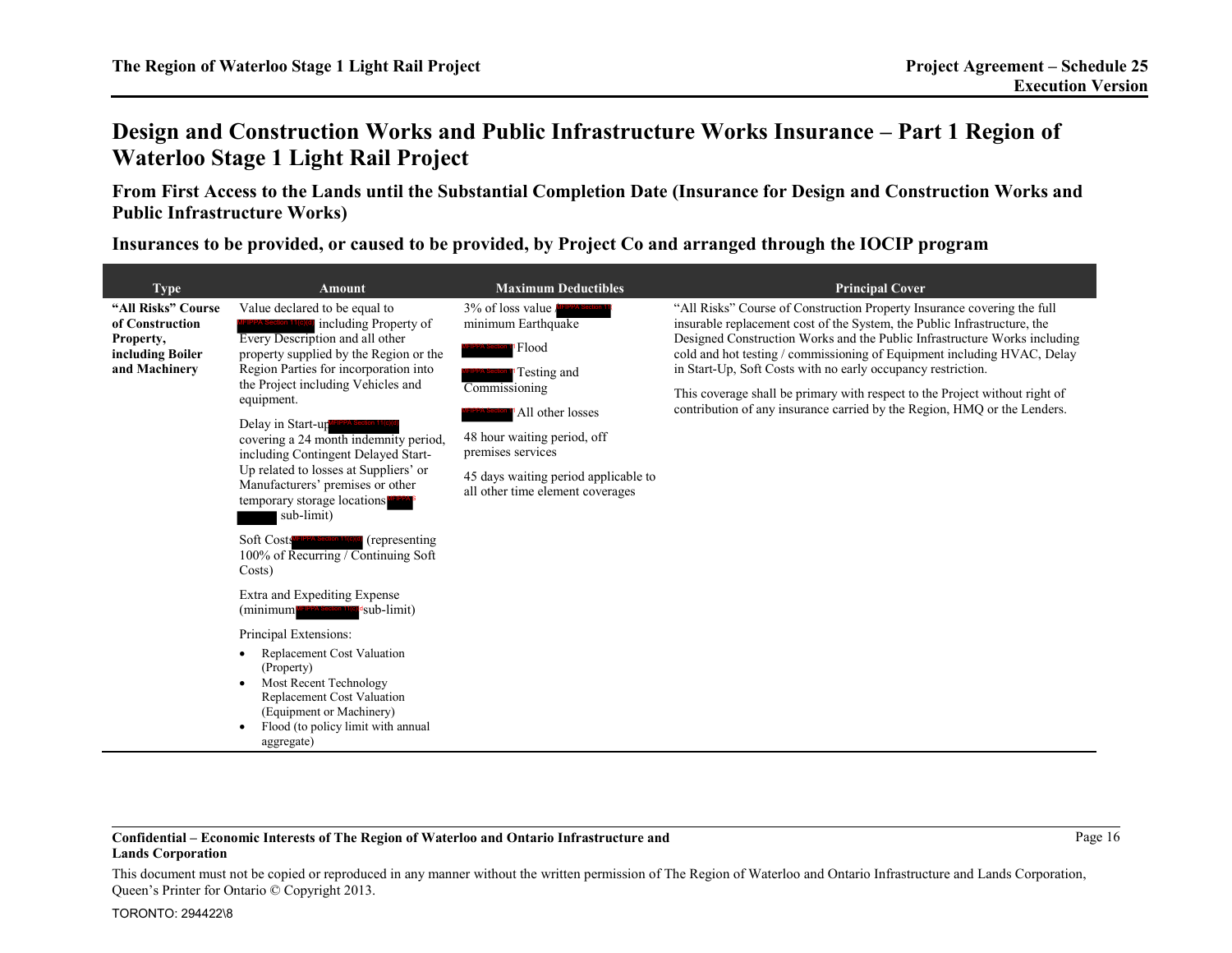| <b>Type</b> | Amount                                                                                                                                                                                                                                                                                                                                     | <b>Maximum Deductibles</b> | <b>Principal Cover</b> |
|-------------|--------------------------------------------------------------------------------------------------------------------------------------------------------------------------------------------------------------------------------------------------------------------------------------------------------------------------------------------|----------------------------|------------------------|
|             | Natural or man-made earth<br>$\bullet$<br>movement, including earthquake,<br>landslide or subsidence (to policy<br>limit with an annual aggregate)<br><b>Electronic Data Processing</b><br>$\bullet$<br>equipment and media, including data<br>restoration and re-creation costs<br>Transit<br>$\bullet$<br>Unnamed locations<br>$\bullet$ |                            |                        |
|             | By-laws including Demolition,<br>$\bullet$<br>Increased Cost of Repairs and<br>Replacement (subject to a <sup>MFIPPA</sup><br>ub-limit only with respect<br>to existing or renovated buildings)<br>Debris Removal (minimum<br>$\bullet$                                                                                                    |                            |                        |
|             | <b>IPPA Section 11(c)</b> sub-limit)<br>Off Premises Services Interruption<br>$\bullet$<br>(minimum MFIPPA Section 11(c) sub-limit)                                                                                                                                                                                                        |                            |                        |
|             | Professional Fees (minimum<br>$\bullet$<br>PPA Section 11( <sup>o</sup> ) sub-limit)<br>Fire Fighting Expenses (minimum<br>$\bullet$<br>PPA Section 11(c) sub-limit)                                                                                                                                                                       |                            |                        |
|             | Valuable Papers (minimum<br>٠<br>sub-limit)<br>Accounts Receivable (minimum MHP<br>$\bullet$                                                                                                                                                                                                                                               |                            |                        |
|             | ub-limit)<br>Green Building and LEED Upgrades<br>$\bullet$<br>(subject to a<br><b>PPA</b> Section 1' sub-limit)                                                                                                                                                                                                                            |                            |                        |
|             | Defence Costs (subject to a<br>$\bullet$<br>sub-limit)<br>Contamination Clean-up or Removal<br>$\bullet$<br>(minimum MFIPPA Section 1, sub-limit)                                                                                                                                                                                          |                            |                        |
|             | Ammonia Contamination (minimum<br>$\bullet$<br><b>PPA</b> Section 11 sub-limit)<br>LEED Rectification, Commissioning<br>$\bullet$                                                                                                                                                                                                          |                            |                        |
|             | and Testing Expenses (subject to a<br><b>PPA Section</b> sub-limit)<br>Civil Authority Access Interruption<br>$\bullet$<br>$(8$ weeks)                                                                                                                                                                                                     |                            |                        |
|             | Prevention of Ingress/Egress<br>$\bullet$                                                                                                                                                                                                                                                                                                  |                            |                        |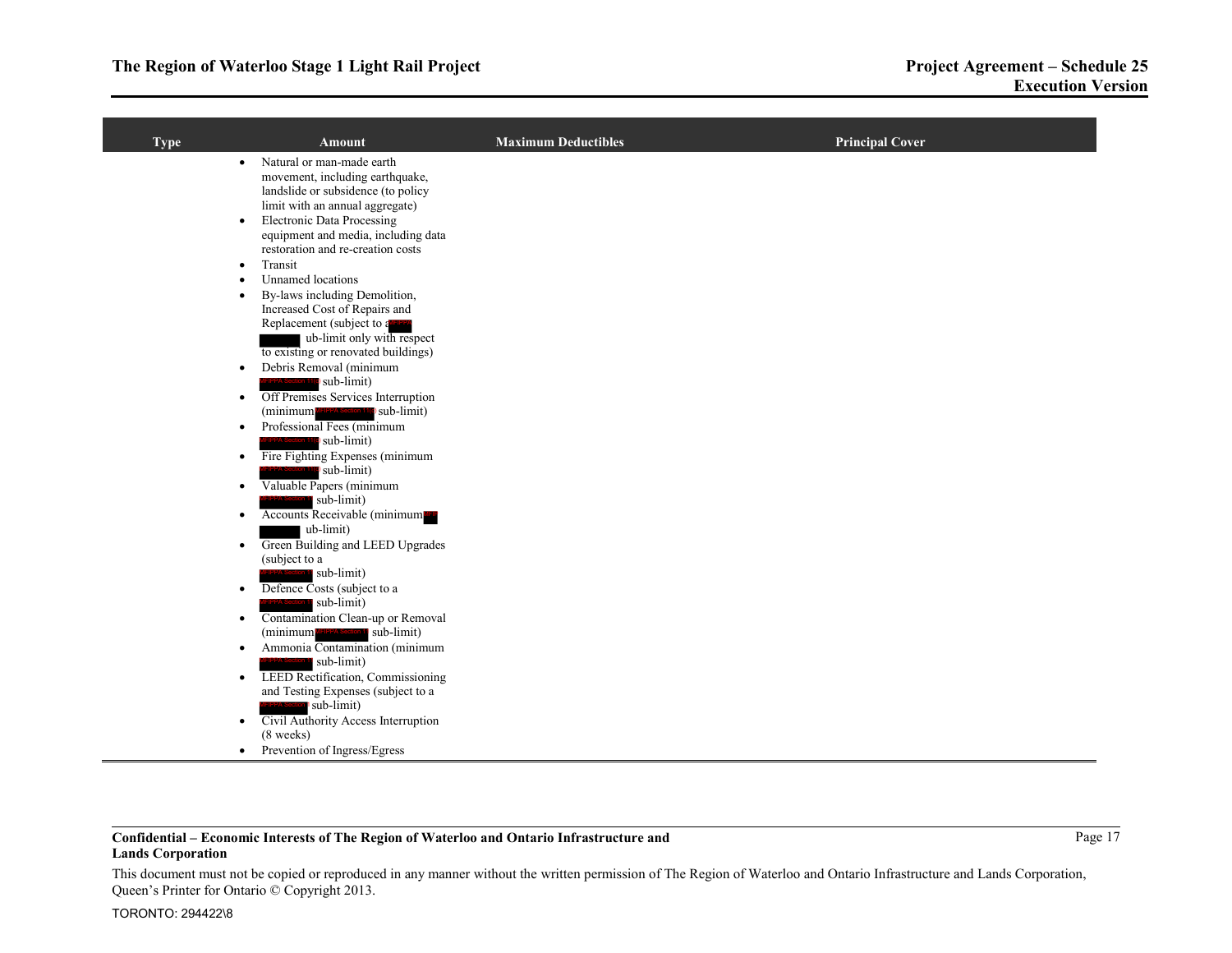| <b>Type</b> | <b>Amount</b>                                                                                                                                                                                                                                                                                                                                                                                                                                                                                             | <b>Maximum Deductibles</b> | <b>Principal Cover</b> |
|-------------|-----------------------------------------------------------------------------------------------------------------------------------------------------------------------------------------------------------------------------------------------------------------------------------------------------------------------------------------------------------------------------------------------------------------------------------------------------------------------------------------------------------|----------------------------|------------------------|
|             | $(8$ weeks)<br>Permission for Partial Use or<br>$\bullet$<br>Occupancy prior to Substantial<br>Completion<br>Cost of Carrying Project Financing<br>$\bullet$<br>(24 Months), included in Delayed<br>Start-Up coverage<br>Margin of Profit Extension for<br>٠<br>Contractors<br>Radioactive contamination caused<br>$\bullet$<br>by sudden and accidental release of<br>radioactive isotopes (resulting from<br>an accident)                                                                               |                            |                        |
|             | Permitted Exclusions:<br>Cyber risk<br>$\bullet$<br>Mould, fungi and fungal derivatives<br>$\bullet$<br>Faulty workmanship, materials<br>$\bullet$<br>construction, or design but resultant<br>damage to be insured to a minimum<br>LEG 2 standard<br>War risk<br>$\bullet$<br>Terrorism<br>$\bullet$<br>Nuclear or radioactive<br>$\bullet$<br>contamination, except radioactive<br>isotopes intended for scientific,<br>medical, industrial or commercial<br>use<br>Contractors' equipment<br>$\bullet$ |                            |                        |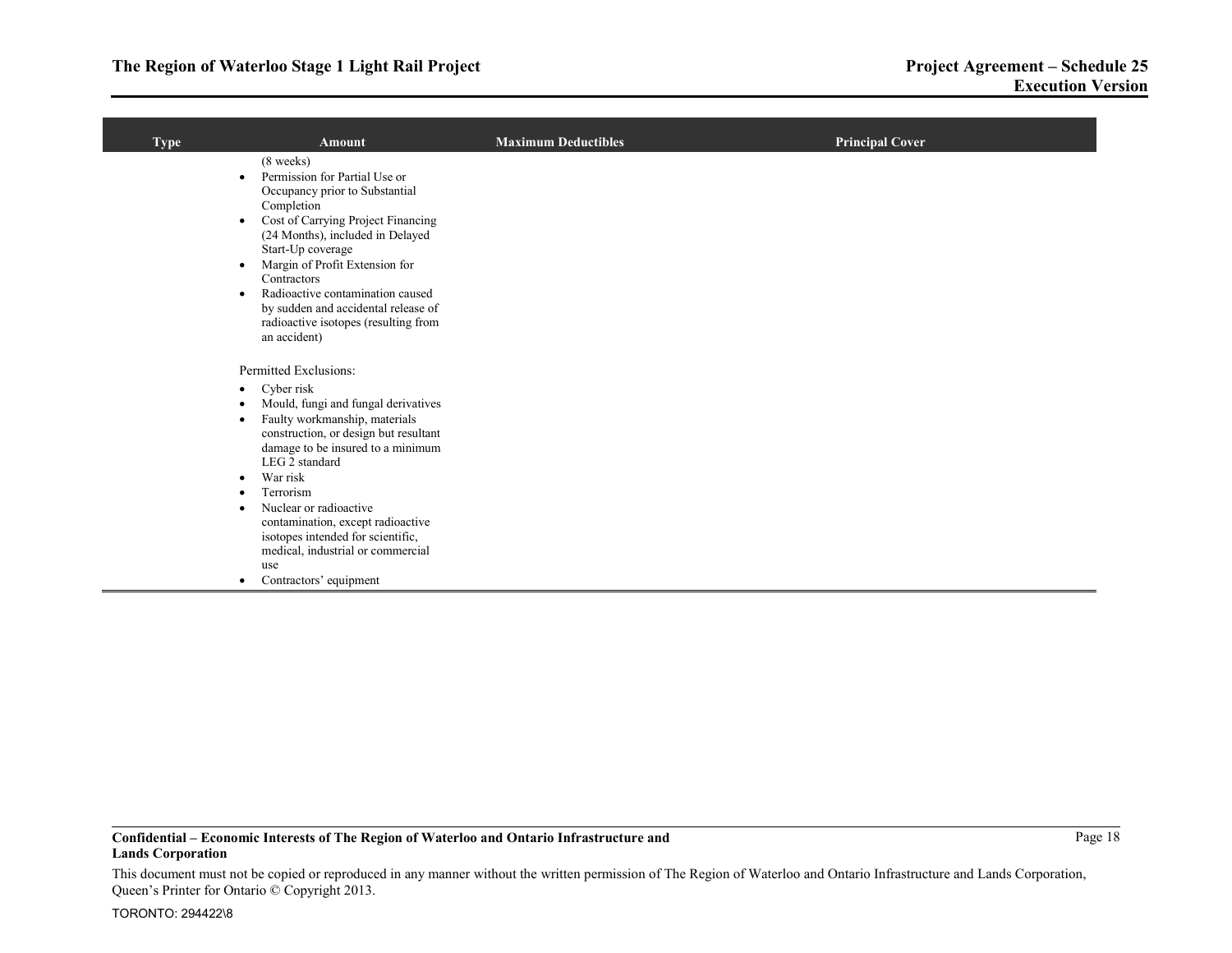| Type            | Amount                                                                                                                                 | <b>Maximum Deductibles</b>                                                                                                                                                                           | <b>Principal Cover</b>                                                                                                                                                                                                                                                                                                  |
|-----------------|----------------------------------------------------------------------------------------------------------------------------------------|------------------------------------------------------------------------------------------------------------------------------------------------------------------------------------------------------|-------------------------------------------------------------------------------------------------------------------------------------------------------------------------------------------------------------------------------------------------------------------------------------------------------------------------|
| <i>Comments</i> |                                                                                                                                        | the Region, HMQ and the Vehicle Supplier and as their respective interests may appear                                                                                                                | Named Insured includes Project Co, Lenders, Lender's Agent, the Construction Contractor, all subcontractors, sub-subcontractors, consultants and sub-consultants,                                                                                                                                                       |
|                 | No provision permitted allowing a coinsurance penalty                                                                                  |                                                                                                                                                                                                      |                                                                                                                                                                                                                                                                                                                         |
|                 |                                                                                                                                        | Insurance shall be primary without right of contribution of any other insurance carried by any Named Insured                                                                                         |                                                                                                                                                                                                                                                                                                                         |
|                 | Additional key extensions of coverage:                                                                                                 |                                                                                                                                                                                                      |                                                                                                                                                                                                                                                                                                                         |
|                 |                                                                                                                                        | improvements, landscaping and property of others used in the construction of the Project                                                                                                             | Underground services, temporary works involved in the Project such as scaffolding, hoarding, etc., site preparation, including excavation and associated                                                                                                                                                                |
|                 |                                                                                                                                        | Losses payable in accordance with the Insurance Trust Agreement                                                                                                                                      |                                                                                                                                                                                                                                                                                                                         |
|                 | Upon Substantial Completion, cover will cease and be replaced by All Risk Property and Boiler & Machinery Insurance – Maintenance Term |                                                                                                                                                                                                      |                                                                                                                                                                                                                                                                                                                         |
|                 |                                                                                                                                        | Lenders' Agent, as well as officers, directors and employees, servants, and agents of the foregoing<br>Frost or freezing to concrete – but only resultant damage from a peril not otherwise excluded | Waiver of Subrogation against all Named and Unnamed Insureds, including but not limited to Project Co, the Region, HMQ, City of Kitchener, City of<br>Waterloo, the Vehicle Supplier, the Construction Contractor, all subcontractors, professional consultants (other than for their professional liability), Lenders, |
|                 | Liberalization Clause                                                                                                                  |                                                                                                                                                                                                      |                                                                                                                                                                                                                                                                                                                         |
|                 | Errors and Omissions                                                                                                                   |                                                                                                                                                                                                      |                                                                                                                                                                                                                                                                                                                         |
|                 | <b>Breach of Conditions</b>                                                                                                            |                                                                                                                                                                                                      |                                                                                                                                                                                                                                                                                                                         |
|                 | Interims Payments Clause                                                                                                               |                                                                                                                                                                                                      |                                                                                                                                                                                                                                                                                                                         |
| Underwriters    | Principal underwriters in compliance with Article 16 of this Schedule 25                                                               |                                                                                                                                                                                                      |                                                                                                                                                                                                                                                                                                                         |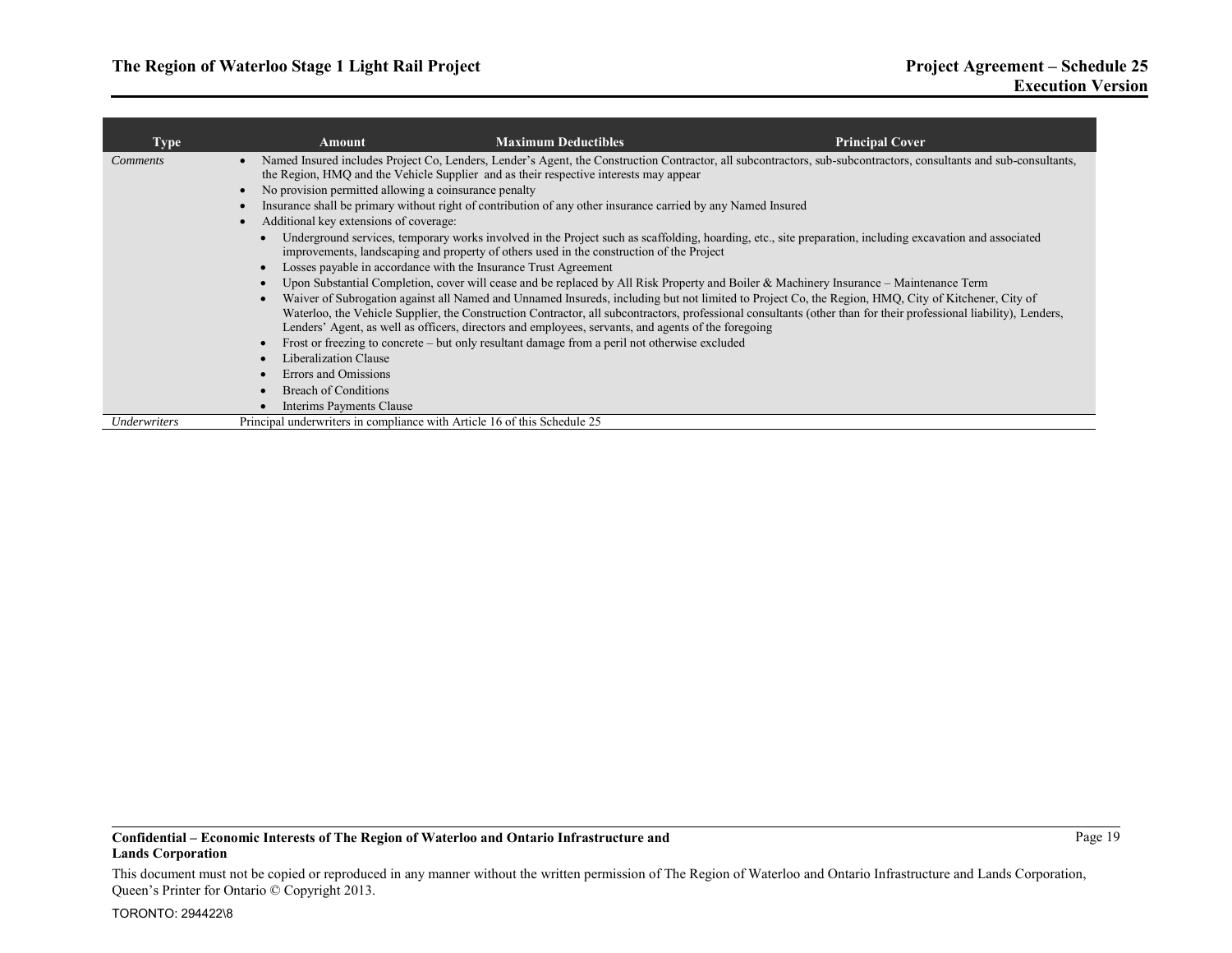# **Design and Construction Works and Public Infrastructure Works Insurance – Part 1 Region of Waterloo Stage 1 Light Rail Project**

**From First Access to the Lands until the Substantial Completion Date (Insurance for Design and Construction Works and Public Infrastructure Works)** 

**Insurances to be provided, or caused to be provided, by Project Co and arranged through the IOCIP program** 

|                                                                                                                       | <b>Amount</b>                                                                                                                                                                                                                                                                                                                                                                                                               |                                                                                                                                                                                                                                                                                                |                                                                                                                                                                                                                                                                                                                                                                                                                                                                                                                                                                                                                                                                                                                                                                                                                                                                                                                                                                                                                                         |
|-----------------------------------------------------------------------------------------------------------------------|-----------------------------------------------------------------------------------------------------------------------------------------------------------------------------------------------------------------------------------------------------------------------------------------------------------------------------------------------------------------------------------------------------------------------------|------------------------------------------------------------------------------------------------------------------------------------------------------------------------------------------------------------------------------------------------------------------------------------------------|-----------------------------------------------------------------------------------------------------------------------------------------------------------------------------------------------------------------------------------------------------------------------------------------------------------------------------------------------------------------------------------------------------------------------------------------------------------------------------------------------------------------------------------------------------------------------------------------------------------------------------------------------------------------------------------------------------------------------------------------------------------------------------------------------------------------------------------------------------------------------------------------------------------------------------------------------------------------------------------------------------------------------------------------|
| <b>Type</b><br>"Wrap-Up"<br>Commercial<br><b>General Liability</b><br>and Non-Owned<br><b>Automobile</b><br>Liability | each occurrence, and in<br>the annual aggregate with respect to<br>Broad Form Products and Completed<br>Operations<br>Sub-limits:<br>Non-Owned<br>Automobile Liability<br>Sudden and Accidental<br>Pollution and Hostile Fire Pollution<br>Liability<br>"All Risks" Tenants'<br>Legal Liability<br>Prairie or Forest Fire<br><b>Fighting Expenses</b><br><b>Employee Benefits</b><br>Administrative Errors and<br>Omissions | <b>Maximum Deductibles</b><br>per occurrence<br>per claim with respect to<br><b>Contractors Rework</b><br>per claim with respect to<br>each of SEF 94, Tenants Legal<br>Liability, Prairie or Forest Fire<br>Fighting Expenses and Employee<br>Benefits Administrative Errors and<br>Omissions | <b>Principal Cover</b><br>Wrap-Up Commercial General Liability and Non-Owned Automobile<br>Liability insurance covering all construction operations on an occurrence<br>basis against claims for Bodily Injury (including Death), Personal Injury,<br>Property Damage (including Loss of Use), and including Products and<br>Completed Operations Liability, extended for a period of not less than 24<br>months, effective from the Substantial Completion Date.<br>Coverage shall be maintained continuously from the date of the first access to<br>the Lands, the Substantial Completion Date, at which time the Products and<br>Completed Operations extension will take effect.<br>Pollution Liability – Sudden and Accidental and Hostile Fire Pollution<br>coverage to be not less than IBC 2313 form (240 hours detection/240 hours'<br>notice coverage structure).<br>This coverage shall be primary with respect to the Project without right of<br>contribution of any insurance carried by the Region, HMQ or the Lenders. |
|                                                                                                                       | <b>Contractors Rework</b><br>Legal Liability for<br>Damages To Non-Owned<br>Automobiles (SEF 94)<br>PPA Section 11(c)(d) Medical Payments<br>Principal Extensions:<br>Owner's and Contractor's Protective<br>Blanket Contractual (written and<br>oral)<br>Direct and Contingent Employers                                                                                                                                   |                                                                                                                                                                                                                                                                                                |                                                                                                                                                                                                                                                                                                                                                                                                                                                                                                                                                                                                                                                                                                                                                                                                                                                                                                                                                                                                                                         |

### **Confidential – Economic Interests of The Region of Waterloo and Ontario Infrastructure and Lands Corporation**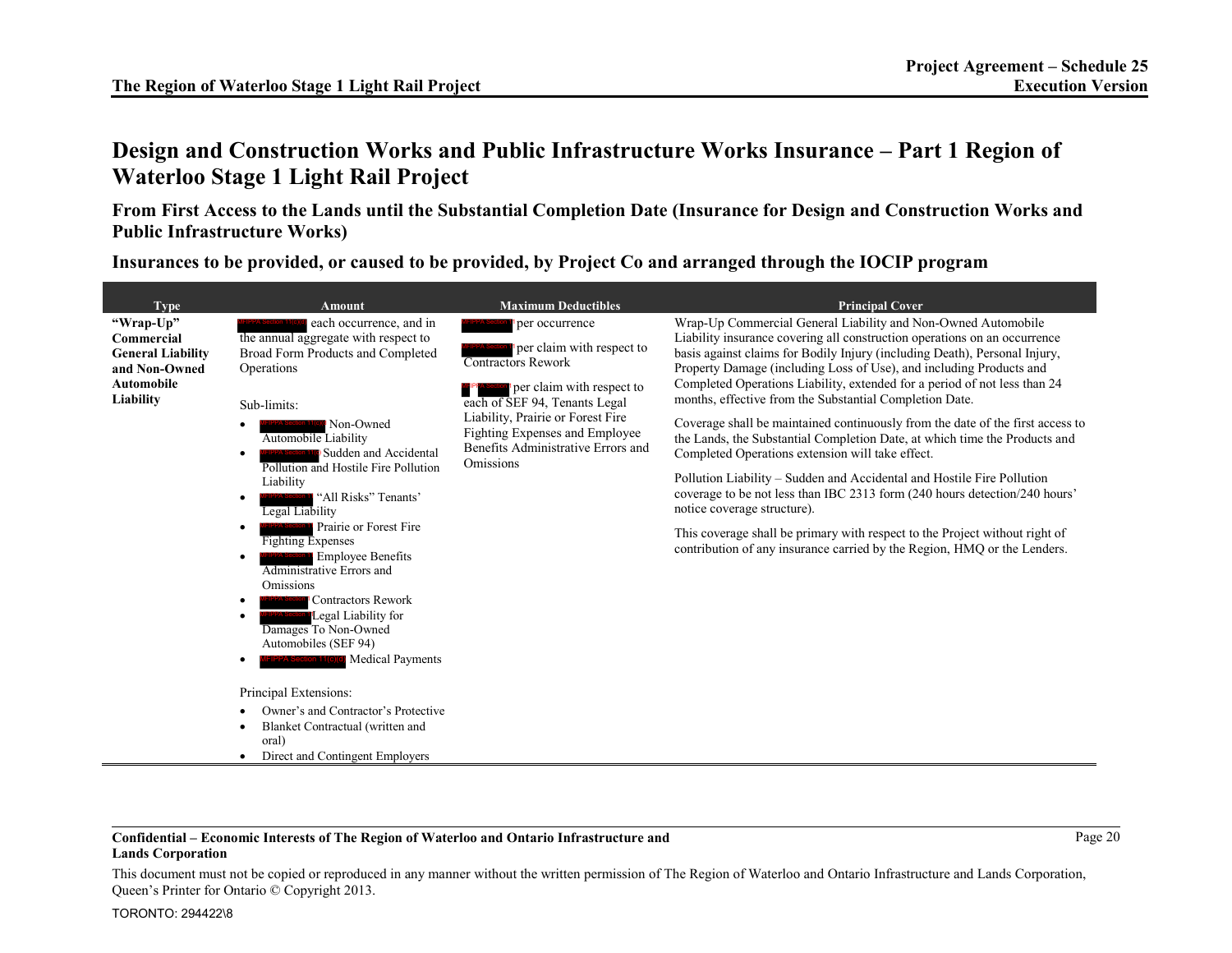| <b>Type</b> | <b>Amount</b>                                                                             | <b>Maximum Deductibles</b> | <b>Principal Cover</b> |
|-------------|-------------------------------------------------------------------------------------------|----------------------------|------------------------|
|             | Liability                                                                                 |                            |                        |
|             | Personal Injury (nil participation)<br>$\bullet$                                          |                            |                        |
|             | Cross Liability and Severability of<br>$\bullet$<br>Interest with respect to each insured |                            |                        |
|             | party                                                                                     |                            |                        |
|             | Blasting / demolition / excavating /<br>$\bullet$                                         |                            |                        |
|             | underpinning / pile driving / shoring                                                     |                            |                        |
|             | / caisson work / work below ground                                                        |                            |                        |
|             | surface / tunnelling / grading and                                                        |                            |                        |
|             | similar operations associated with<br>the Design and Construction Works                   |                            |                        |
|             | and Public Infrastructure Works, as                                                       |                            |                        |
|             | applicable                                                                                |                            |                        |
|             | Elevator and Hoist Collision<br>$\bullet$                                                 |                            |                        |
|             | Liability                                                                                 |                            |                        |
|             | Liberalized Notice of Claim<br>$\bullet$<br>Requirement, i.e., requirement to             |                            |                        |
|             | report will commence when                                                                 |                            |                        |
|             | knowledge is held by a designated                                                         |                            |                        |
|             | $project person(s) - to be identified$                                                    |                            |                        |
|             | by Project Co                                                                             |                            |                        |
|             | Non-Owned Automobile Liability<br>$\bullet$                                               |                            |                        |
|             | Tenants' Legal Liability (All Risks)<br>$\bullet$<br>$-$ subject to sub-limit             |                            |                        |
|             | Medical Expenses - subject to sub-<br>$\bullet$                                           |                            |                        |
|             | limit                                                                                     |                            |                        |
|             | Prairie or Forest Fire Fighting<br>$\bullet$                                              |                            |                        |
|             | Expenses – subject to sub-limit<br>Sudden and Accidental Pollution                        |                            |                        |
|             | $\bullet$<br>and Hostile Fire Pollution Liability                                         |                            |                        |
|             | - subject to sub-limit                                                                    |                            |                        |
|             | Employee Benefits Administrative<br>$\bullet$                                             |                            |                        |
|             | Errors and Omissions - subject to                                                         |                            |                        |
|             | sub-limit                                                                                 |                            |                        |
|             | Contractors' Rework Coverage -<br>$\bullet$<br>subject to sub-limit                       |                            |                        |
|             | Permission for Unlicensed Vehicles<br>$\bullet$                                           |                            |                        |
|             | (partial road use)                                                                        |                            |                        |
|             | Unlicensed Equipment<br>$\bullet$                                                         |                            |                        |
|             | Loss of Use Without Property                                                              |                            |                        |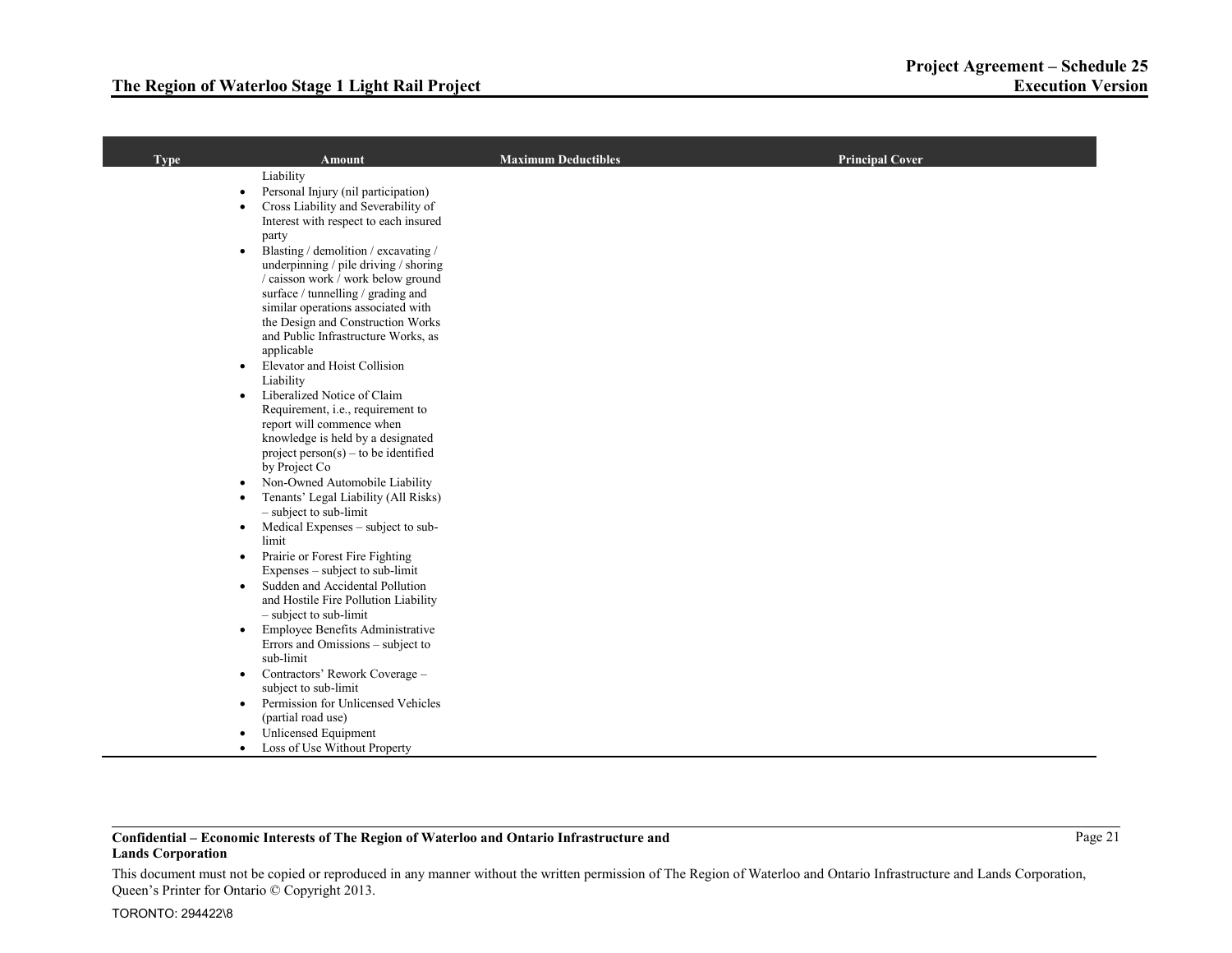| <b>Type</b> | <b>Amount</b>                                                                                                                                                                                                                                                                                                                                                                                                                                                                                                                                                                                                                                                                                                                                                                                                                                                                                              | Maximum Deductibles | <b>Principal Cover</b> |
|-------------|------------------------------------------------------------------------------------------------------------------------------------------------------------------------------------------------------------------------------------------------------------------------------------------------------------------------------------------------------------------------------------------------------------------------------------------------------------------------------------------------------------------------------------------------------------------------------------------------------------------------------------------------------------------------------------------------------------------------------------------------------------------------------------------------------------------------------------------------------------------------------------------------------------|---------------------|------------------------|
|             | Damage<br>Loading and Unloading of<br>$\bullet$<br>Automobiles<br>Broad Form Property Damage<br>$\bullet$<br><b>Broad Form Completed Operations</b><br>Intentional Injury, committed to<br>$\bullet$<br>Protect Persons or Property<br><b>Accident Benefits</b><br>$\bullet$<br>Worldwide Territory, subject to<br>suits being brought in Canada or the<br><b>US</b>                                                                                                                                                                                                                                                                                                                                                                                                                                                                                                                                       |                     |                        |
|             | Permitted Exclusions:<br>Injury to employees, where WSIB<br>$\bullet$<br>provides valid coverage<br>Property in the care, custody or<br>$\bullet$<br>control of the insured, except during<br>the Broad Form Products and<br>Completed Operations extension<br>period<br>Operation of licensed motor<br>$\bullet$<br>vehicles, other than attached<br>machinery, while used for its<br>purpose or at the Project Site<br>Physical damage to the Project,<br>$\bullet$<br>except during Broad Form Products<br>and Completed Operations<br>extension period<br>Cyber risk<br>$\bullet$<br>Mould, fungi and fungal derivatives<br>Professional liability of engineers,<br>$\bullet$<br>architects and other professional<br>consultants<br>Nuclear or radioactive<br>$\bullet$<br>contamination, except release<br>radioactive isotopes intended for<br>scientific, medical, industrial or<br>commercial use |                     |                        |

This document must not be copied or reproduced in any manner without the written permission of The Region of Waterloo and Ontario Infrastructure and Lands Corporation, Queen's Printer for Ontario © Copyright 2013.

 $\mathcal{A}$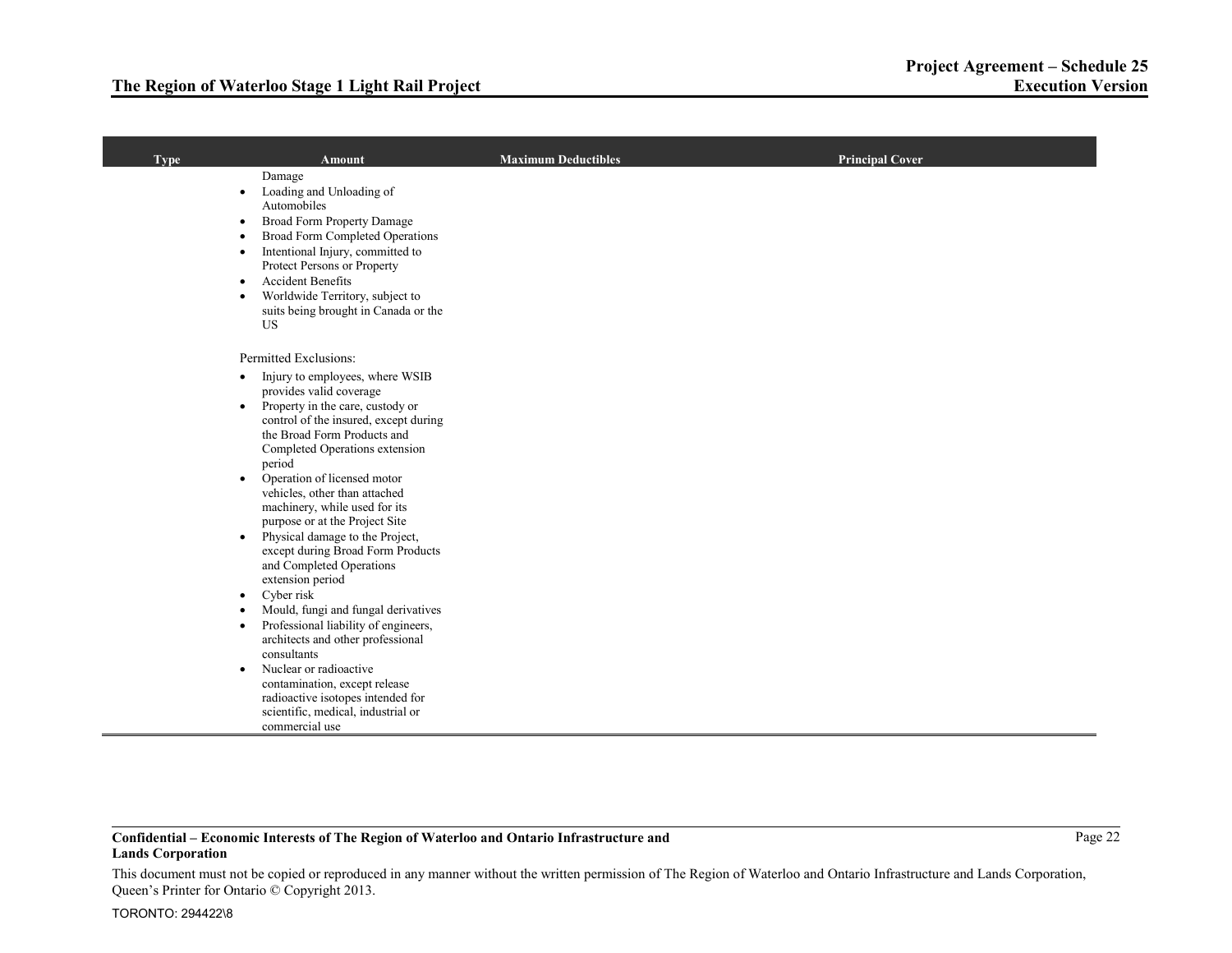| <b>Type</b>     | <b>Maximum Deductibles</b><br><b>Principal Cover</b><br>Amount                                                                                                                                                                                                                                                                                                                                                                                                                                                                                                                                                                                                                                                                                                                                        |
|-----------------|-------------------------------------------------------------------------------------------------------------------------------------------------------------------------------------------------------------------------------------------------------------------------------------------------------------------------------------------------------------------------------------------------------------------------------------------------------------------------------------------------------------------------------------------------------------------------------------------------------------------------------------------------------------------------------------------------------------------------------------------------------------------------------------------------------|
| <i>Comments</i> | Named Insured includes Project Co and its Affiliates, the Region, HMQ, the Lenders, Project Co parties involved in the Design and Construction Works and the<br>Public Infrastructure Works, including the Construction Contractor, all subcontractors, sub-subcontractors, suppliers while working on the Lands, tradesmen while<br>working on the Lands, engineers, architects, consultants and sub-consultants (other than for professional liability), others as Additional Insureds, as may be required<br>from time to time, arising from all operations and activities pertaining to the Design and Construction Works and the Public Infrastructure Works and the control and<br>use of the Lands<br>City of Kitchener, City of Waterloo and Canadian National Railway as Additional Insureds |
|                 | Her Majesty the Queen in Right of Ontario as represented by the Minister of Infrastructure is added as an Additional Insured                                                                                                                                                                                                                                                                                                                                                                                                                                                                                                                                                                                                                                                                          |
|                 | Directors, officers, shareholders, employees of the insured parties involved in the Design and Construction Works and the Public Infrastructure Works are covered as<br>Additional Insureds                                                                                                                                                                                                                                                                                                                                                                                                                                                                                                                                                                                                           |
|                 | Insurance is primary without right of contribution of any other insurance carried by any Named Insured                                                                                                                                                                                                                                                                                                                                                                                                                                                                                                                                                                                                                                                                                                |
|                 | Aggregate limits will be permitted for Products and Completed Operations, Prairie and Forest Fire Fighting Expenses, Sudden and Accidental Pollution and Hostile<br>Fire Pollution Liability and Employee Benefits Administrative Errors & Omissions Liability; no policy general aggregate will be permitted                                                                                                                                                                                                                                                                                                                                                                                                                                                                                         |
|                 | Professional service activities integral to the Project, but not covering engineers, architects or other professional consultants, i.e., incidental professional liability risk<br>of a Named Insured and their employed professionals is to be covered, but not the professional liability of independent fee-for-service professional consultants,<br>architects or engineers                                                                                                                                                                                                                                                                                                                                                                                                                       |
|                 | Waiver of subrogation of insurers' rights of recovery against all Named and/or Additional Insureds, including Project Co, the Region, HMQ, the Construction<br>Contractor, all subcontractors, sub-subcontractors, professional consultants, engineers and architects (other than for their professional liability), Lenders, Lenders'<br>Agent, as well as officers, directors, employees, servants and agents of the foregoing                                                                                                                                                                                                                                                                                                                                                                      |
| Underwriters    | Principal underwriters in compliance with Article 16 of this Schedule 25                                                                                                                                                                                                                                                                                                                                                                                                                                                                                                                                                                                                                                                                                                                              |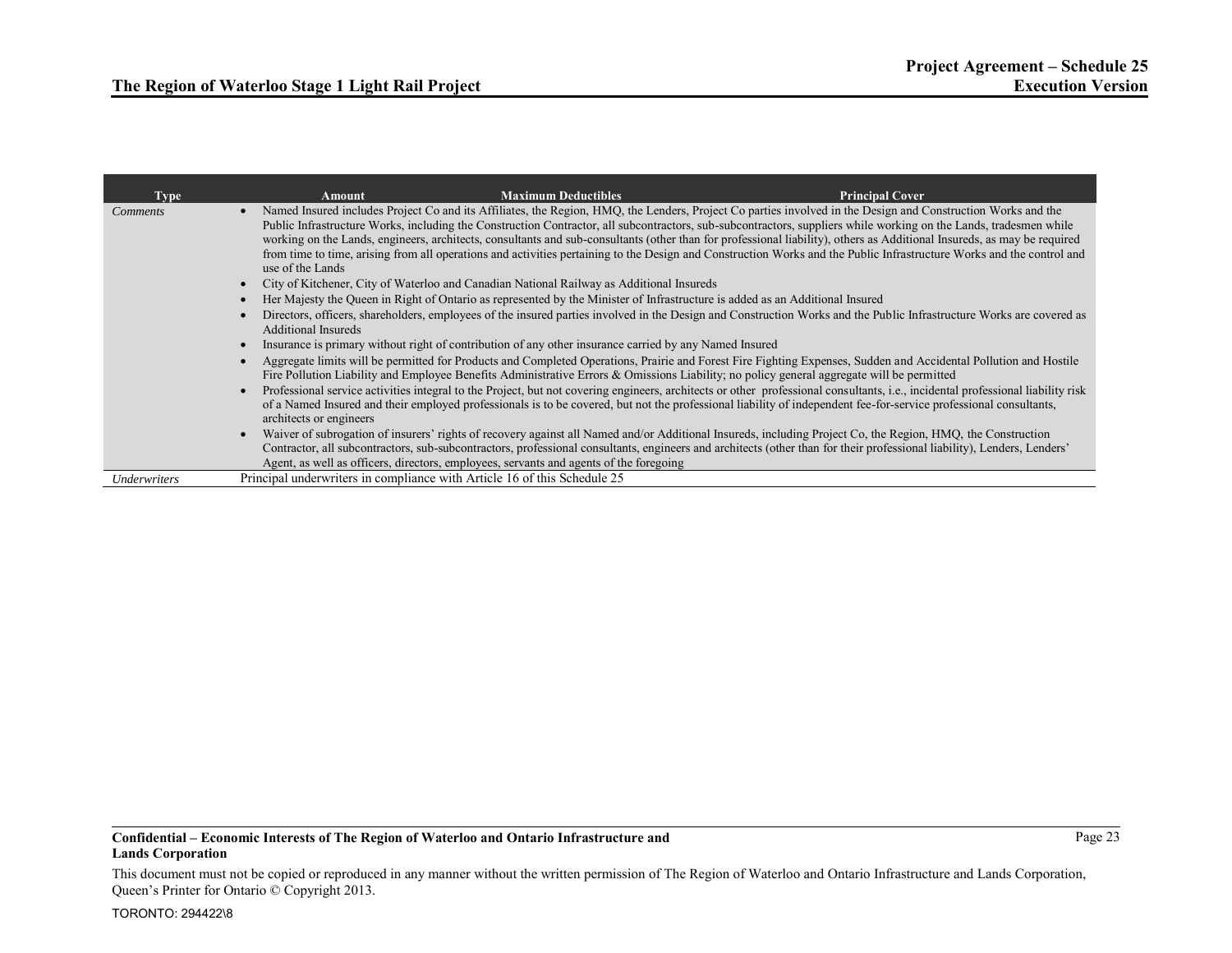# **Design and Construction Works and Public Infrastructure Works Insurance – Part 1 Region of Waterloo Stage 1 Light Rail Project**

**From First Access to the Lands until the Substantial Completion Date (Insurance for Design and Construction Works and Public Infrastructure Works)** 

**Insurances to be provided, or caused to be provided, by Project Co and arranged through the IOCIP program** 

| <b>Type</b>                             | <b>Amount</b>                                                                                                                                                                                                                                                                                                                                                                                                                                                                                                                                                                                                                                                                                                                                                                                                                                          | <b>Maximum Deductibles</b>                     | <b>Principal Cover</b>                                                                                                                                                                                                                                      |
|-----------------------------------------|--------------------------------------------------------------------------------------------------------------------------------------------------------------------------------------------------------------------------------------------------------------------------------------------------------------------------------------------------------------------------------------------------------------------------------------------------------------------------------------------------------------------------------------------------------------------------------------------------------------------------------------------------------------------------------------------------------------------------------------------------------------------------------------------------------------------------------------------------------|------------------------------------------------|-------------------------------------------------------------------------------------------------------------------------------------------------------------------------------------------------------------------------------------------------------------|
| <b>Project Specific</b><br>Professional | minimum per claim /<br>in the aggregate (inclusive of                                                                                                                                                                                                                                                                                                                                                                                                                                                                                                                                                                                                                                                                                                                                                                                                  | per claim with respect to<br>Mitigation losses | Project Specific Professional Liability Insurance in connection with the design and<br>construction of the Project from beginning of first design, through the entire construction                                                                          |
| Liability                               | defense and related costs and<br>supplementary payments)                                                                                                                                                                                                                                                                                                                                                                                                                                                                                                                                                                                                                                                                                                                                                                                               | per claim, all other losses                    | period, to the Substantial Completion Date plus coverage for an extended reporting period<br>of not less than 36 months.                                                                                                                                    |
|                                         | Principal Extensions:<br>Primary Insurance extension<br>Automatic addition of firms<br>Present, former partner, executive<br>officer, director or shareholder of<br>Named Insureds while acting within<br>their scope of duties for the Named<br>Insured<br>Any individuals or personal<br>corporations retained by the Named<br>Insured under a personal services<br>contract<br>Claim defined as a written or oral<br>demand for money or a written or oral<br>allegation in breach in the rendering<br>or failure to render professional<br>services received by the Insured or<br>Named Insured and resulting from a<br>single error, omission or negligent act<br>Lawyer fees and associated expenses<br>incurred in the investigation, defence,<br>settlement, arbitration or litigation of<br>claims<br>Duty to defend, even if the allegations |                                                | This coverage shall be primary with respect to the System, the Public Infrastructure, the<br>Design and Construction Works and the Public Infrastructure Works without right of<br>contribution of any insurance carried by the Region, HMQ or the Lenders. |

### **Confidential – Economic Interests of The Region of Waterloo and Ontario Infrastructure and Lands Corporation**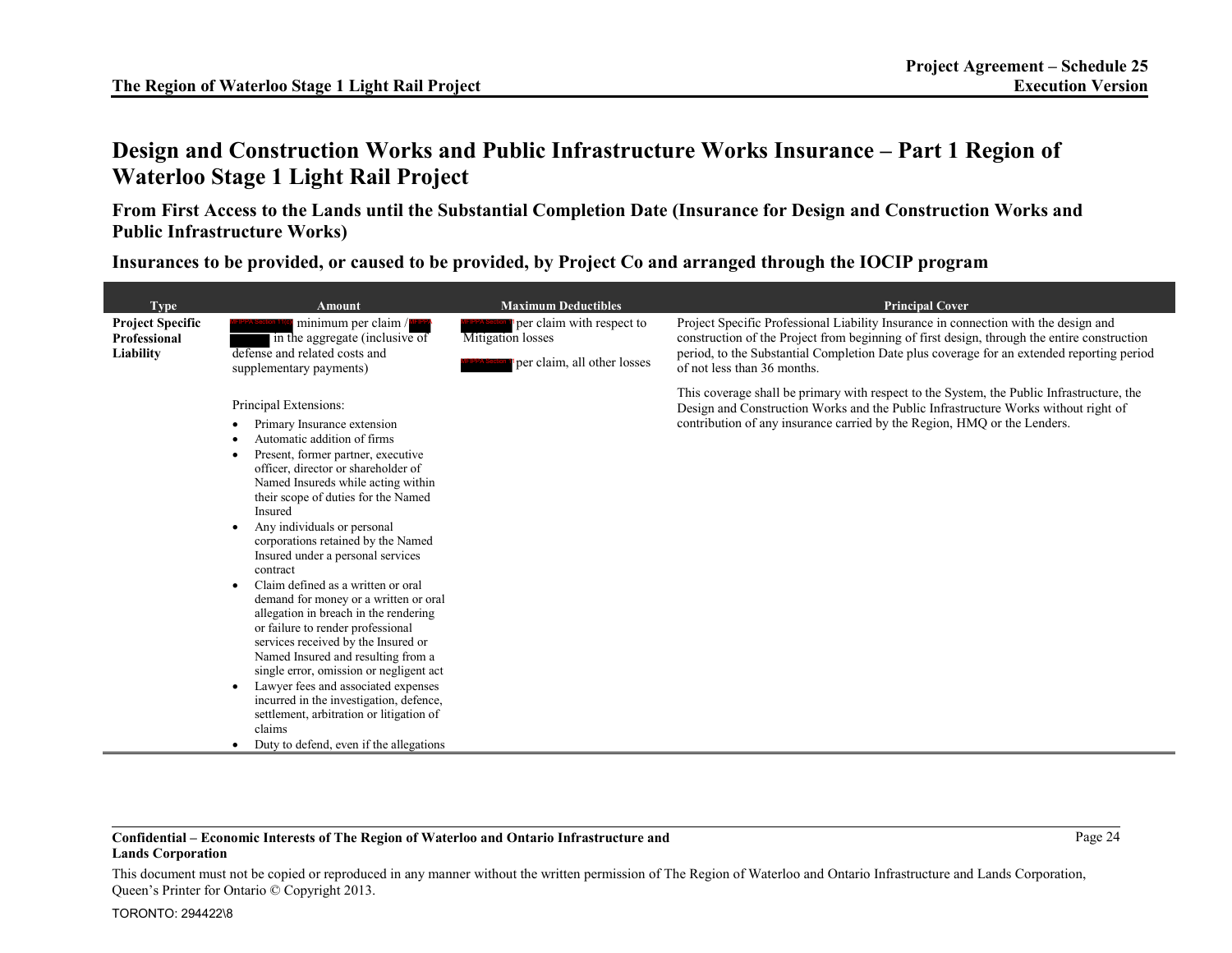## **The Region of Waterloo Stage 1 Light Rail Project**

| <b>Type</b>                  | Amount                                                                                                                                                                                                                                                                                                                                                                            | <b>Maximum Deductibles</b>                                                                                                                                                                                                                                                                                                                                                            | <b>Principal Cover</b> |
|------------------------------|-----------------------------------------------------------------------------------------------------------------------------------------------------------------------------------------------------------------------------------------------------------------------------------------------------------------------------------------------------------------------------------|---------------------------------------------------------------------------------------------------------------------------------------------------------------------------------------------------------------------------------------------------------------------------------------------------------------------------------------------------------------------------------------|------------------------|
| $\bullet$<br>$\bullet$       | are groundless, false or fraudulent<br>Worldwide territory, subject to suits<br>brought in Canada<br>Mitigation of loss<br>Project Co endorsement                                                                                                                                                                                                                                 |                                                                                                                                                                                                                                                                                                                                                                                       |                        |
| $\bullet$<br>$\bullet$       | Permitted Exclusions:<br>Express warranties or guarantees<br>Estimates on profit, return<br>Faulty workmanship, construction or<br>work which is alleged or in fact not<br>constructed in accordance with the<br>design of the Project or the<br>construction documents<br>Design or manufacture of any good or<br>products sold or supplied by the<br>Named Insured<br>Terrorism |                                                                                                                                                                                                                                                                                                                                                                                       |                        |
| $\bullet$<br>$\bullet$       | Nuclear Liability<br>Judgments and awards deemed<br>uninsurable by law<br>Liability assumed under design<br>contract, unless such liability would<br>have attached to the Named Insured<br>by law in the absence of such<br>agreement                                                                                                                                             |                                                                                                                                                                                                                                                                                                                                                                                       |                        |
| ٠                            | Punitive or exemplary damages,<br>fines, penalties or interest or<br>liquidated punitive or exemplary<br>damages or fees<br>Refusal to employ, termination of<br>employment, humiliation or<br>discrimination on any basis or other<br>employment related practices or<br>policies                                                                                                |                                                                                                                                                                                                                                                                                                                                                                                       |                        |
| <i>Comments</i><br>$\bullet$ | Project                                                                                                                                                                                                                                                                                                                                                                           | Named Insured: Construction Contractor (as appropriate), all engineers, architects, and other professional consultants that provide professional design services in connection with the<br>Professional services covered: All architectural, engineering, land surveying, environmental, landscape architectural, interior design/space planning, soil and material testing services, |                        |

### **Confidential – Economic Interests of The Region of Waterloo and Ontario Infrastructure and Lands Corporation**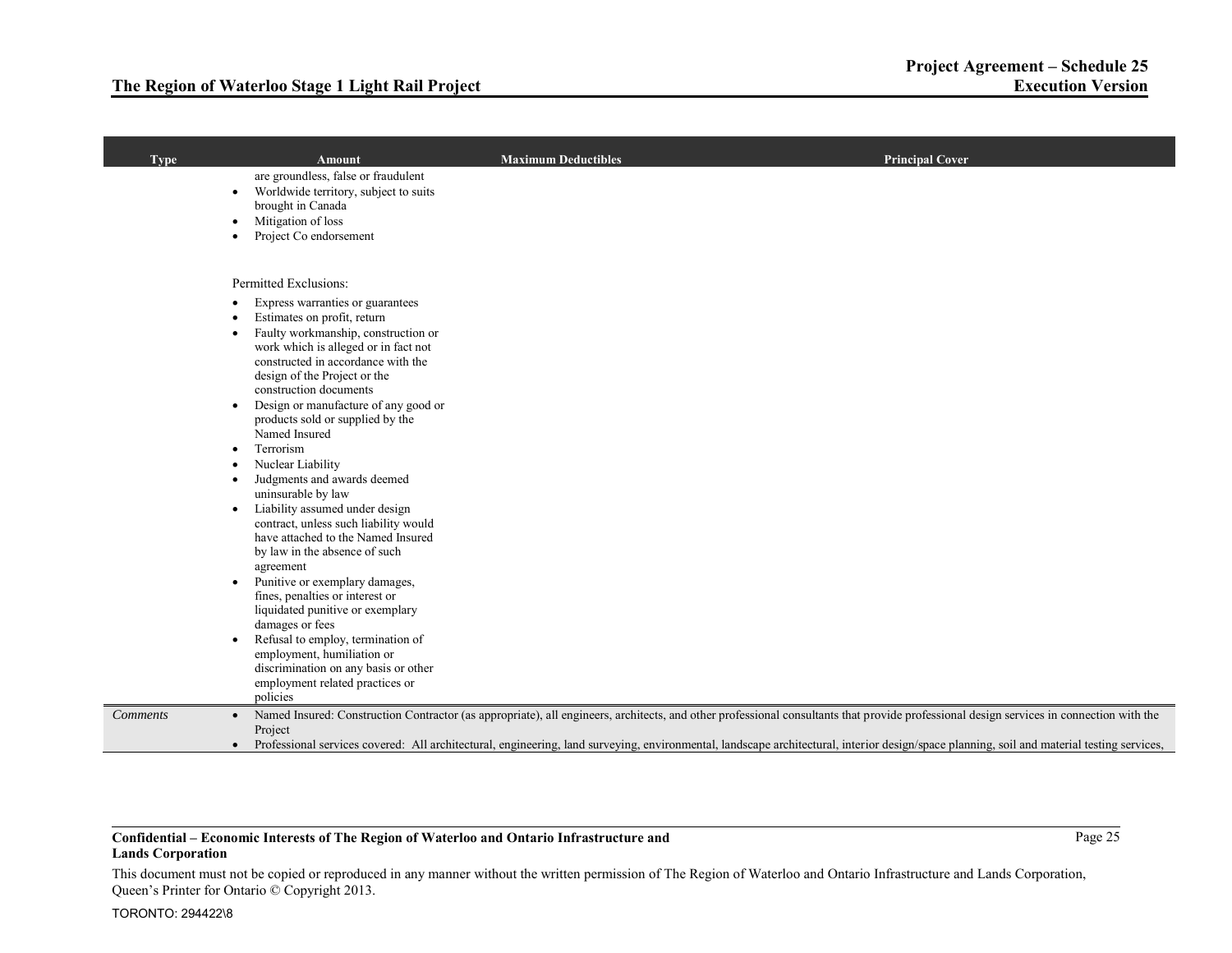| <b>Type</b>  | Amount                                                                                                          | <b>Maximum Deductibles</b> | <b>Principal Cover</b>                                                                                                                                              |
|--------------|-----------------------------------------------------------------------------------------------------------------|----------------------------|---------------------------------------------------------------------------------------------------------------------------------------------------------------------|
|              | geotechnical services and procurement services, including their replacements and/or sub-consultants of any tier |                            |                                                                                                                                                                     |
|              | Retroactive Date: Full retroactive coverage from date of first design activity                                  |                            |                                                                                                                                                                     |
|              |                                                                                                                 |                            | Policy to be non-cancellable except for premium non-payment, material misrepresentation or concealment of facts or a material breach of any condition of the policy |
| Underwriters | Principal underwriters in compliance with Article 16 of this Schedule 25                                        |                            |                                                                                                                                                                     |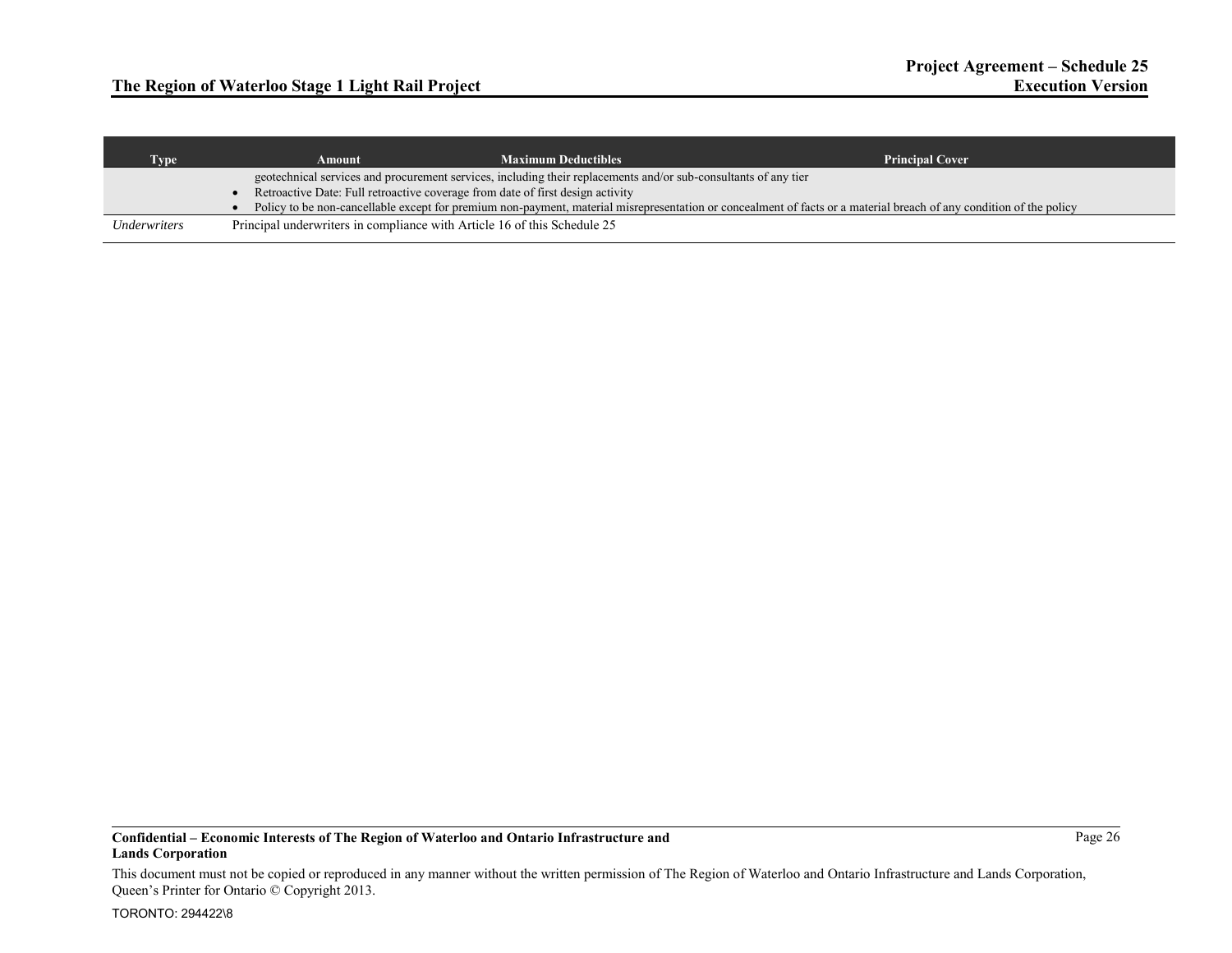# **Design and Construction Works and Public Infrastructure Works Insurance – Part 1 Region of Waterloo Stage 1 Light Rail Project**

**From First Access to the Lands until the Substantial Completion Date (Insurance for Design and Construction Works and Public Infrastructure Works)** 

**Insurances to be provided, or caused to be provided, by Project Co and arranged through the IOCIP program** 

| <b>Type</b><br><b>Project Specific</b><br><b>Pollution Liability</b><br>(combined<br>Contractors'<br><b>Pollution Liability</b><br>and Pollution<br>Legal Liability –<br><b>Claims Made)</b><br>Combined Limit<br>subject to Pollution<br>Legal Liability with<br>a minimum<br>sub-limit | <b>Amount</b><br>per claim and in the<br>aggregate for all claims, inclusive of<br>defense and all costs and expenses<br>Principal Extensions:<br>Hazardous Substances occurring at<br>or emanating from the System, the<br>Public Infrastructure or the Lands<br>during the Policy Period<br>Microbial Matter (including<br>$\bullet$<br>Fungus/Mould)<br>Underground / above ground storage<br>tanks<br>First Party Restoration and Clean-up<br>٠<br>Costs<br>Disposal Site System, including<br>٠<br>Transportation (reporting required)<br>Duty to Defend | <b>Maximum Deductibles</b><br>per claim inclusive<br>of defense and all costs and<br>expenses | <b>Principal Cover</b><br>Pollution Liability insurance covering third party bodily injury, property damage<br>consequential loss or damage, including clean-up and restoration costs, both at the<br>Lands and Off-Site, as required.<br>Extended Reporting Period: Minimum of 36 months after the Substantial<br>Completion Date.<br>This coverage shall be primary with respect to the System, the Public<br>Infrastructure, the Design and Construction Works and the Public Infrastructure<br>Works without right of contribution of any insurance carried by the Region, HMQ<br>or the Lenders. |
|------------------------------------------------------------------------------------------------------------------------------------------------------------------------------------------------------------------------------------------------------------------------------------------|---------------------------------------------------------------------------------------------------------------------------------------------------------------------------------------------------------------------------------------------------------------------------------------------------------------------------------------------------------------------------------------------------------------------------------------------------------------------------------------------------------------------------------------------------------------|-----------------------------------------------------------------------------------------------|-------------------------------------------------------------------------------------------------------------------------------------------------------------------------------------------------------------------------------------------------------------------------------------------------------------------------------------------------------------------------------------------------------------------------------------------------------------------------------------------------------------------------------------------------------------------------------------------------------|
|                                                                                                                                                                                                                                                                                          | Canada and US Territory<br>Contractual Liability<br><b>Emergency Response Costs</b>                                                                                                                                                                                                                                                                                                                                                                                                                                                                           |                                                                                               |                                                                                                                                                                                                                                                                                                                                                                                                                                                                                                                                                                                                       |
|                                                                                                                                                                                                                                                                                          | Permitted Exclusions:<br>Terrorism<br>War<br>Intentional Non-compliance<br>Prior Knowledge<br><b>WSIB</b><br>٠                                                                                                                                                                                                                                                                                                                                                                                                                                                |                                                                                               |                                                                                                                                                                                                                                                                                                                                                                                                                                                                                                                                                                                                       |

### **Confidential – Economic Interests of The Region of Waterloo and Ontario Infrastructure and Lands Corporation**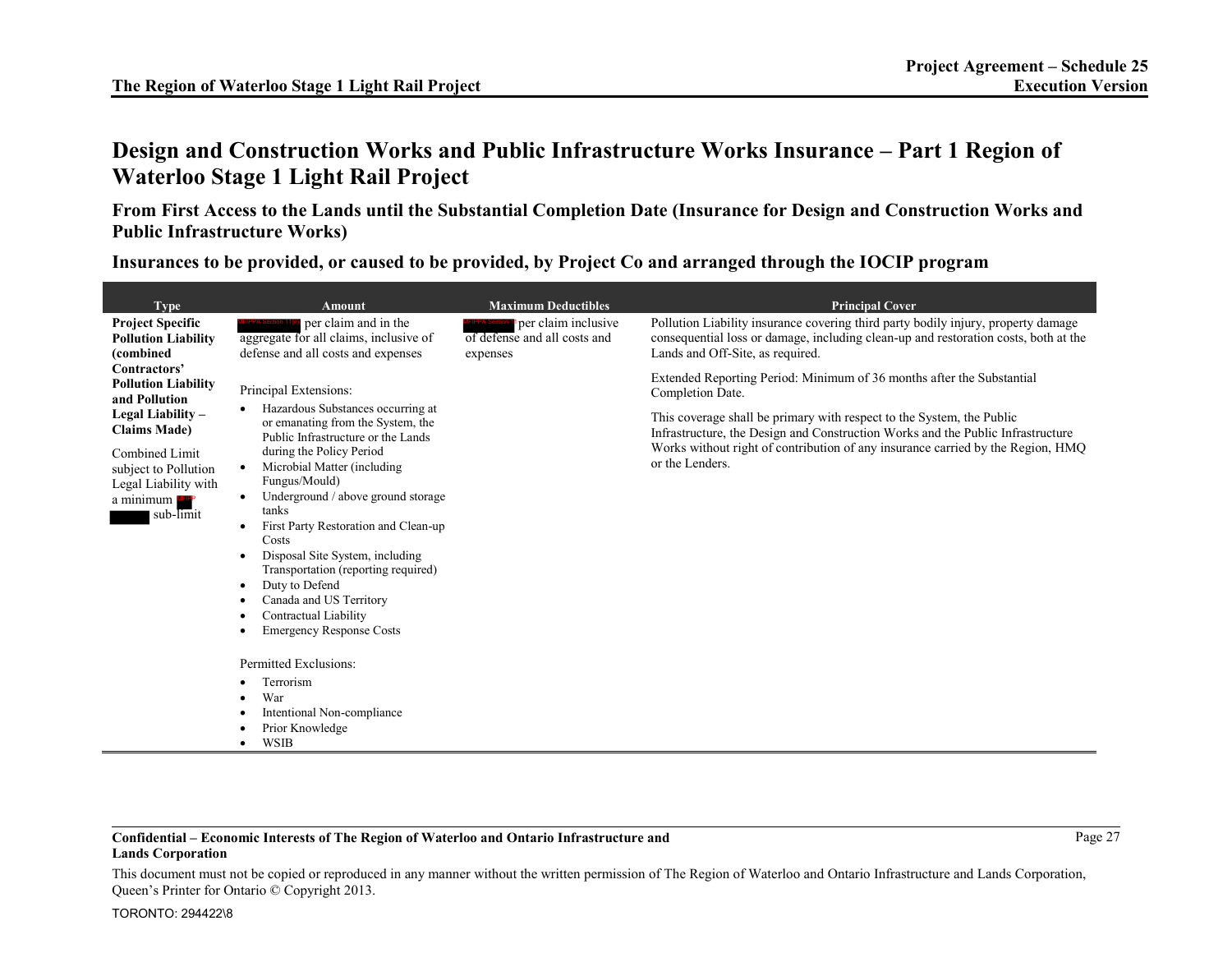| Type            | Amount                                                                                                                            | <b>Maximum Deductibles</b>                                                                                                                                                                                                                  | <b>Principal Cover</b>                                                                                                                                                                                                                                                                                                             |
|-----------------|-----------------------------------------------------------------------------------------------------------------------------------|---------------------------------------------------------------------------------------------------------------------------------------------------------------------------------------------------------------------------------------------|------------------------------------------------------------------------------------------------------------------------------------------------------------------------------------------------------------------------------------------------------------------------------------------------------------------------------------|
|                 | Employers' Liability<br>Professional Liability<br>Nuclear Liability<br>Property Damage to Motor Vehicles<br>during Transportation |                                                                                                                                                                                                                                             |                                                                                                                                                                                                                                                                                                                                    |
| <i>Comments</i> |                                                                                                                                   | Infrastructure Works, including the Construction Contractor, all subcontractors, sub-subcontractors, consultants, and sub-consultants<br>The directors, officers, shareholders, and employees of the foregoing shall be Additional Insureds | Named Insured will include Project Co, its Affiliates, Project Co parties and all other parties engaged in the Design and Construction Works and the Public<br>the Region, HMQ, City of Kitchener, City of Waterloo and the Lenders will be identified as Additional Insureds, or insured clients of Project Co and its Affiliates |
| Underwriters    | Principal underwriters in compliance with Article 16 of this Schedule 25                                                          |                                                                                                                                                                                                                                             |                                                                                                                                                                                                                                                                                                                                    |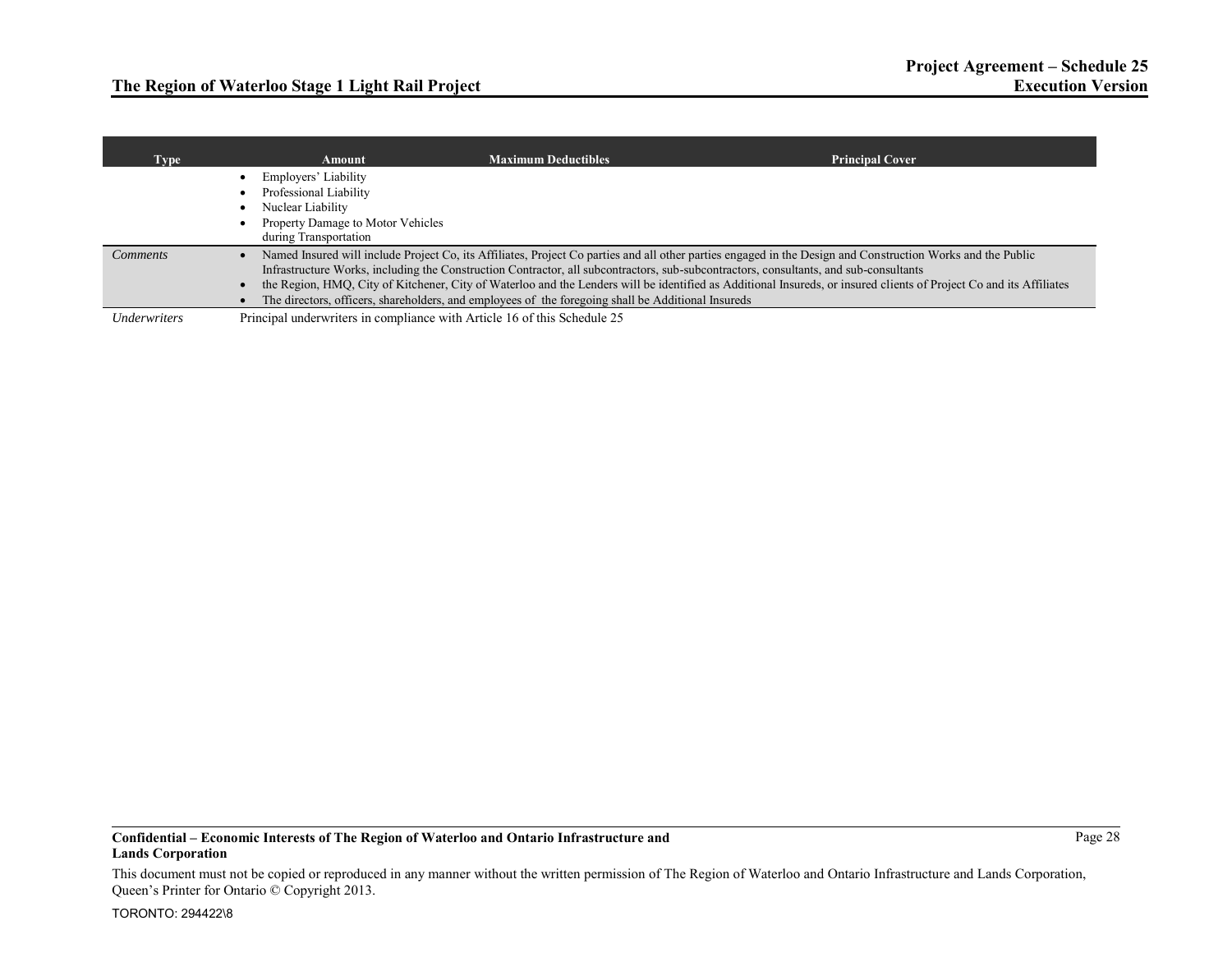# **Design and Construction Works and Public Infrastructure Works Insurance – Part 1 Region of Waterloo Stage 1 Light Rail Project**

**From First Access to the Lands until the Substantial Completion Date (Insurance for Design and Construction Works and Public Infrastructure Works)** 

**Type Amount Amount Maximum Deductibles Amount Principal Cover Automobile Liability MFIPPA Section 11<sup>tc</sup>** (Minimum) for Project Co and Project Co's Construction Contractor vehicles  $\epsilon$ (Minimum) for vehicles of any other contractor, subcontractors, sub-subcontractors, consultants, and sub-consultants, and workmen, tradesmen, or other persons working on or at the Lands Standard Ontario Owners Form For all vehicles operated by Project Co, the Construction Contractor, all subcontractors, sub-subcontractors, consultants and sub-consultants, operated in connection with the Project. Business Automobile Liability insurance covering third party property damage and bodily injury liability (including accident benefits) arising out of any licensed vehicle. Policies shall be endorsed to preclude cancellation, except upon 60 days prior written notice provided to the Region, HMQ, City of Kitchener, City of Waterloo and the Lenders. **Commercial General Liability and Non-Owned Automobile Liability** For Project Co, the Construction Contractor, all subcontractors, subsubcontractors, consultants and subconsultants, including Direct and Contingent Employers Liability, Products and Completed each occurrence, and in the annual aggregate with respect to Broad Form Products and Completed Operations for Project Co and Project Co's Construction Contractor each occurrence, and in the annual aggregate with respect to Broad Form Completed Operations for any other contractor, subcontractors, sub-subcontractors, consultants, and sub-consultants, and workmen, tradesmen, or other persons involved in the Design and Construction Works and the Public Infrastructure Works Commercial General Liability insurance covering all operations on an occurrence basis against claims for Bodily Injury (including Death), Broad Form Property Damage (including Loss of Use), and including Broad Form Products and Completed Operations Liability. This Commercial General Liability Insurance will cover off-site activities connected to the project and Products and Completed Operations Liability beyond the "Wrap-Up" Commercial General Liability Insurance policy's Products and Completed Operations extension period. Policies shall be endorsed to preclude cancellation, except upon 90 days prior written notice provided to the Region, HMQ and the Lenders. MFIPPA Section 11(c MFIPPA Section 11(c)(d MFIPPA Section 11(c

**Insurances to be provided, or caused to be provided, by Project Co** 

### **Confidential – Economic Interests of The Region of Waterloo and Ontario Infrastructure and Lands Corporation**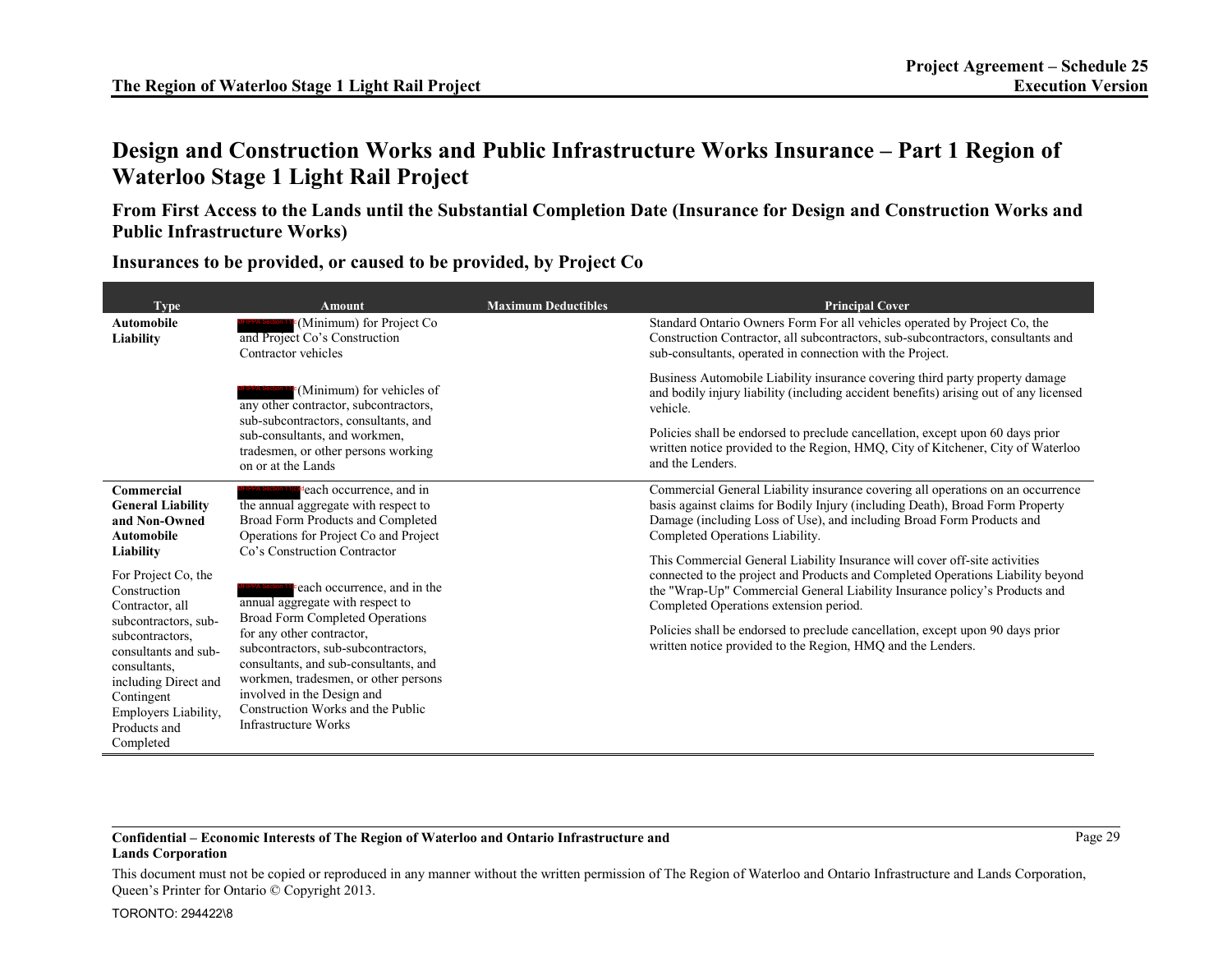| <b>Type</b>                                                                             | <b>Amount</b>                                                                                                                                                                                                                                                                                                                                                                                    | <b>Maximum Deductibles</b> | <b>Principal Cover</b> |
|-----------------------------------------------------------------------------------------|--------------------------------------------------------------------------------------------------------------------------------------------------------------------------------------------------------------------------------------------------------------------------------------------------------------------------------------------------------------------------------------------------|----------------------------|------------------------|
| Operations<br>Liability, and<br>Owner's and<br>Contractor's<br>Protective<br>extensions | In both instances, limits of liability<br>may be structured as any combination<br>of Primary plus supplementary layers<br>and Umbrella and/or Excess, or<br>Primary plus Umbrella and/or Excess                                                                                                                                                                                                  |                            |                        |
|                                                                                         | Sub-limits (Project Co and Project<br>Co's Construction Contractor):                                                                                                                                                                                                                                                                                                                             |                            |                        |
|                                                                                         | Full policy limits with respect to<br>$\bullet$<br>Non-Owned Automobile Liability<br>Prairie or Forest Fire<br>$\bullet$<br><b>Fighting Expenses</b>                                                                                                                                                                                                                                             |                            |                        |
|                                                                                         | Principal Extensions (required to be<br>provided by the Project Co and its<br>Construction Contractor and shall be<br>endeavoured to be provided by any<br>other contractor, subcontractors, sub-<br>subcontractors, consultants, and sub-<br>consultants, and workmen, tradesmen,<br>or other persons involved in the<br>Design and Construction Works and<br>the Public Infrastructure Works): |                            |                        |
|                                                                                         | Owner's and Contractor's Protective<br>$\bullet$<br><b>Blanket Contractual (written)</b><br>$\bullet$<br>Direct and Contingent Employers<br>$\bullet$<br>Liability<br>Personal Injury (nil participation)<br>$\bullet$<br>Cross Liability and Severability of<br>$\bullet$<br>Interest with respect to each insured                                                                              |                            |                        |
|                                                                                         | party<br>Blasting / demolition / excavating /<br>$\bullet$<br>underpinning / pile driving / shoring<br>/ caisson work / work below ground<br>surface / tunnelling/grading and<br>similar operations associated with<br>the Design and Construction Works                                                                                                                                         |                            |                        |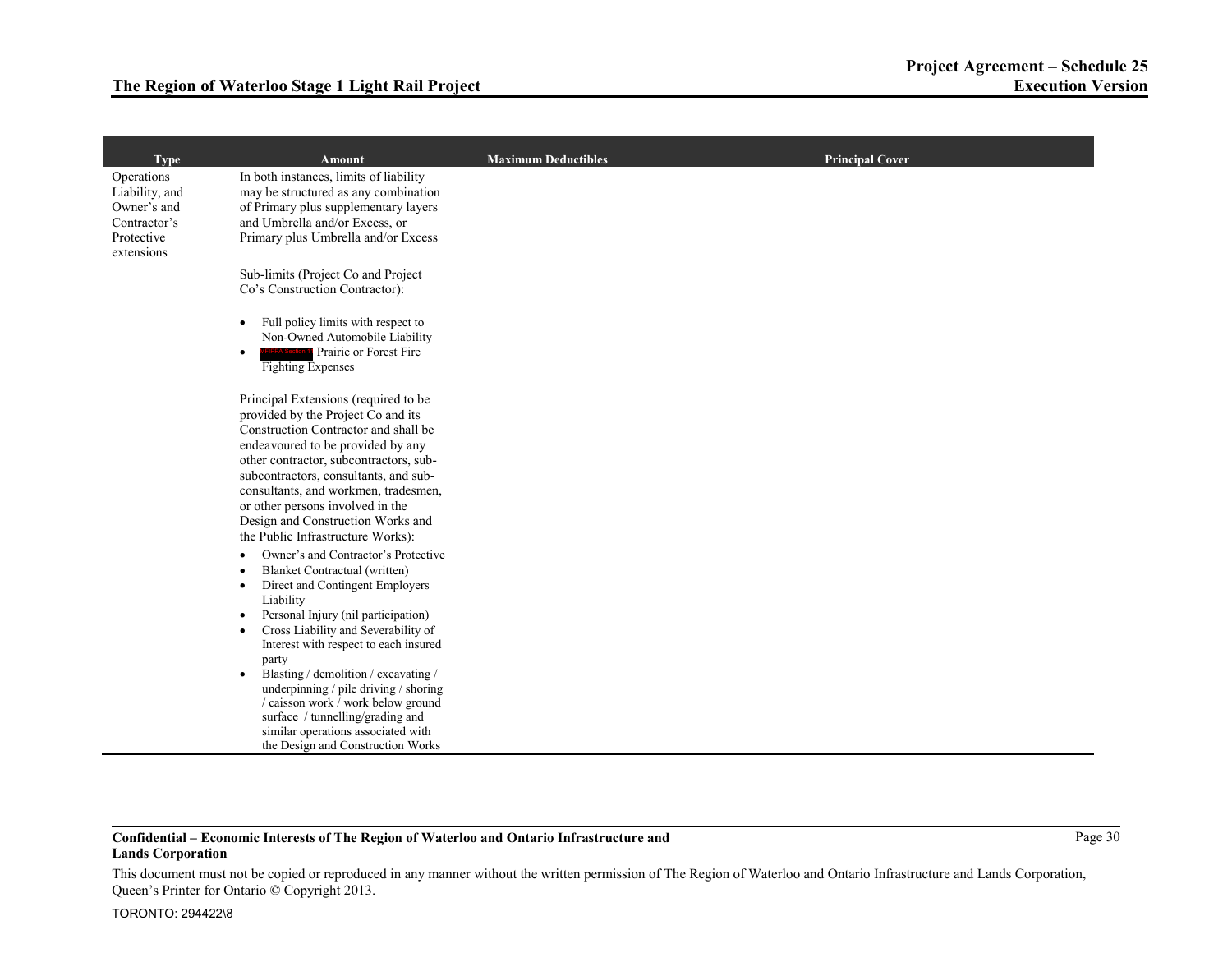| <b>Type</b> | <b>Amount</b>                                                                                                                                                                                                                                                                                                                                                                                                                                                                                                                                                                                                                                                                                                                                     | <b>Maximum Deductibles</b> | <b>Principal Cover</b> |
|-------------|---------------------------------------------------------------------------------------------------------------------------------------------------------------------------------------------------------------------------------------------------------------------------------------------------------------------------------------------------------------------------------------------------------------------------------------------------------------------------------------------------------------------------------------------------------------------------------------------------------------------------------------------------------------------------------------------------------------------------------------------------|----------------------------|------------------------|
|             | and/or Public Infrastructure Works,<br>as applicable<br>Elevator and Hoist Collision<br>$\bullet$<br>Liability<br>Non-Owned Automobile Liability<br>$\bullet$<br>Prairie or Forest Fire Fighting<br>$\bullet$<br>Expenses – subject to sub-limit<br>Permission for Unlicensed Vehicles'<br>$\bullet$<br>(partial road use)<br>Unlicensed Equipment<br>$\bullet$<br>Loss of Use Without Property<br>Damage<br>Loading and Unloading of<br>$\bullet$<br>Automobiles<br>Broad Form Property Damage<br>$\bullet$<br>Broad Form Completed Operations<br>$\bullet$<br>Intentional Injury, committed to<br>$\bullet$<br>Protect Persons or Property<br>Worldwide Territory, subject to<br>$\bullet$<br>suits being brought in Canada or the<br><b>US</b> |                            |                        |
|             | Permitted Exclusions:                                                                                                                                                                                                                                                                                                                                                                                                                                                                                                                                                                                                                                                                                                                             |                            |                        |
|             | Injury to employees, where WSIB<br>$\bullet$<br>provides valid coverage<br>Property in the care, custody or<br>$\bullet$<br>control of the insured, except as<br>provided under Broad Form<br>Products and Completed Operations<br>Operation of licensed motor<br>$\bullet$<br>vehicles, other than attached<br>machinery, while used for its<br>purpose or at the Lands<br>Cyber risk<br>$\bullet$<br>Mould, fungi and fungal derivatives<br>Professional liability of engineers,<br>$\bullet$<br>architects and other professional<br>consultants<br>Nuclear or radioactive<br>$\bullet$                                                                                                                                                        |                            |                        |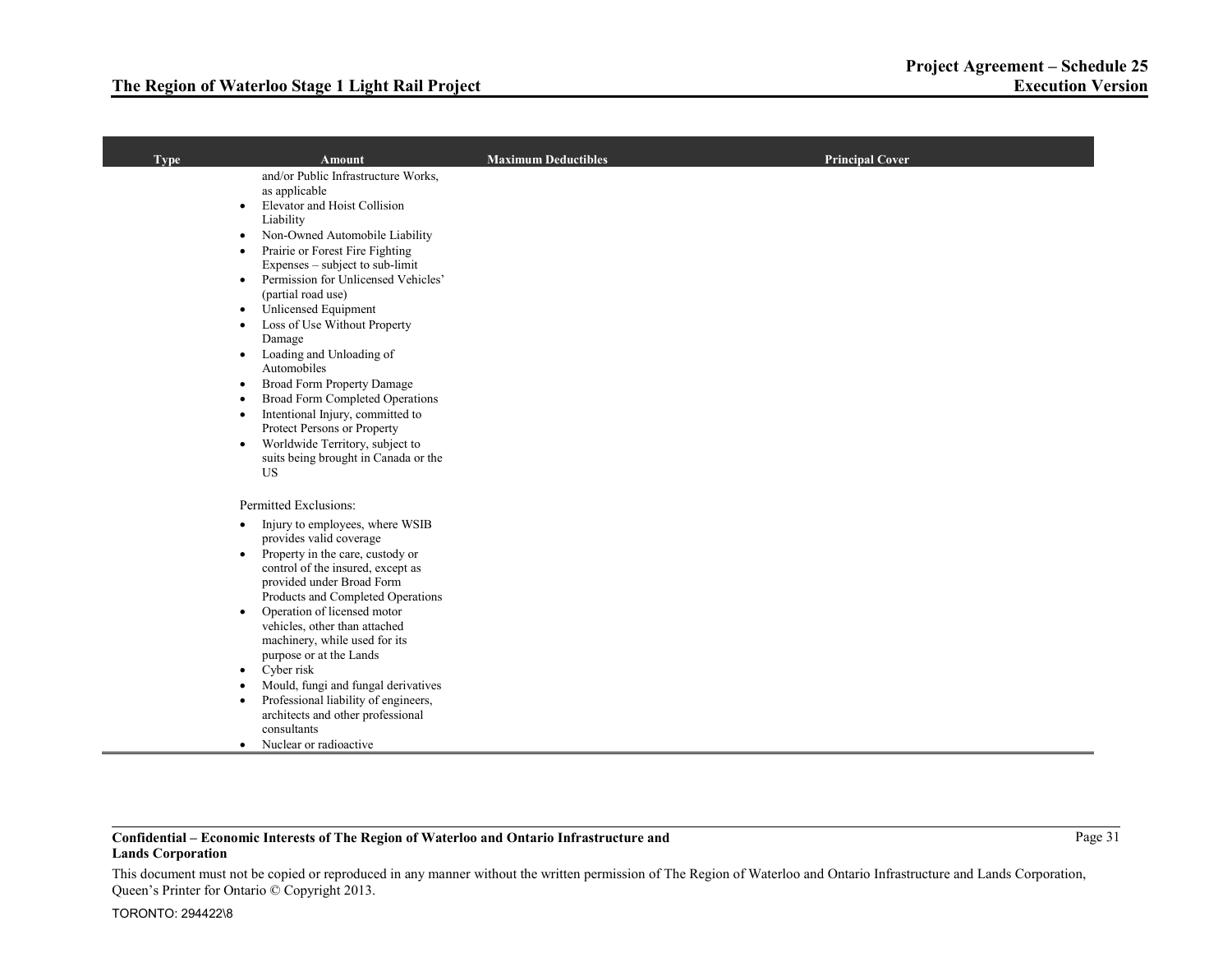| Type'                             | Amount                                                                                                                        | <b>Maximum Deductibles</b> | <b>Principal Cover</b>                                                                                                                                             |
|-----------------------------------|-------------------------------------------------------------------------------------------------------------------------------|----------------------------|--------------------------------------------------------------------------------------------------------------------------------------------------------------------|
|                                   | contamination, except release of<br>radioactive isotopes intended for<br>scientific, medical, industrial or<br>commercial use |                            |                                                                                                                                                                    |
| <b>Comments</b>                   |                                                                                                                               |                            | The Region, HMQ, City of Kitchener, City of Waterloo and the Lenders will be identified as Additional Insureds or insured clients of Project Co and its Affiliates |
| <i><u><b>Underwriters</b></u></i> | Principal underwriters in compliance with Article 16 of this Schedule 25                                                      |                            |                                                                                                                                                                    |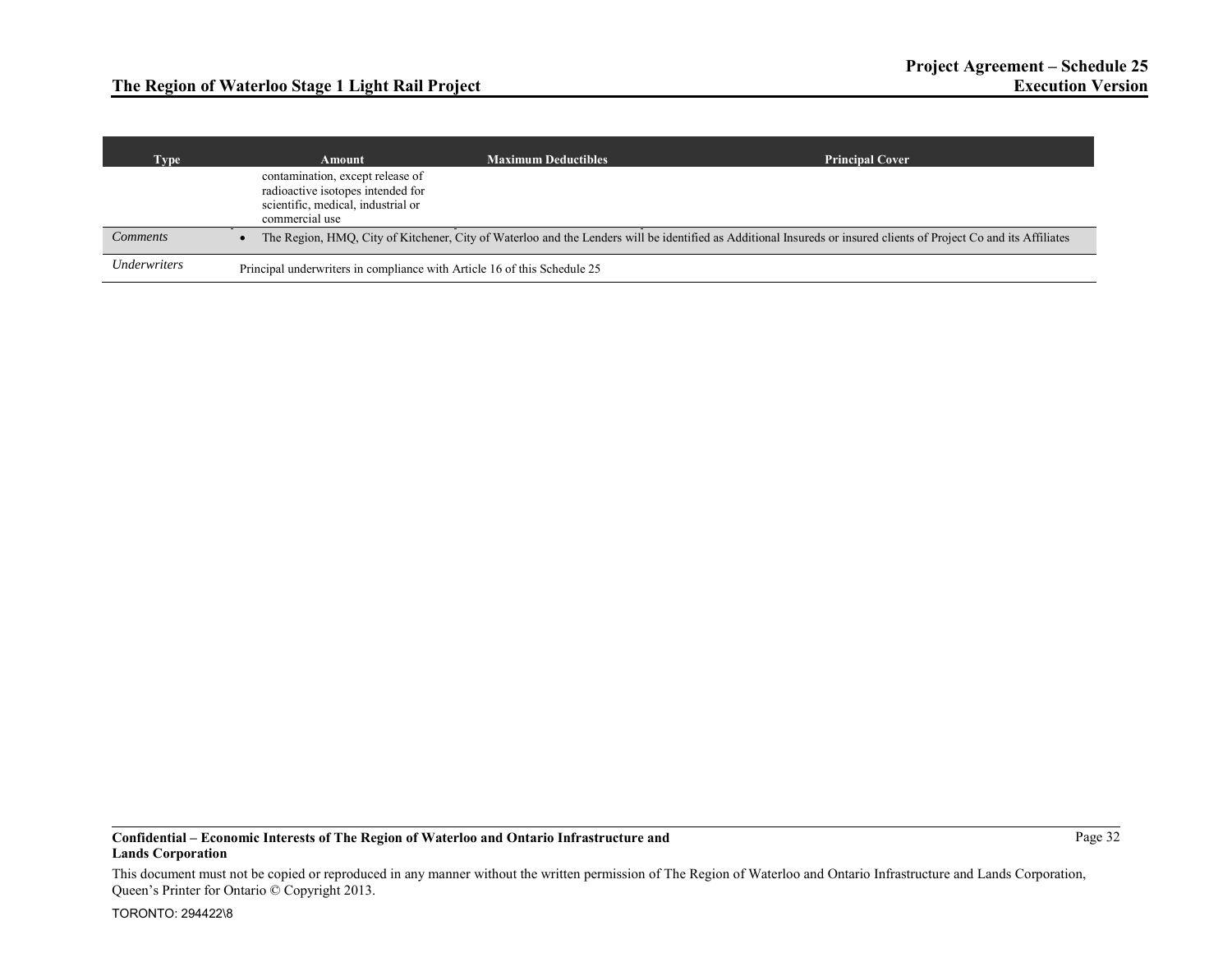## **From First Access to the Lands until the Substantial Completion Date (Insurance for Design and Construction Works and Public Infrastructure Works)**

**Insurances to be provided, or caused to be provided, by Project Co** 

| <b>Type</b>                                                                                                                 | <b>Amount</b>                                                                                                                                                                                                                                                                               | <b>Maximum Deductibles</b>                                                                                   | <b>Principal Cover</b>                                                                                                                                                                                                                                     |
|-----------------------------------------------------------------------------------------------------------------------------|---------------------------------------------------------------------------------------------------------------------------------------------------------------------------------------------------------------------------------------------------------------------------------------------|--------------------------------------------------------------------------------------------------------------|------------------------------------------------------------------------------------------------------------------------------------------------------------------------------------------------------------------------------------------------------------|
| <b>Aircraft</b> and<br>Watercraft<br>Liability                                                                              | inclusive.<br>Minimum<br>including<br>passenger<br>hazard – Owned Aircraft                                                                                                                                                                                                                  | To be determined                                                                                             | Policies shall be endorsed to preclude cancellation, except upon 90 days prior<br>written notice provided to the Region, City of Kitchener, City of Waterloo, and the<br>Lenders.                                                                          |
| (If any exposure)                                                                                                           | $\epsilon$ inclusive –<br>Minimum<br>Non-Owned Aircraft                                                                                                                                                                                                                                     |                                                                                                              |                                                                                                                                                                                                                                                            |
|                                                                                                                             | dinclusive<br>Minimum<br>Owned or Non-Owned Watercraft                                                                                                                                                                                                                                      |                                                                                                              |                                                                                                                                                                                                                                                            |
| <b>Comments</b>                                                                                                             | $\bullet$                                                                                                                                                                                                                                                                                   |                                                                                                              | The Region, HMQ and the Lenders will be identified as Additional Insureds or insured clients of Project Co and its Affiliates                                                                                                                              |
|                                                                                                                             |                                                                                                                                                                                                                                                                                             |                                                                                                              |                                                                                                                                                                                                                                                            |
| "All Risks" Ocean<br><b>Marine Cargo</b>                                                                                    | 100% Replacement Cost Valuation<br>basis                                                                                                                                                                                                                                                    | per claim                                                                                                    | Property of every description destined for incorporation into the System during<br>marine transit, on a full replacement value basis, with no co-insurance provision.                                                                                      |
| (if any exposure)                                                                                                           |                                                                                                                                                                                                                                                                                             |                                                                                                              | This coverage shall be primary with respect to the System, the Public<br>Infrastructure, the Design and Construction Works and the Public Infrastructure<br>Works without right of contribution of any insurance carried by the Region, or the<br>Lenders. |
|                                                                                                                             |                                                                                                                                                                                                                                                                                             |                                                                                                              |                                                                                                                                                                                                                                                            |
| <b>Comments</b>                                                                                                             | $\bullet$                                                                                                                                                                                                                                                                                   | subcontractors, sub-subcontractors, consultants and sub-consultants as their respective interests may appear | Named Insured includes Project Co, the Region, HMQ, City of Kitchener, City of Waterloo, Lenders, Lender's Agent, the Construction Contractor, all                                                                                                         |
| "All Risks"<br>Contractors'<br>Equipment<br>To cover Project Co.<br>the Construction<br>Contractor,<br>subcontractors, sub- | If Site equipment is three years old or<br>less, the sum insured shall be equal to<br>100% of the replacement value of all<br>contractors equipment used at the<br>project. If Site equipment is more<br>than three years old, actual cash value<br>basis of loss settlement is acceptable. |                                                                                                              | All Risks coverage on all owned, rented, leased or borrowed contractors'<br>equipment, used at the Lands.                                                                                                                                                  |
| subcontractors                                                                                                              |                                                                                                                                                                                                                                                                                             |                                                                                                              |                                                                                                                                                                                                                                                            |

### **Confidential – Economic Interests of The Region of Waterloo and Ontario Infrastructure and Lands Corporation**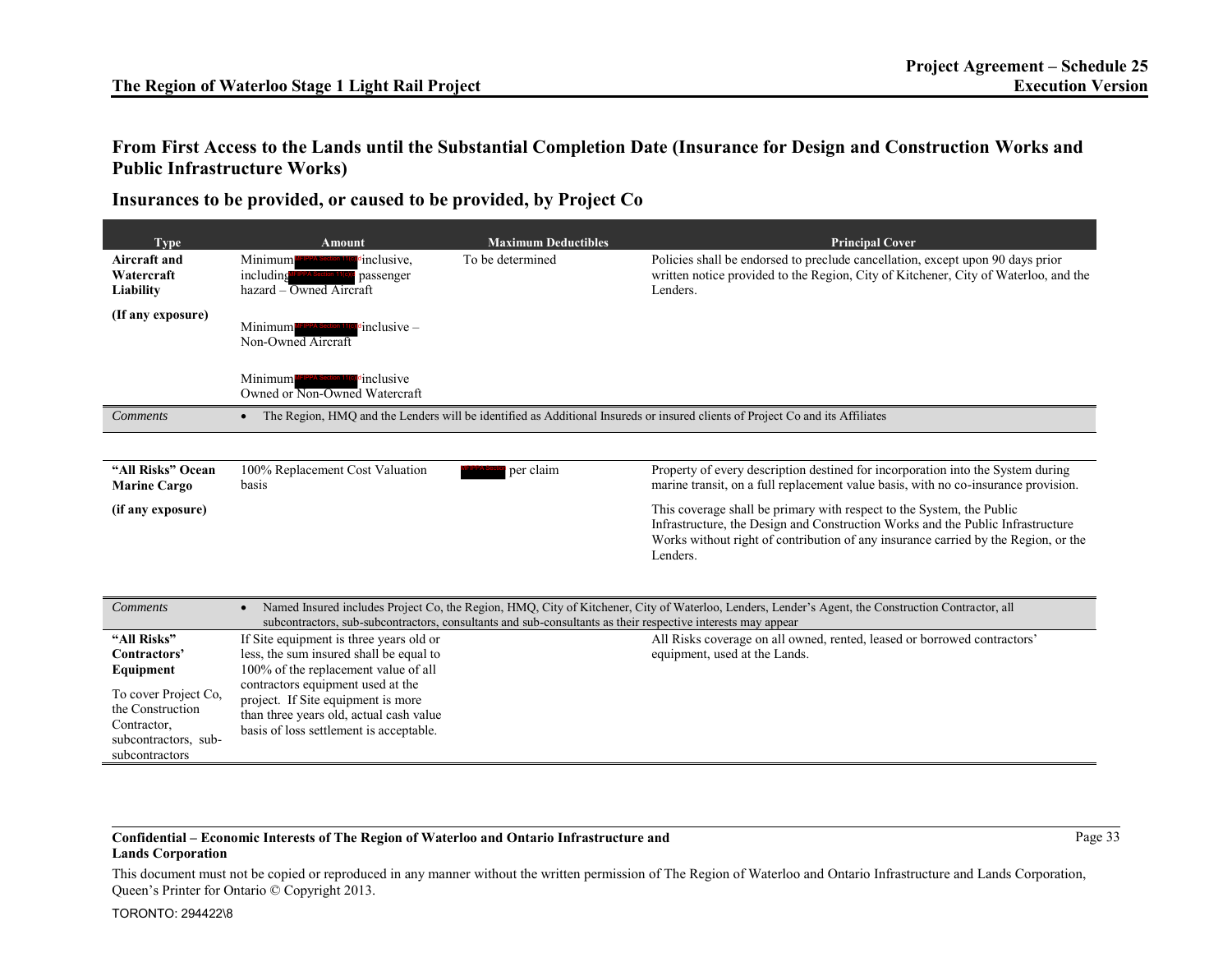| Type                                | Amount | <b>Maximum Deductibles</b> | <b>Principal Cover</b>                                                                                                                                                                                                                                                                                             |
|-------------------------------------|--------|----------------------------|--------------------------------------------------------------------------------------------------------------------------------------------------------------------------------------------------------------------------------------------------------------------------------------------------------------------|
| consultants and sub-<br>consultants |        |                            |                                                                                                                                                                                                                                                                                                                    |
| Comments                            |        |                            | Waiver of Subrogation rights against Project Co, the Region, HMQ, City of Kitchener, City of Waterloo, the Construction Contractor, all subcontractors, sub-<br>subcontractors, consultants, sub-consultants, Lenders, Lenders' Agent, as well as officers, directors, shareholders and employees of the foregoing |

## **From First Access to the Lands until the Substantial Completion (Insurance for Design and Construction Works and Public Infrastructure Works)**

**Insurances to be provided, or caused to be provided, by Project Co** 

| <b>Type</b>                                                                                                                                                                                            | <b>Amount</b>                                                            | <b>Maximum Deductibles</b> | <b>Principal Cover</b>                                                                                                                                                                                                                                                                                                                     |
|--------------------------------------------------------------------------------------------------------------------------------------------------------------------------------------------------------|--------------------------------------------------------------------------|----------------------------|--------------------------------------------------------------------------------------------------------------------------------------------------------------------------------------------------------------------------------------------------------------------------------------------------------------------------------------------|
| <b>Employee</b><br><b>Dishonesty (Crime)</b>                                                                                                                                                           | per loss                                                                 |                            | Employee Dishonesty insurance against the fraudulent/dishonest acts of employees<br>of Project Co and its Affiliates including additional coverage for Broad Form<br>Money and Securities, Money Orders and Counterfeit Paper, Depositors' Forgery,<br>Computer Fraud and Funds Transfer Fraud, Audit Expenses and Credit Card<br>Forgery. |
|                                                                                                                                                                                                        |                                                                          |                            | Insurance primary without right of contribution of any other insurance carried by<br>the Region, HMQ or the Lenders.                                                                                                                                                                                                                       |
| <b>Underwriters</b> (All<br>non-IOCIP Design<br>and Construction<br>Works and Public<br><i>Infrastructure</i><br>Works insurance to<br>be provided or<br>caused to be<br>provided by Project<br>$Co$ ) | Principal underwriters in compliance with Article 16 of this Schedule 25 |                            |                                                                                                                                                                                                                                                                                                                                            |
| <b>WSIB</b>                                                                                                                                                                                            | In accordance with Ontario Act's<br>established benefits and schedules   | Not Applicable             | (i) Project Co and its Affiliates shall obtain and maintain at Project Co's expense,<br>WSIB Insurance, in accordance with the Province of Ontario requirements.                                                                                                                                                                           |
|                                                                                                                                                                                                        |                                                                          |                            | (ii) Project Co shall ensure that satisfactory evidence of WSIB Insurance is<br>provided by all Project Co Parties, including all other consultants, sub-                                                                                                                                                                                  |

### **Confidential – Economic Interests of The Region of Waterloo and Ontario Infrastructure and Lands Corporation**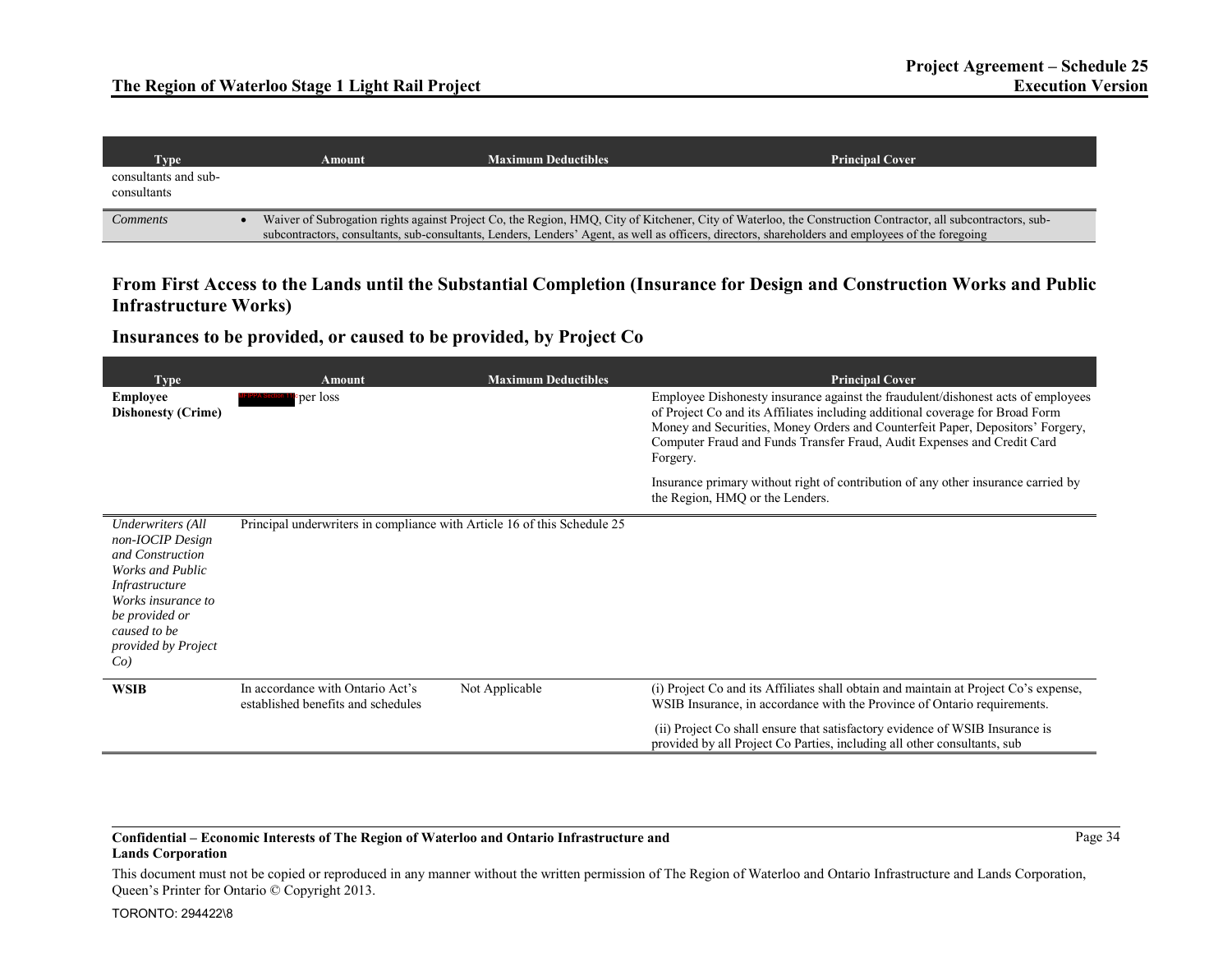| <b>Type</b> | <b>Amount</b> | <b>Maximum Deductibles</b> | <b>Principal Cover</b>                                                                                                                                                                                                                                                                                                                  |
|-------------|---------------|----------------------------|-----------------------------------------------------------------------------------------------------------------------------------------------------------------------------------------------------------------------------------------------------------------------------------------------------------------------------------------|
|             |               |                            | consultants, contractors, subcontractors, suppliers and tradesmen working at the<br>Lands.                                                                                                                                                                                                                                              |
|             |               |                            | Prior to commencement of the Design and Construction Works and the Public<br>Infrastructure Works, each of the foregoing shall provide satisfactory written<br>confirmation of compliance, from the appropriate authority, including<br>confirmation that all required assessments have been paid to date.                              |
|             |               |                            | Upon Substantial Completion, Project Co shall be provided with satisfactory<br>written confirmation that all required assessments have been paid to date.                                                                                                                                                                               |
|             |               |                            | On request, within 30 days of such request, Project Co shall deliver to the Region<br>evidence of the workers compensation coverage maintained by any person<br>involved in the Design and Construction Works and the Public Infrastructure<br>Works, or confirmation of that person's exemption from workers compensation<br>coverage. |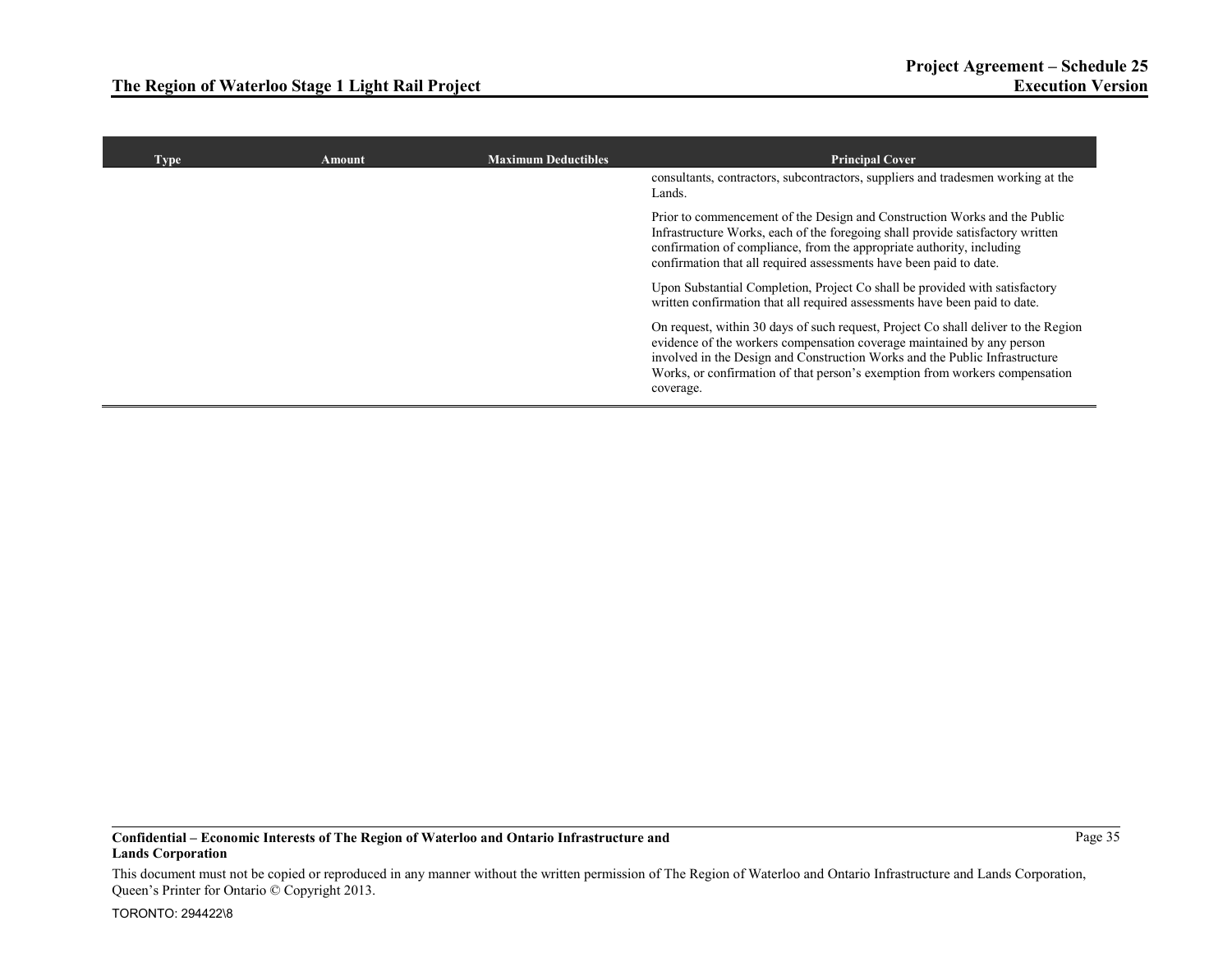**From Substantial Completion Date until Termination Date (Insurance for Maintenance Term and Operations Term) Insurance to be provided, or caused to be provided, by Project Co** 

| <b>Type</b>                   | <b>Amount</b>                                                                                                                                                                                                                                                                                                                                                                                                                              | <b>Maximum Deductibles</b>                                                                                              | <b>Principal Cover</b>                                                                                                                                                                                                                  |
|-------------------------------|--------------------------------------------------------------------------------------------------------------------------------------------------------------------------------------------------------------------------------------------------------------------------------------------------------------------------------------------------------------------------------------------------------------------------------------------|-------------------------------------------------------------------------------------------------------------------------|-----------------------------------------------------------------------------------------------------------------------------------------------------------------------------------------------------------------------------------------|
| "All Risk"<br><b>Property</b> | Limit of Liability of<br><b>for</b><br>IFIPPA Section 11(c)(o<br>all property, while on the Lands or<br>while in transit, including material and                                                                                                                                                                                                                                                                                           | 3% of loss value<br>minimum Earthquake<br>Flood<br>All other losses<br>48 hour waiting period, off<br>premises services | All Risks Property insurance covering all property to be insured with a sum<br>insured equivalent to the full replacement cost value of the property insured, and<br>including necessary Business Interruption and Expediting Expenses. |
|                               | supplies destined for incorporation<br>into the Project or intended to be used<br>in the performance of Maintenance                                                                                                                                                                                                                                                                                                                        |                                                                                                                         | Coverage shall be maintained continuously from and after the Substantial<br>Completion Date and at all times thereafter until the Termination Date.                                                                                     |
|                               | and Rehabilitation Services and<br>Operations Services and all Vehicle                                                                                                                                                                                                                                                                                                                                                                     |                                                                                                                         | Such insurance will include Inland Transportation, By-Laws and Off Premises<br>coverage.                                                                                                                                                |
|                               | and equipment<br>- Business Interruption<br>(Gross Revenue or Gross Profits)<br>Form), $-24$ months period of<br>$indemnity - including$<br>interdependency and contingent<br>coverage re losses at key supplier<br>premises, property in transit or in<br>storage off-site<br>Extra and Expediting Expenses<br>sub-limit)<br>(minimum<br>Principal Extensions:<br>Replacement Cost Valuation<br>٠<br>(Property)<br>Most Recent Technology | 60 days waiting period<br>applicable to time element<br>coverages                                                       | This coverage shall be primary with respect to the Project without right of<br>contribution of any insurance carried by the Region, HMO or the Lenders.                                                                                 |
|                               | Replacement Cost Valuation<br>(Equipment or Machinery)<br>Flood (to policy limit with annual<br>aggregate)<br>Natural or man-made earth<br>$\bullet$                                                                                                                                                                                                                                                                                       |                                                                                                                         |                                                                                                                                                                                                                                         |

### **Confidential – Economic Interests of The Region of Waterloo and Ontario Infrastructure and Lands Corporation**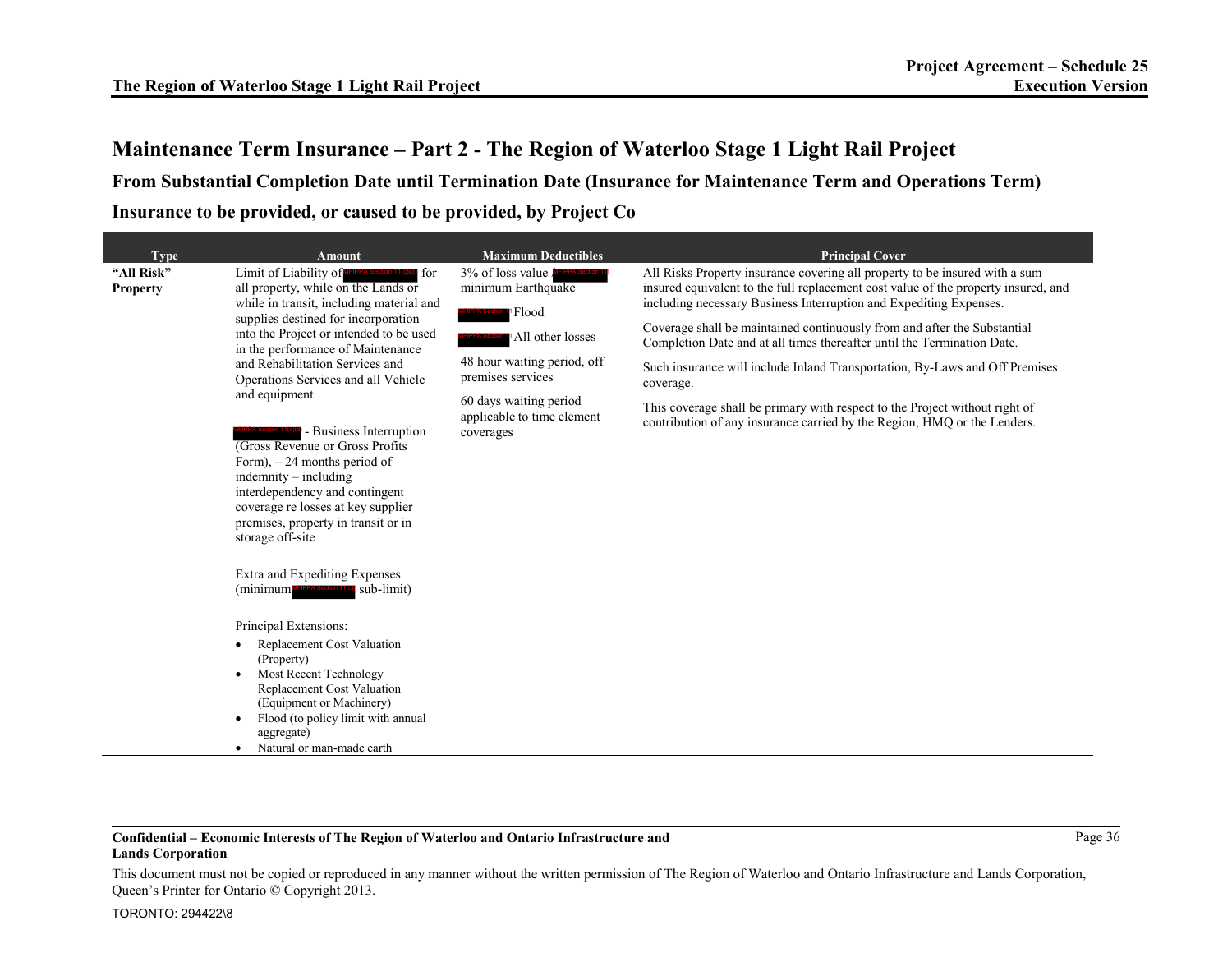| <b>Type</b> | <b>Amount</b>                                                                                  | <b>Maximum Deductibles</b> | <b>Principal Cover</b> |
|-------------|------------------------------------------------------------------------------------------------|----------------------------|------------------------|
|             | movement, including earthquake,                                                                |                            |                        |
|             | landslide or subsidence (to policy<br>limit with annual aggregate)                             |                            |                        |
|             | <b>Electronic Data Processing</b><br>$\bullet$                                                 |                            |                        |
|             | equipment and media, including data                                                            |                            |                        |
|             | restoration and re-creation costs                                                              |                            |                        |
|             | Debris Removal (minimum<br>$\bullet$                                                           |                            |                        |
|             | ub-limit)                                                                                      |                            |                        |
|             | Transit (minimum MFIPPA Section<br>sub-<br>$\bullet$                                           |                            |                        |
|             | limit)                                                                                         |                            |                        |
|             | Unnamed locations (minimum<br>$\bullet$                                                        |                            |                        |
|             | sub-limit)                                                                                     |                            |                        |
|             | Professional Fees (minimum MEPP<br>$\bullet$<br>sub-limit)                                     |                            |                        |
|             | Fire Fighting Expenses (minimum<br>$\bullet$                                                   |                            |                        |
|             | $\bullet$ sub-limit)                                                                           |                            |                        |
|             | Valuable Papers (minimum<br>$\bullet$                                                          |                            |                        |
|             | sub-limit)                                                                                     |                            |                        |
|             | Accounts Receivable (minimum<br>$\bullet$                                                      |                            |                        |
|             | ub-limit)                                                                                      |                            |                        |
|             | Contamination Clean-up or Removal<br>$\bullet$                                                 |                            |                        |
|             | (minimum MFIPPA Section 11 sub-limit)<br>Civil Authority Access Interruption                   |                            |                        |
|             | $\bullet$<br>(minimum 8 weeks)                                                                 |                            |                        |
|             | Prevention of Ingress/Egress<br>$\bullet$                                                      |                            |                        |
|             | (minimum 8 weeks)                                                                              |                            |                        |
|             | Automatic Coverage for Newly<br>$\bullet$                                                      |                            |                        |
|             | Acquired Locations (90 day                                                                     |                            |                        |
|             | reporting period acceptable)                                                                   |                            |                        |
|             | By-Laws including demolition and<br>$\bullet$                                                  |                            |                        |
|             | increased replacement / repair costs                                                           |                            |                        |
|             | Off Premises Services Interruption<br>$\bullet$<br>Margin of profit extension for<br>$\bullet$ |                            |                        |
|             | contractors                                                                                    |                            |                        |
|             | Joint Loss Agreement (if separate<br>$\bullet$                                                 |                            |                        |
|             | "All Risk" Property and Boiler and                                                             |                            |                        |
|             | Machinery policies are arranged)                                                               |                            |                        |
|             |                                                                                                |                            |                        |
|             | Permitted Exclusions:<br>$\bullet$ Cyber risk                                                  |                            |                        |
|             |                                                                                                |                            |                        |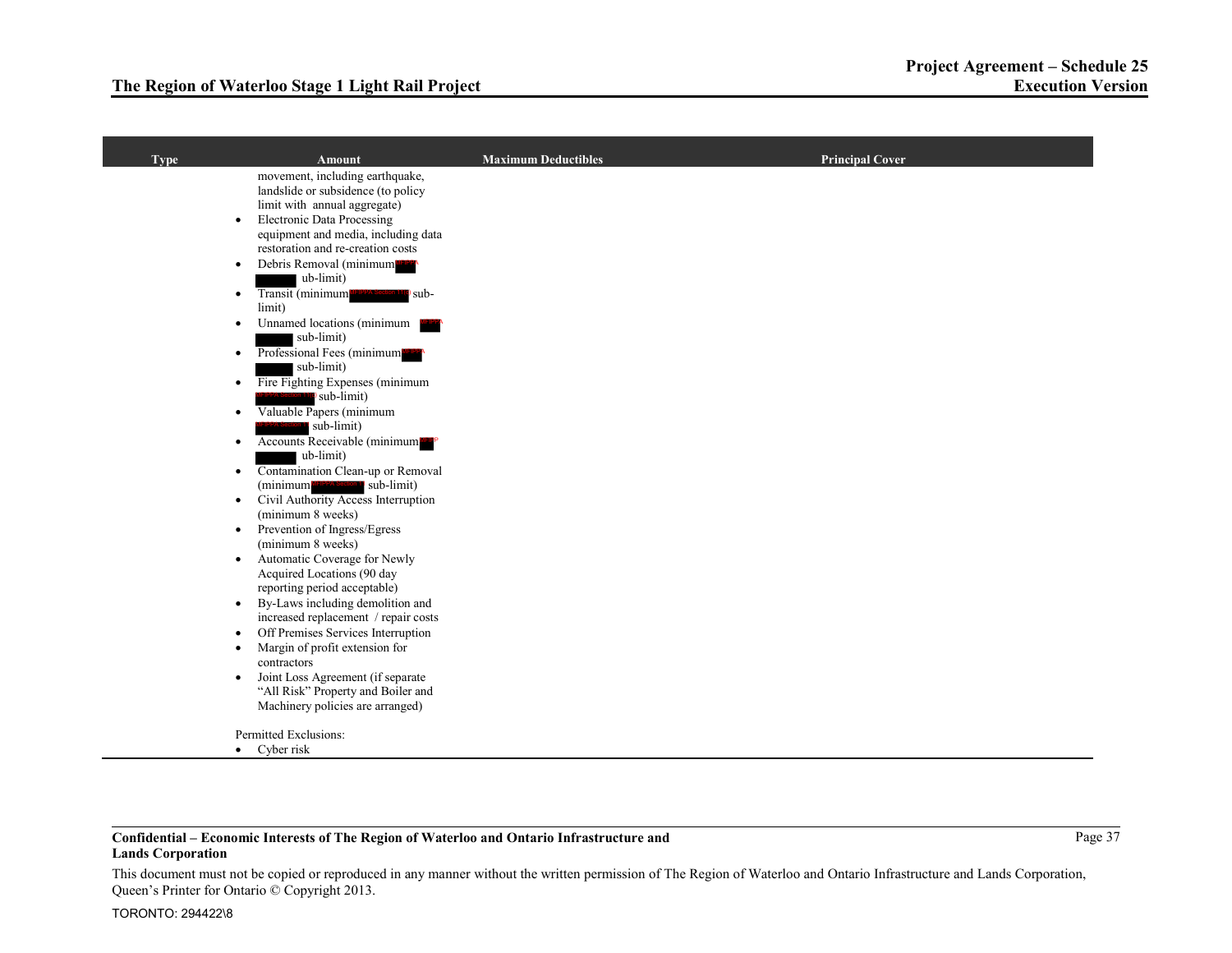| <b>Type</b>     | Amount                                                                                                                                                                                                                                                                                                                        | <b>Maximum Deductibles</b>                                                                                                                                                                                                                                                                                                                                                                                 | <b>Principal Cover</b> |
|-----------------|-------------------------------------------------------------------------------------------------------------------------------------------------------------------------------------------------------------------------------------------------------------------------------------------------------------------------------|------------------------------------------------------------------------------------------------------------------------------------------------------------------------------------------------------------------------------------------------------------------------------------------------------------------------------------------------------------------------------------------------------------|------------------------|
|                 | Mould, fungi and fungal derivatives<br>Faulty workmanship, materials<br>construction, design or latent defects<br>but resultant damage to be insured<br>War risk<br>Terrorism<br>Nuclear or radioactive<br>contamination, except radioactive<br>isotopes intended for scientific.<br>medical, industrial or commercial<br>use |                                                                                                                                                                                                                                                                                                                                                                                                            |                        |
| <b>Comments</b> | No provision allowing a coinsurance penalty<br>as officers, employees, servants and agents of the foregoing                                                                                                                                                                                                                   | Named Insured will include Project Co, the Region, HMQ and the Lenders - Lenders will be covered as Loss Payee and Mortgagee<br>All loss proceeds payable to the Insurance Trustee in accordance with the Insurance Trust Agreement<br>Waiver of Subrogation against all Named Insureds, including but not limited to Project Co, City of Kitchener, City of Waterloo, the Lenders, Lenders' Agent as well |                        |
| Underwriters    | Principal underwriters in compliance with Article 16 of this Schedule 25                                                                                                                                                                                                                                                      |                                                                                                                                                                                                                                                                                                                                                                                                            |                        |

Page 38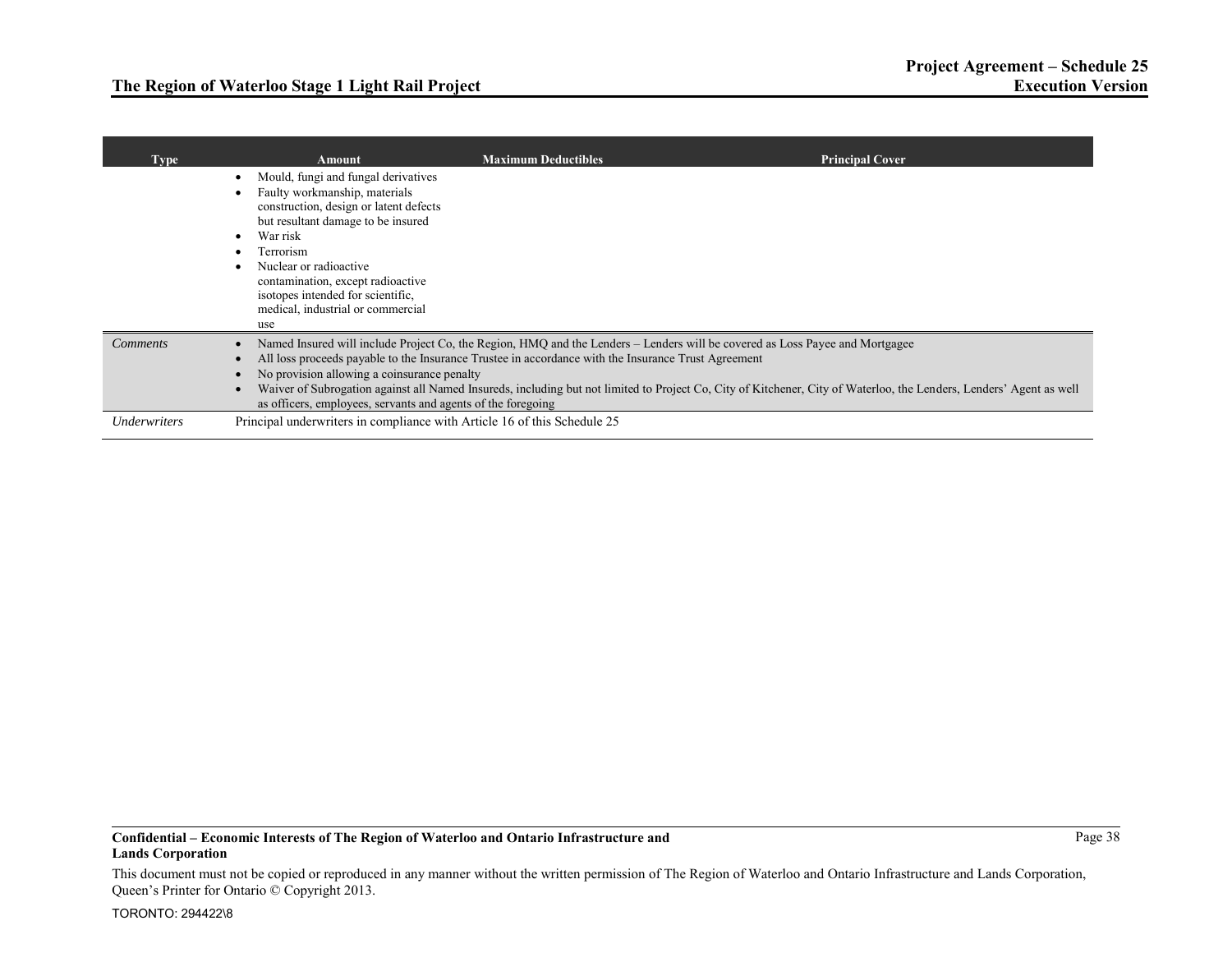## **From Substantial Completion Date until Termination Date (Insurance for Maintenance and Rehabilitation Services and Operations Services)**

| <b>Type</b>                       | Amount                                                                                                                                                                                                                                                                                                                                                                                                                                                                                                                                                                                                                                                        | <b>Maximum Deductibles</b>                                                                 | <b>Principal Cover</b>                                                                                                                                                                                                                                                                                                                                                                                                                                                                                                                                                                                                                                                                                                                                                                                                                                         |  |
|-----------------------------------|---------------------------------------------------------------------------------------------------------------------------------------------------------------------------------------------------------------------------------------------------------------------------------------------------------------------------------------------------------------------------------------------------------------------------------------------------------------------------------------------------------------------------------------------------------------------------------------------------------------------------------------------------------------|--------------------------------------------------------------------------------------------|----------------------------------------------------------------------------------------------------------------------------------------------------------------------------------------------------------------------------------------------------------------------------------------------------------------------------------------------------------------------------------------------------------------------------------------------------------------------------------------------------------------------------------------------------------------------------------------------------------------------------------------------------------------------------------------------------------------------------------------------------------------------------------------------------------------------------------------------------------------|--|
| Boiler &<br>Machinery             | each Accident<br>Limit of MFIPPA Section<br>to an Insured Object<br><b>Business Interruption</b><br>Insurance included, subject to a 24<br>month period of indemnity<br>If a covered accident to insured<br>objects(s) causes an interruption to<br>services or activities, the Business<br>Interruption loss will include the costs<br>of carrying the Project financing,<br>during the affected period<br>Sub-limits <b>MFIPPA Section 11(c)</b> each):<br>Ammonia Contamination<br>Automatic Coverage<br><b>Bylaws</b><br>Errors and Omissions<br><b>Expediting Expenses</b><br>Extra Expense<br>Hazardous Substances<br>Professional Fees<br>Water Damage | per claim, Direct<br>Damage<br>Business Interruption -<br>Maximum 30 day Waiting<br>Period | Boiler & Machinery insurance on a Comprehensive Policy Form basis including<br>HVAC on a full replacement cost basis, including all appropriate endorsements<br>and extensions as well as necessary Business Interruption and Expediting and<br>Extra Expense coverage.<br>Coverage shall be maintained continuously from and after the Substantial<br>Completion Date or activation, whichever shall first occur, and at all times<br>thereafter until the Termination Date.<br>Boiler and Machinery Insurance may be arranged on a combined Property/Boiler<br>and Machinery basis, subject to the Boiler and Machinery section of such a policy<br>being arranged on a Comprehensive Form basis.<br>This coverage shall be primary with respect to the Project without right of<br>contribution of any insurance carried by the Region, HMQ or the Lenders. |  |
| <b>Comments</b>                   | Named Insured will include Project Co, the Region, HMQ and the Lenders - Lenders will be covered as Loss Payee and Mortgagee<br>All loss proceeds payable to the Insurance Trustee in accordance with the Insurance Trust Agreement<br>As nearly as possible, coverage will be structured to dovetail with the Property Insurance                                                                                                                                                                                                                                                                                                                             |                                                                                            |                                                                                                                                                                                                                                                                                                                                                                                                                                                                                                                                                                                                                                                                                                                                                                                                                                                                |  |
| <i><u><b>Underwriters</b></u></i> | Principal underwriters in compliance with Article 16 of this Schedule 25                                                                                                                                                                                                                                                                                                                                                                                                                                                                                                                                                                                      |                                                                                            |                                                                                                                                                                                                                                                                                                                                                                                                                                                                                                                                                                                                                                                                                                                                                                                                                                                                |  |

**Insurance to be provided, or caused to be provided, by Project Co** 

### **Confidential – Economic Interests of The Region of Waterloo and Ontario Infrastructure and Lands Corporation**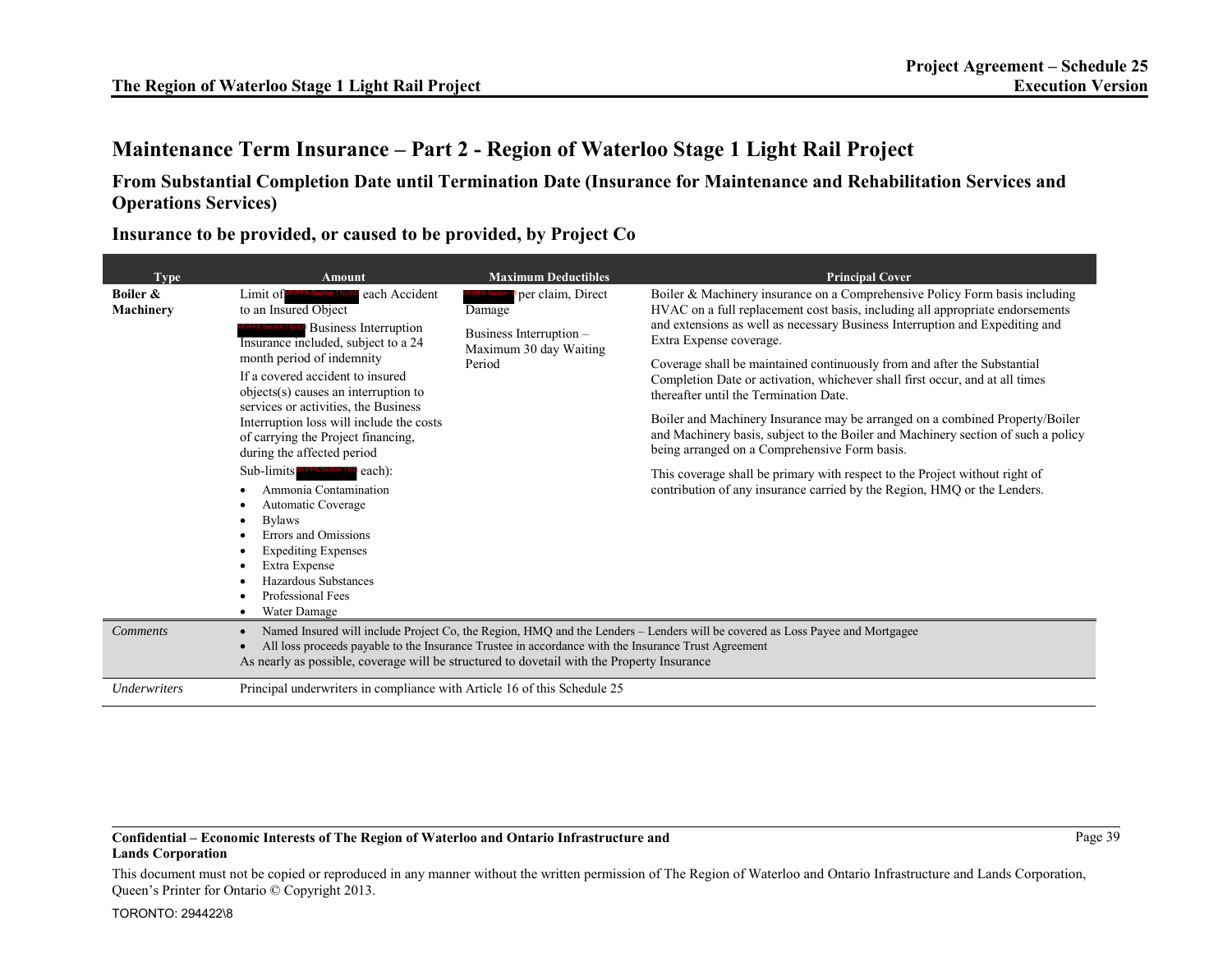**From Substantial Completion Date until Termination Date (Insurance for Maintenance Term and Operations Term) Insurance to be provided, or caused to be provided, by Project Co** 

| <b>Type</b>                                                                               | Amount                                                                                                                                                                                                                                                                                                                                                                                                                                                                                                                                         | <b>Maximum Deductibles</b> | <b>Principal Cover</b>                                                                                                                                                                                                                                                                                    |
|-------------------------------------------------------------------------------------------|------------------------------------------------------------------------------------------------------------------------------------------------------------------------------------------------------------------------------------------------------------------------------------------------------------------------------------------------------------------------------------------------------------------------------------------------------------------------------------------------------------------------------------------------|----------------------------|-----------------------------------------------------------------------------------------------------------------------------------------------------------------------------------------------------------------------------------------------------------------------------------------------------------|
| Commercial<br><b>General Liability</b><br>and Non-Owned<br><b>Automobile</b><br>Liability | each accident or<br>occurrence and in the aggregate with<br>respect to Products and Completed<br>Operations                                                                                                                                                                                                                                                                                                                                                                                                                                    | per occurrence             | Commercial General Liability insurance covering all operations on an occurrence<br>basis against claims for personal injury (including bodily injury and death), Broad<br>Form Property Damage (including Loss of Use), and including Broad Form<br>Products and Completed Operation Liability insurance. |
|                                                                                           | Sub-limits:                                                                                                                                                                                                                                                                                                                                                                                                                                                                                                                                    |                            | Coverage shall be maintained continuously from and after the Substantial<br>Completion Date and at all times thereafter until the Termination Date.                                                                                                                                                       |
|                                                                                           | Non-Owned<br>Automobile Liability, unless<br>coverage provided under automobile                                                                                                                                                                                                                                                                                                                                                                                                                                                                |                            | Pollution Liability – Sudden and Accidental Pollution coverage to be not less than<br>IBC 2313 form (120 hours detection/120 hours' notice coverage structure).                                                                                                                                           |
|                                                                                           | liability insurance<br>Sudden and Accidental<br>$\bullet$<br>Pollution and Hostile Fire Pollution<br>"All Risks" Tenants'<br>$\bullet$<br>Legal Liability, if any exposure<br>exists<br>Prairie or Forest Fire<br>٠<br><b>Fighting Expense</b><br><b>Employee Benefits</b><br>$\bullet$<br>Administrative Errors and Omission<br>Liability<br>Legal Liability for<br>$\bullet$<br>Damages To Non-owned<br>Automobiles (SEF 94), unless<br>coverage provided under automobile<br>liability insurance<br>FIPPA Section 11(c)(d) Medical Payments |                            | This coverage shall be primary with respect to the Maintenance and<br>Rehabilitation Services and Operations Services without right of contribution of<br>any insurance carried by the Region, HMO or the Lenders.                                                                                        |
|                                                                                           | Principal Extensions:<br>Owner's and Contractor's Protective                                                                                                                                                                                                                                                                                                                                                                                                                                                                                   |                            |                                                                                                                                                                                                                                                                                                           |
|                                                                                           | Blanket Contractual (written and<br>$\bullet$<br>oral)<br>Direct and Contingent Employers<br>٠                                                                                                                                                                                                                                                                                                                                                                                                                                                 |                            |                                                                                                                                                                                                                                                                                                           |

### **Confidential – Economic Interests of The Region of Waterloo and Ontario Infrastructure and Lands Corporation**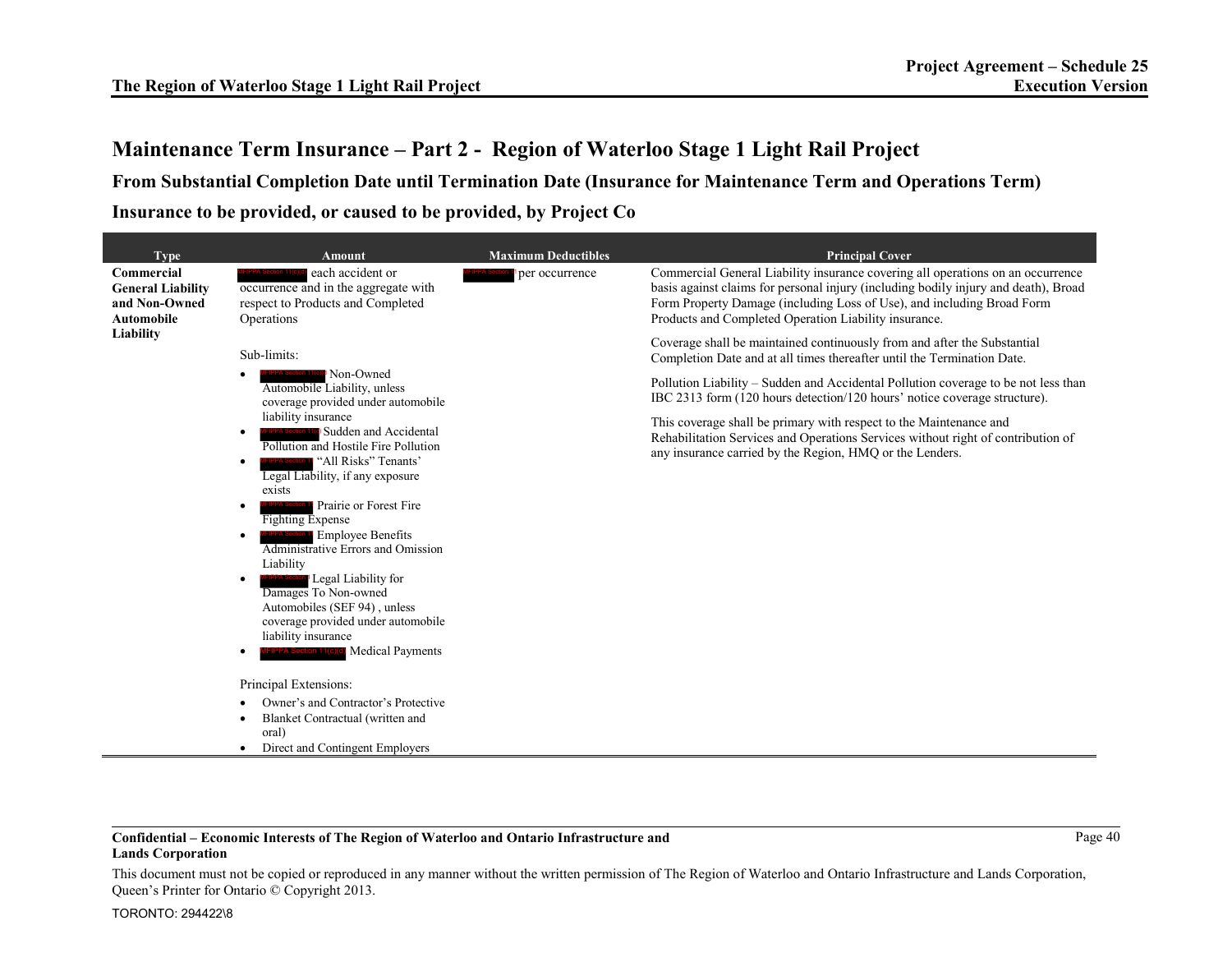| <b>Type</b> | <b>Amount</b>                                                                        | <b>Maximum Deductibles</b> | <b>Principal Cover</b> |
|-------------|--------------------------------------------------------------------------------------|----------------------------|------------------------|
|             | Liability                                                                            |                            |                        |
|             | Employee Benefits Administrative<br>$\bullet$                                        |                            |                        |
|             | <b>Errors and Omissions</b>                                                          |                            |                        |
|             | Personal Injury (nil participation)<br>$\bullet$                                     |                            |                        |
|             | Cross Liability and Severability of<br>$\bullet$                                     |                            |                        |
|             | Interest with respect to each insured                                                |                            |                        |
|             | party<br>Blasting / demolition / excavating /<br>$\bullet$                           |                            |                        |
|             | underpinning / pile driving / shoring                                                |                            |                        |
|             | / caisson work / work below ground                                                   |                            |                        |
|             | surface / tunnelling / grading and                                                   |                            |                        |
|             | similar operations, as applicable                                                    |                            |                        |
|             | Elevator and Hoist Collision<br>$\bullet$                                            |                            |                        |
|             | Liability                                                                            |                            |                        |
|             | Liberalized Notice of Claim<br>$\bullet$                                             |                            |                        |
|             | Requirement, <i>i.e.</i> , requirement to<br>report will commence when               |                            |                        |
|             | knowledge is held by a designated                                                    |                            |                        |
|             | $project person(s) - to be identified$                                               |                            |                        |
|             | by Project Co                                                                        |                            |                        |
|             | Non-owned Automobile Tenants'<br>$\bullet$                                           |                            |                        |
|             | Legal Liability (All Risks) - subject                                                |                            |                        |
|             | to sub-limit                                                                         |                            |                        |
|             | Medical Expenses - subject to sub<br>$\bullet$<br>limit                              |                            |                        |
|             | Prairie or Forest Fire Fighting<br>$\bullet$                                         |                            |                        |
|             | Expenses $-$ subject to sub-limit                                                    |                            |                        |
|             | Sudden and Accidental Pollution<br>$\bullet$<br>and Hostile Fire Pollution - subject |                            |                        |
|             | to sub-limit                                                                         |                            |                        |
|             | Permission for unlicensed vehicles'<br>$\bullet$                                     |                            |                        |
|             | partial road use                                                                     |                            |                        |
|             | <b>Unlicensed Equipment</b>                                                          |                            |                        |
|             | Loss of Use Without Property<br>٠                                                    |                            |                        |
|             | Damage                                                                               |                            |                        |
|             | Loading and Unloading of<br>$\bullet$                                                |                            |                        |
|             | Automobiles                                                                          |                            |                        |
|             | Broad Form Property Damage<br>$\bullet$<br>Broad Form Completed Operations           |                            |                        |
|             | Intentional Injury, committed to<br>$\bullet$                                        |                            |                        |
|             |                                                                                      |                            |                        |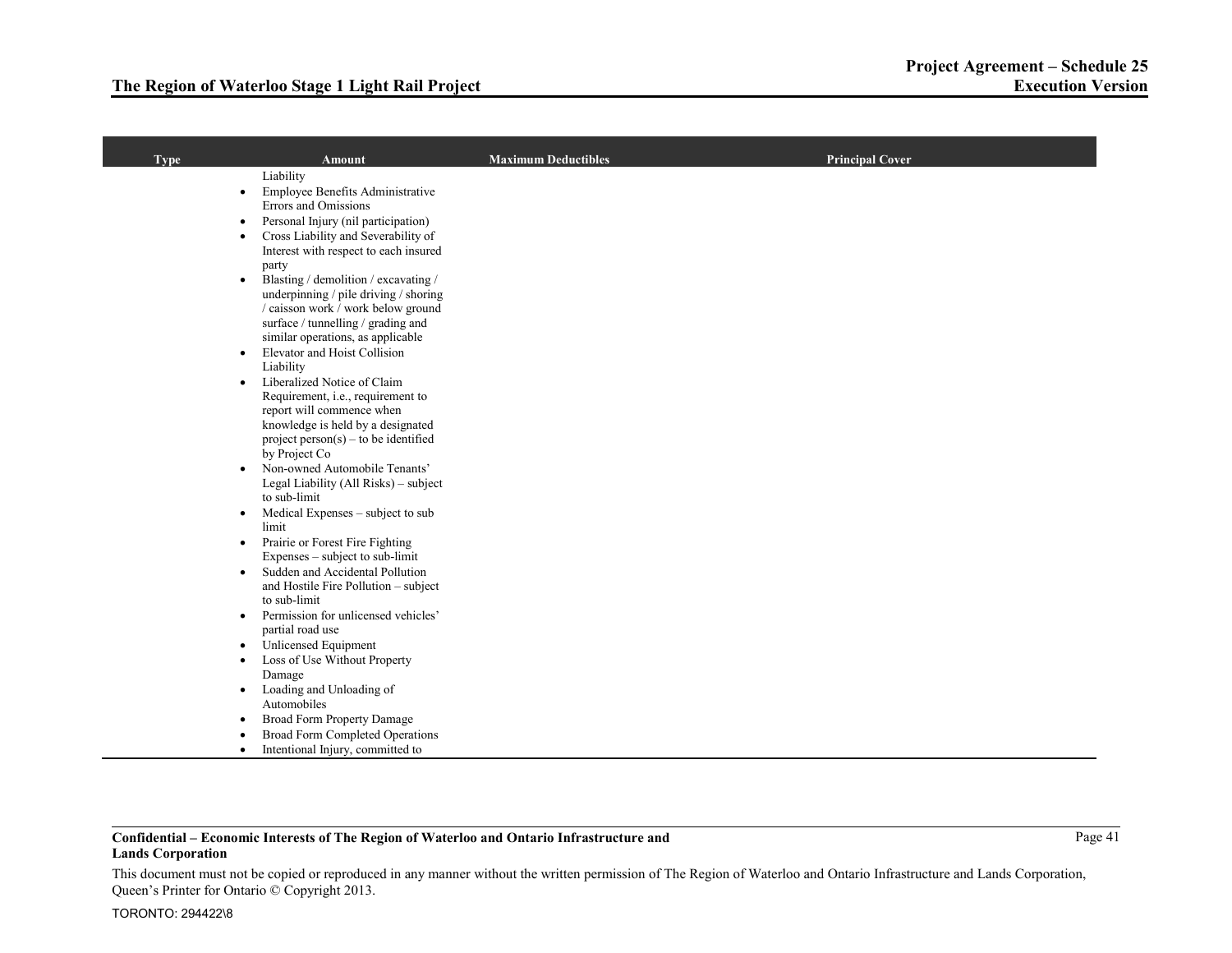| <b>Type</b>     | Amount                                                                                                                                                                                                                                                                                                                                                                                                                                                                                                                                                                                               | <b>Maximum Deductibles</b>                                                                                                                                                                      | <b>Principal Cover</b>                                                                                                                                                                                                                                                                                                                                                                                                                                                                                                                                                                                                                                                                                                                                                                                                                                                                                                                                                                                                                                                                                                                                                                                                                                                                                                          |
|-----------------|------------------------------------------------------------------------------------------------------------------------------------------------------------------------------------------------------------------------------------------------------------------------------------------------------------------------------------------------------------------------------------------------------------------------------------------------------------------------------------------------------------------------------------------------------------------------------------------------------|-------------------------------------------------------------------------------------------------------------------------------------------------------------------------------------------------|---------------------------------------------------------------------------------------------------------------------------------------------------------------------------------------------------------------------------------------------------------------------------------------------------------------------------------------------------------------------------------------------------------------------------------------------------------------------------------------------------------------------------------------------------------------------------------------------------------------------------------------------------------------------------------------------------------------------------------------------------------------------------------------------------------------------------------------------------------------------------------------------------------------------------------------------------------------------------------------------------------------------------------------------------------------------------------------------------------------------------------------------------------------------------------------------------------------------------------------------------------------------------------------------------------------------------------|
|                 | Protect Persons or Property<br><b>Voluntary Compensation</b><br>Worldwide Territory, subject to suits<br>being brought in Canada or the US<br>Permitted Exclusions:<br>Injury to employees, where WSIB<br>provides valid coverage<br>Property in the care, custody or<br>control of the insured, except as<br>provided under Broad Form<br>Products and Completed Operations<br>Operation of licensed motor<br>vehicles, other than attached<br>machinery, while used for its<br>purpose or at the Maintenance and<br>Rehabilitation Services and the<br>Operations Services Work site<br>Cyber risk |                                                                                                                                                                                                 |                                                                                                                                                                                                                                                                                                                                                                                                                                                                                                                                                                                                                                                                                                                                                                                                                                                                                                                                                                                                                                                                                                                                                                                                                                                                                                                                 |
|                 | Mould, fungi and fungal derivatives<br>Professional liability of engineers,<br>architects and other professional<br>consultants<br>Asbestos<br>Nuclear or radioactive<br>contamination, except radioactive<br>isotopes intended for scientific,<br>medical, industrial or commercial                                                                                                                                                                                                                                                                                                                 |                                                                                                                                                                                                 |                                                                                                                                                                                                                                                                                                                                                                                                                                                                                                                                                                                                                                                                                                                                                                                                                                                                                                                                                                                                                                                                                                                                                                                                                                                                                                                                 |
| <b>Comments</b> | use                                                                                                                                                                                                                                                                                                                                                                                                                                                                                                                                                                                                  | City of Kitchener, City of Waterloo and Canadian National Railway as Additional Insureds<br>Insurance primary without right of contribution of any other insurance carried by any Named Insured | Named Insured includes Project Co and its Affiliates, the Region, HMQ, the Lenders, Project Co Parties involved in the Maintenance and/or the Operations Services,<br>including all contractors, subcontractors, sub-subcontractors, suppliers while working on the Lands, tradesmen while working on the Lands, engineers, architects,<br>consultants and sub consultants, (other than for professional liability) and others as Additional Insureds, as may be required from time to time, arising from all<br>operations and activities pertaining to Maintenance and Rehabilitation Services and the Operations Services and the control and use of the Lands<br>Directors, officers, shareholders, employees of the insured parties involved in the Maintenance and/or the Operations Services are covered as Additional Insureds<br>Aggregate limits will be permitted for Products and Completed Operations, Prairie and Forest Fire Fighting Expenses, Sudden and Accidental Pollution and Hostile<br>Fire Pollution Liability and Employee Benefits Administrative Errors & Omissions Liability; no policy general aggregate will be permitted<br>Professional service activities integral to the Maintenance and Rehabilitation Services and the Operations Services, but not covering engineers, architects or other |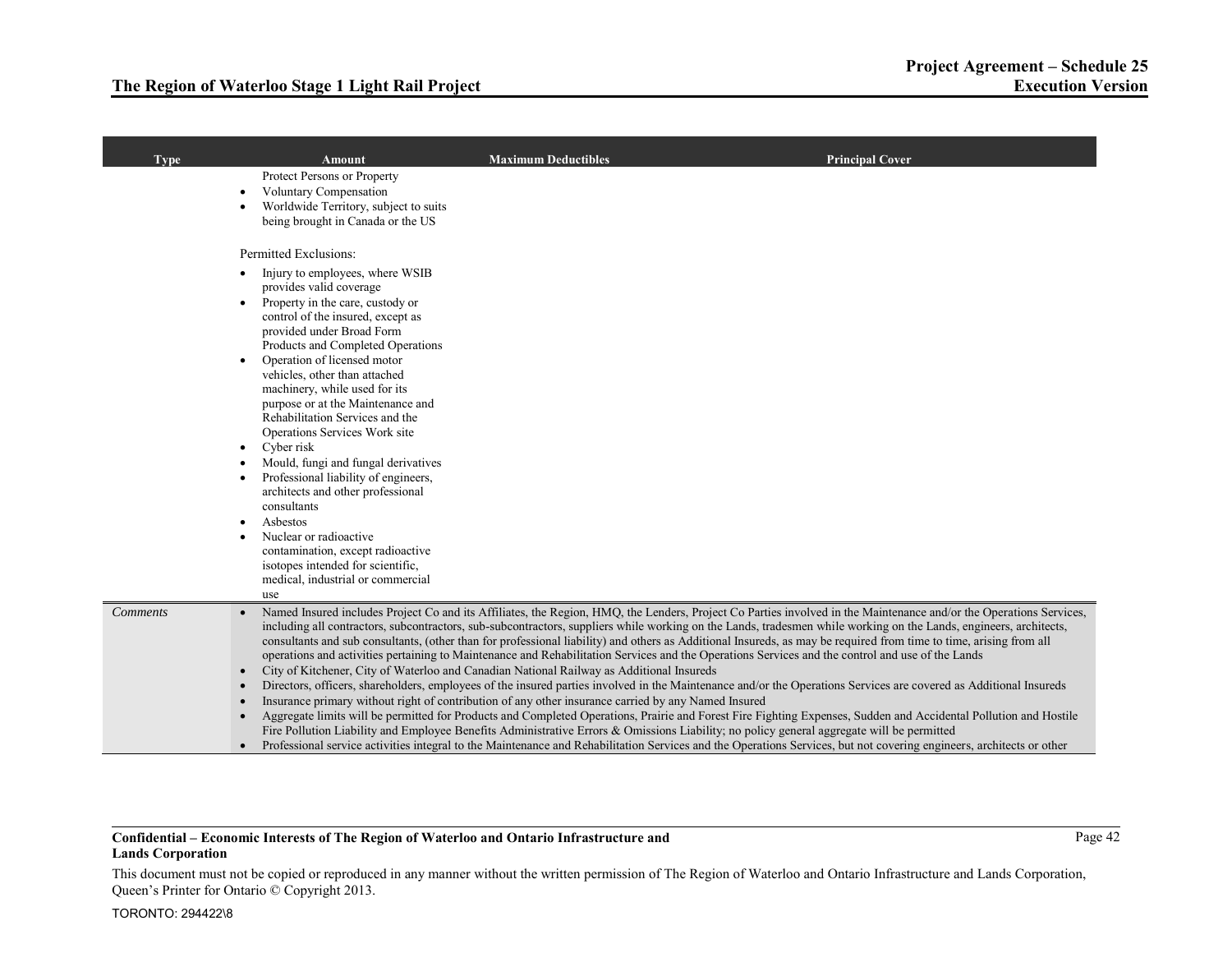| Type                              | Amount | <b>Maximum Deductibles</b>                                                                 | <b>Principal Cover</b>                                                                                                                                                                                                                                                                                                                   |
|-----------------------------------|--------|--------------------------------------------------------------------------------------------|------------------------------------------------------------------------------------------------------------------------------------------------------------------------------------------------------------------------------------------------------------------------------------------------------------------------------------------|
|                                   |        | liability of independent fee-for-service professional consultants, architects or engineers | professional consultants, i.e., incidental professional liability risk of a Named Insured and their employed professionals is to be covered, but not the professional                                                                                                                                                                    |
|                                   |        | officers, directors, employees, servants and agents of the foregoing                       | Waiver of subrogation of insurers' rights of recovery against all Named and/or Additional Insureds, including Project Co, the Region, HMQ, all contractors,<br>subcontractors, sub-subcontractors, professional consultants, engineers and architects (other than for their professional liability), Lenders, Lenders' Agent, as well as |
| <i><u><b>Underwriters</b></u></i> |        | Principal underwriters in compliance with Article 16 of this Schedule 25                   |                                                                                                                                                                                                                                                                                                                                          |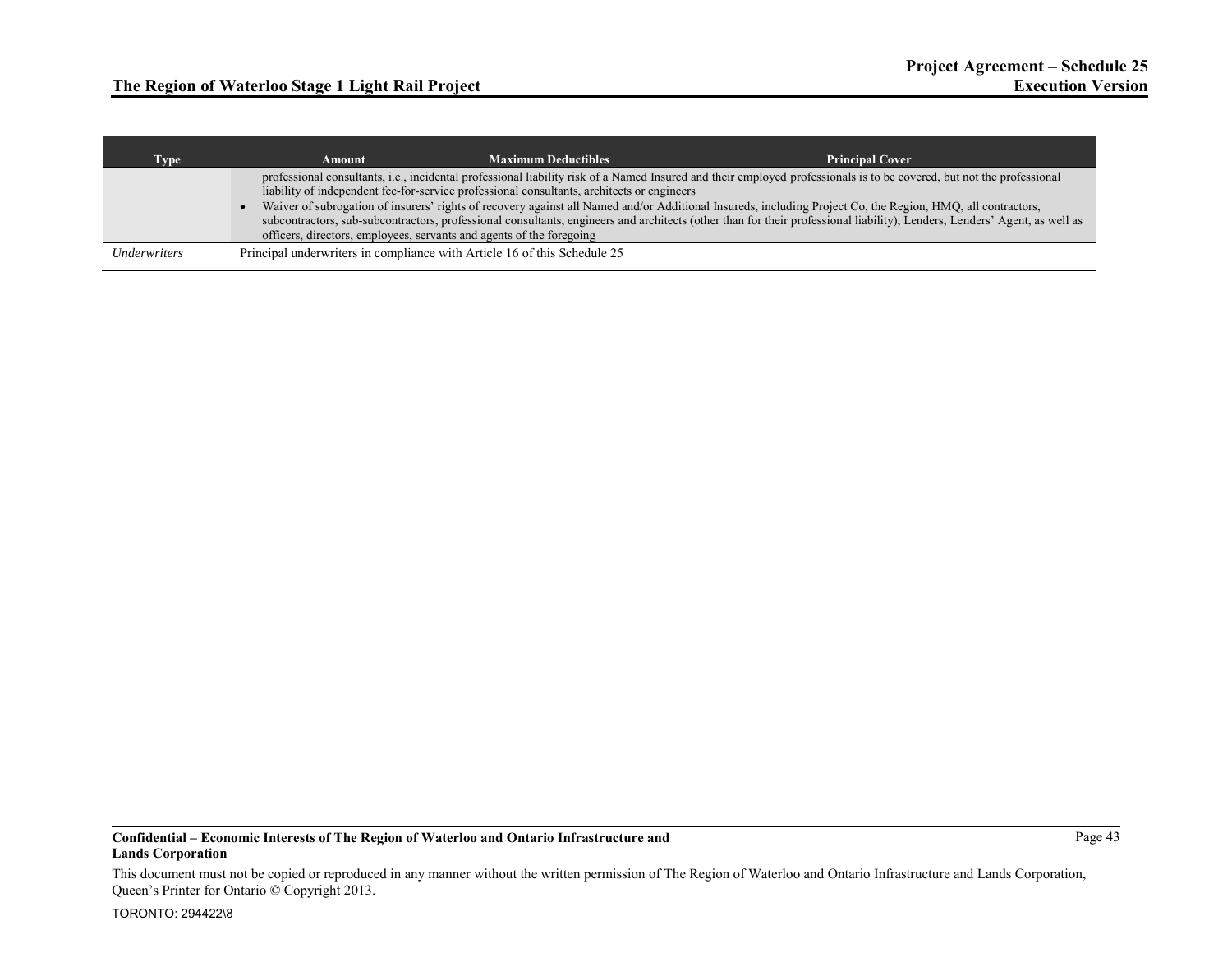**From Substantial Completion Date until Termination Date (Insurance for Maintenance Term and Operations Term) Insurance to be provided, or caused to be provided, by Project Co** 

| <b>Type</b>                                                    | <b>Amount</b>                                                                                                                                                                                                                          | <b>Maximum</b><br><b>Deductibles</b>                            | <b>Principal Cover</b>                                                                                                                                                                                                                                                                                                                                                                   |
|----------------------------------------------------------------|----------------------------------------------------------------------------------------------------------------------------------------------------------------------------------------------------------------------------------------|-----------------------------------------------------------------|------------------------------------------------------------------------------------------------------------------------------------------------------------------------------------------------------------------------------------------------------------------------------------------------------------------------------------------------------------------------------------------|
| <b>Environmental</b><br>Impairment<br>(Pollution)<br>Liability | Minimum <sup>MFIPPA Section 14(cll</sup> per claim and in<br>the aggregate for all claims, inclusive<br>of defense and all costs and expenses<br>Principal Extensions:                                                                 | per claim inclusive of<br>defense and all costs and<br>expenses | Pollution Liability insurance covering third party bodily injury and property<br>damage liability, consequential loss or damage, including necessary clean-up<br>costs, both at the Maintenance and Rehabilitation Services and the Operations<br>Services sites and the Lands and off-site, as required. Coverage is extended to<br>include underground and above ground storage tanks. |
|                                                                | Hazardous Substances occurring at<br>$\bullet$<br>or emanating from the Maintenance<br>and Rehabilitation Services and the<br>Operations Services or site or the<br>Lands during the Policy Period<br>Microbial Matter (including<br>٠ |                                                                 | Coverage shall be maintained continuously from and after the Substantial<br>Completion Date and at all times thereafter until the Termination Date.                                                                                                                                                                                                                                      |
|                                                                |                                                                                                                                                                                                                                        |                                                                 | This insurance shall include a twelve (12) month extended discovery period and<br>reporting period provision in the event of termination of the Policy or in the event<br>termination of the Project Agreement for any reason, including its expiration.                                                                                                                                 |
|                                                                | Fungus/Mould)<br><b>Biological Agents</b><br>٠<br>Underground / above ground storage<br>tanks<br>First Party Restoration and Clean-up<br>Duty to Defend<br>Contractual Liability                                                       |                                                                 | This coverage shall be primary with respect to the Maintenance and<br>Rehabilitation Services and the Operations Services without right of contribution<br>of any insurance carried by the Region, HMO or the Lenders.                                                                                                                                                                   |
|                                                                | Permitted Exclusions:                                                                                                                                                                                                                  |                                                                 |                                                                                                                                                                                                                                                                                                                                                                                          |
|                                                                | Terrorism<br>Intentional Non-Compliance<br><b>WSIB</b><br>War<br><b>Employers Liability</b><br>Nuclear Liability<br>Professional Liability                                                                                             |                                                                 |                                                                                                                                                                                                                                                                                                                                                                                          |
| <b>Comments</b>                                                | $\bullet$<br>during the Maintenance and Operations Services, on an annual basis throughout the Project Term (if available).<br>The Region, HMQ, City of Kitchener and Lenders as Additional Insureds.                                  |                                                                 | It is permissible for Project Co to extend the Design and Construction Works and Public Infrastructure Works Pollution policy to include pollution events occurring                                                                                                                                                                                                                      |
| Underwriters                                                   | Principal underwriters in compliance with Article 16 of this Schedule 25                                                                                                                                                               |                                                                 |                                                                                                                                                                                                                                                                                                                                                                                          |

### **Confidential – Economic Interests of The Region of Waterloo and Ontario Infrastructure and Lands Corporation**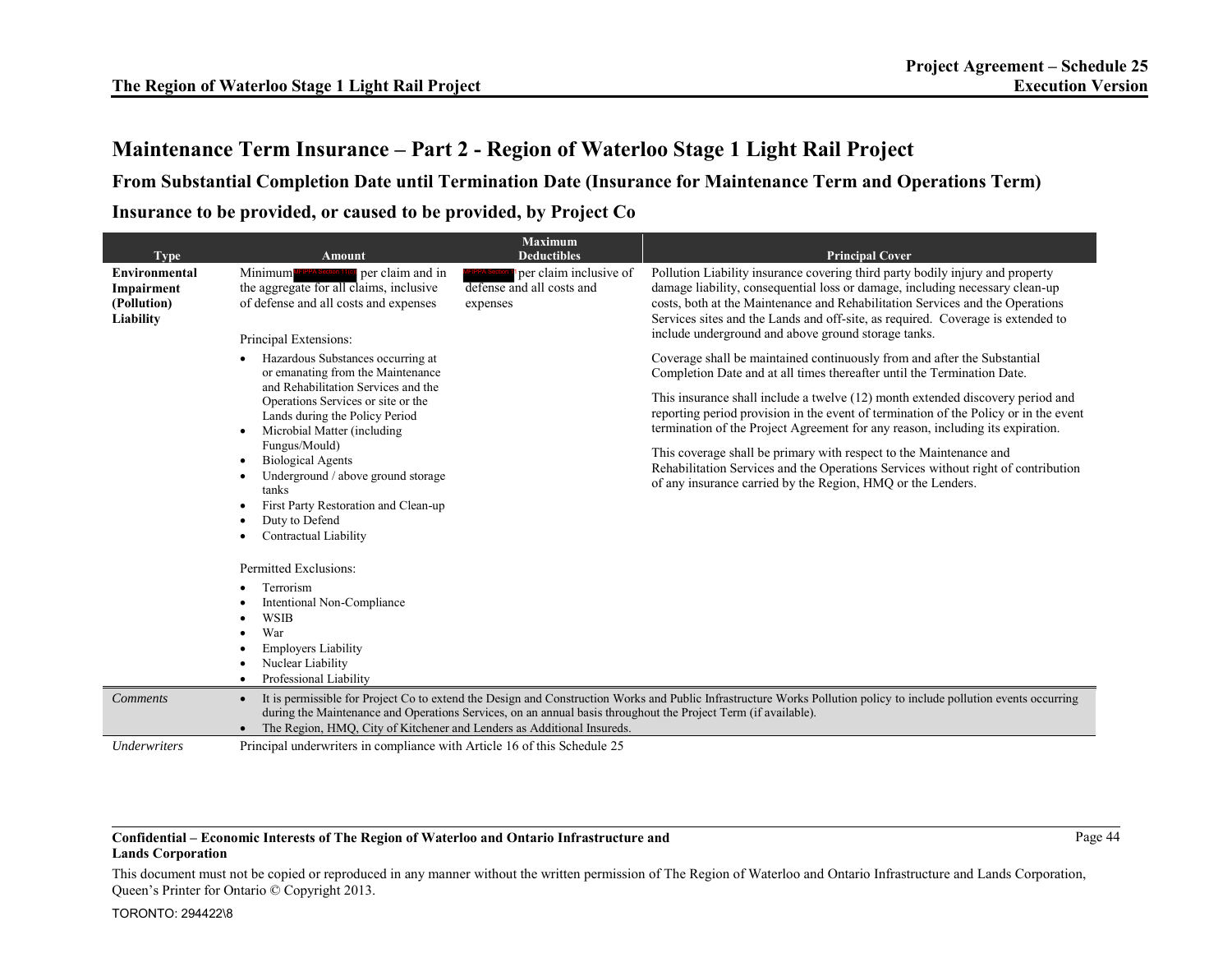**From Substantial Completion Date until Termination Date (Insurance for Maintenance Term and Operations Term) Insurance to be provided, or caused to be provided, by Project Co** 

| <b>Type</b><br><b>Automobile</b><br><sup>c</sup> (Minimum) for Project Co<br>and Project Co's contractor vehicles<br>Liability<br>$\epsilon$ (Minimum) for vehicles of<br>any other contractor, subcontractors, | <b>Maximum Deductibles</b>                                                                                      | <b>Principal Cover</b><br>Standard Ontario Owners Form For all vehicles operated by Project Co, all<br>contractor, all subcontractors, sub-subcontractors, consultants, and sub-consultants<br>operated in connection with the Maintenance and Rehabilitation Services or the<br>Operations Services.                                                                                  |
|-----------------------------------------------------------------------------------------------------------------------------------------------------------------------------------------------------------------|-----------------------------------------------------------------------------------------------------------------|----------------------------------------------------------------------------------------------------------------------------------------------------------------------------------------------------------------------------------------------------------------------------------------------------------------------------------------------------------------------------------------|
|                                                                                                                                                                                                                 | sub-subcontractors, consultants, and<br>sub-consultants, and workmen,<br>tradesmen, or other persons working    | Coverage shall be maintained continuously from and after the Substantial<br>Completion Date and at all times thereafter until the Termination Date.                                                                                                                                                                                                                                    |
|                                                                                                                                                                                                                 | on or at the Maintenance and<br>Rehabilitation Services site or at the<br>Operations Services site or the lands | Business Automobile Liability insurance covering third party property damage and<br>bodily injury liability (including accident benefits) arising out of any licensed<br>vehicle.                                                                                                                                                                                                      |
|                                                                                                                                                                                                                 |                                                                                                                 | Policies shall be endorsed to preclude cancellation, except upon 60 days prior<br>written notice provided to the Region, HMO, City of Kitchener, City of Waterloo<br>and the Lenders.                                                                                                                                                                                                  |
|                                                                                                                                                                                                                 |                                                                                                                 |                                                                                                                                                                                                                                                                                                                                                                                        |
| <b>Underwriters</b>                                                                                                                                                                                             | Principal underwriters in compliance with Article 16 of this Schedule 25                                        |                                                                                                                                                                                                                                                                                                                                                                                        |
| Comprehensive<br><b>Crime</b>                                                                                                                                                                                   | per extension                                                                                                   | Comprehensive Crime insurance including coverage for Employee Dishonesty<br>against the fraudulent/dishonest acts of employees of Project Co and its<br>Affiliates, including additional coverage for Broad Form Money and Securities,<br>Money Orders and Counterfeit Paper, Depositors' Forgery, Computer Fraud and<br>Funds Transfer Fraud, Audit Expenses and Credit Card Forgery. |
|                                                                                                                                                                                                                 |                                                                                                                 | Coverage shall be maintained continuously from and after the Substantial<br>Completion Date and at all times thereafter until the Termination Date.                                                                                                                                                                                                                                    |
|                                                                                                                                                                                                                 |                                                                                                                 | This coverage shall be primary with respect to the Maintenance and Operations<br>Services without right of contribution of any insurance carried by the Region,<br>HMO or the Lenders.                                                                                                                                                                                                 |

### **Confidential – Economic Interests of The Region of Waterloo and Ontario Infrastructure and Lands Corporation**